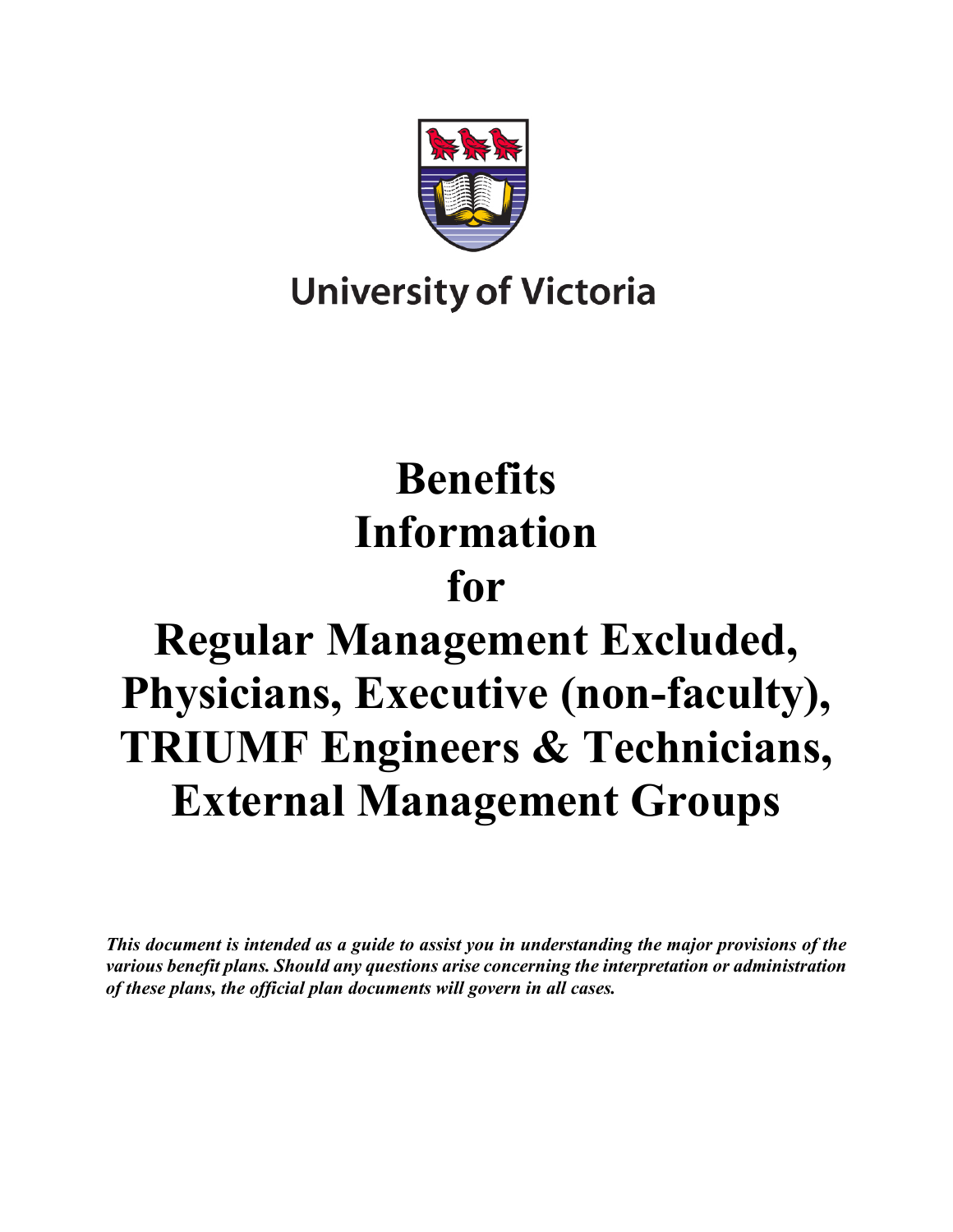| (Spousal & Accidental Death)                                   |  |
|----------------------------------------------------------------|--|
| SECTION 4 - SICK LEAVE, LONG TERM DISABILITY INSURANCE PLANS & |  |
|                                                                |  |
| <b>SECTION 5 - BENEFITS WHEN NOT ACTIVELY WORKING</b> 56       |  |
|                                                                |  |
| <b>SECTION 6 - EMPLOYEE &amp; FAMILY ASSISTANCE PROGRAM</b> 69 |  |
|                                                                |  |

#### **TABLE OF CONTENTS**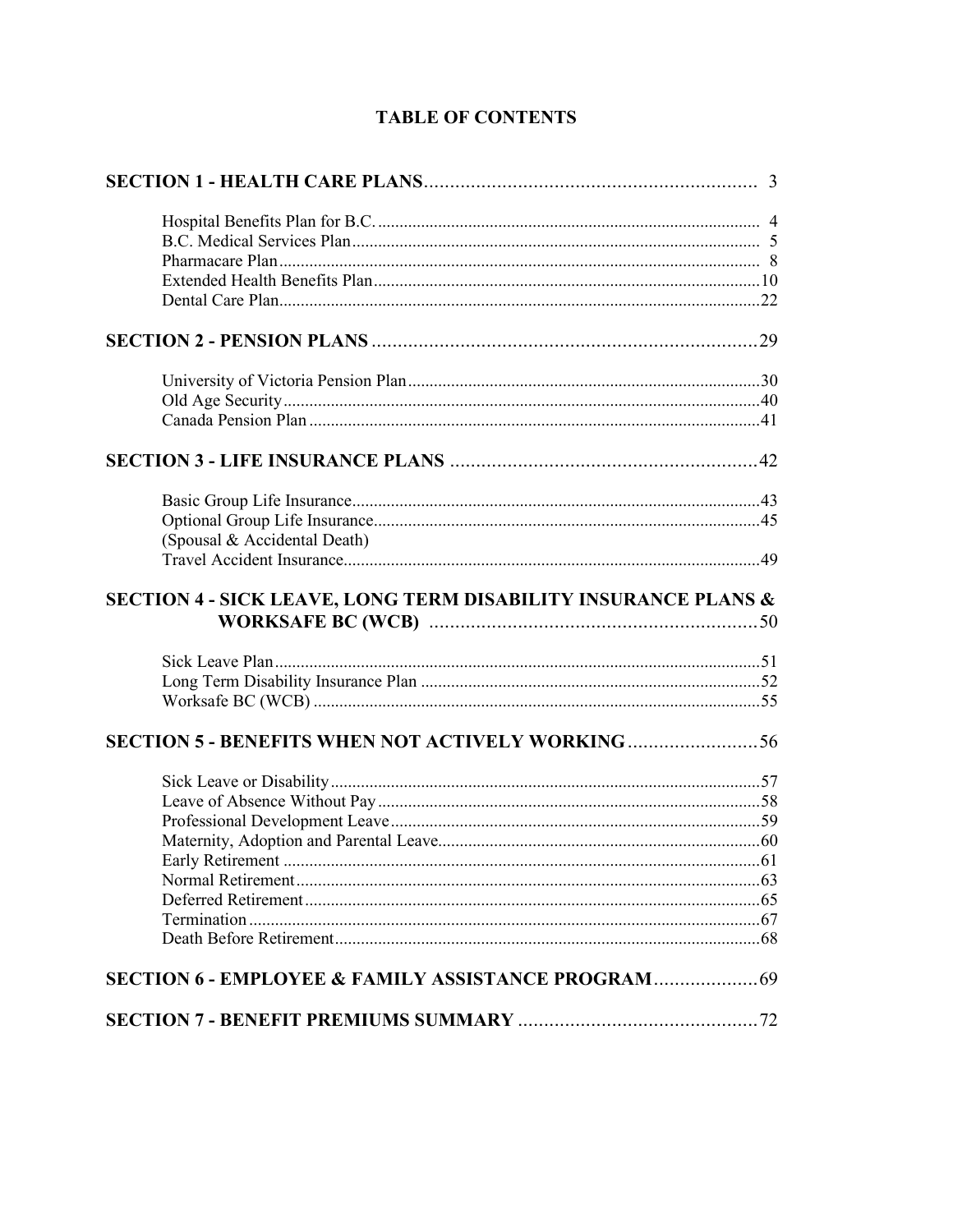### **SECTION 1 HEALTH CARE PLANS**

- B.C. Medical Services Plan
- B.C. Hospital Benefits Plan
- B.C. PharmaCare Plan
- University's Extended Health Benefits Plan
- University's Dental Care Plan

This section is intended as a guide to assist you in understanding the major provisions of these plans. Regular staff working half time or more from the following employee groups are eligible for coverage under this plan: **Management Excluded, Executive (non-faculty), Physicians, TRIUMF Engineers & Technicians and the External Management group.** Should any questions arise concerning the interpretation or administration of these plans, the official plan documents will govern in all cases.

The costs of the Hospital Benefits and PharmaCare Plans are included in the Employers Health Tax which replaced B.C. Medical Services Plan premiums. The total premium costs of the other health care plans in which you are enrolled are cost shared between you and the University.

*It is important to note that health services provided by the Government of the Province of British Columbia are subject to change without notice. Services reduced or eliminated are not automatically covered by other UVic health care plans*.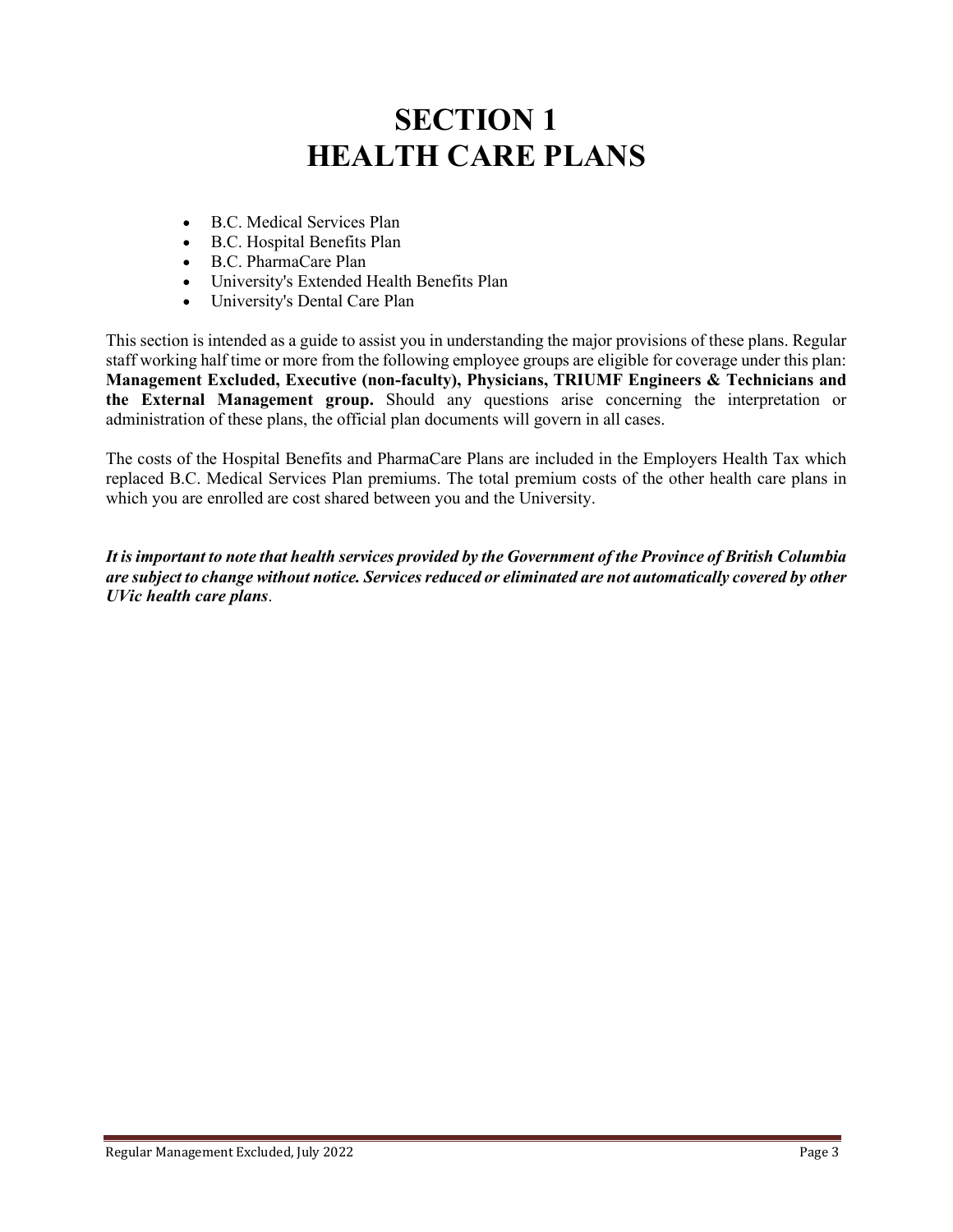#### **HOSPITAL BENEFITS PLAN FOR B.C.**

Provides comprehensive hospital care at standard ward level and other qualifying hospital expenses.

#### **1. Eligibility**

Permanent residents who have resided in British Columbia for at least three months, and who are members of the B.C. Medical Services Plan.

#### **2. Membership**

You and your dependents are automatically covered, providing you meet the requirements above.

#### **3. Cost**

No premiums – included under the B.C. Medical Services Plan.

#### **4. Plan Benefits**

This non-contributory provincial government plan covers the cost of:

- a) Inpatient hospital accommodation (standard ward) including necessary nursing services, prescribed drugs, use of operating rooms, radiotherapy, physiotherapy, anesthetic and case room facilities, laboratory and x-ray services, medical and surgical supplies (with certain exceptions), rehabilitation treatment and other approved services rendered by hospital staff.
- b) Outpatient services including emergency, operating room, application and removal of casts, day care surgical services, renal dialysis, cancer therapy, cytology service, diabetic day-care and dietetic counselling facilities, and psoriasis day-care.
- c) Out-of-province emergency hospital expenses refer to MSP website at <http://www2.gov.bc.ca/gov/content/health/health-drug-coverage/msp> under the section "Medical Care Outside BC".

#### **5. Plan Carrier**

Health Insurance BC (Medical Services Plan) PO Box 9035 Stn Prov Govt Victoria BC V8W 9E3 Phone: 1-800-663-7100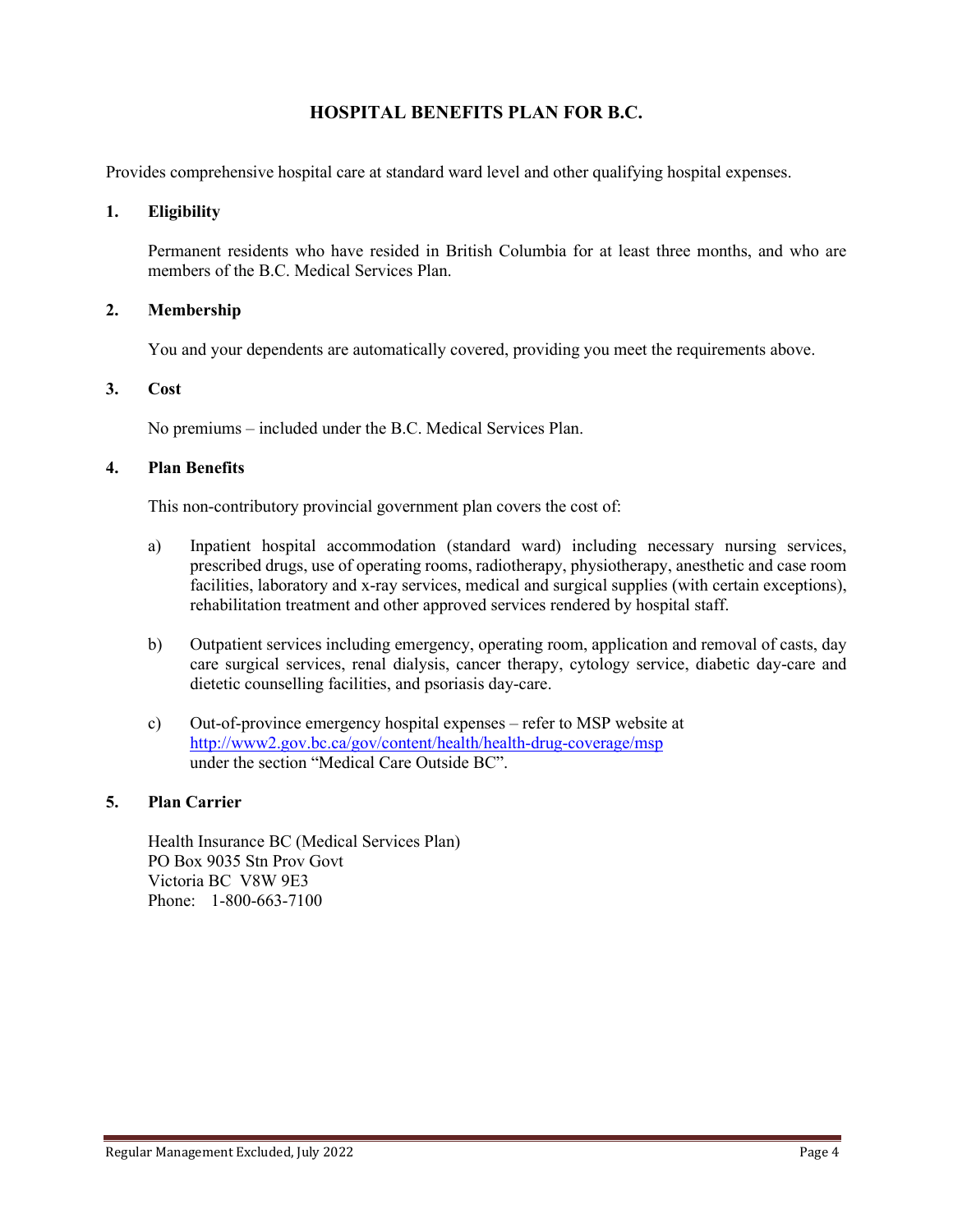#### **B.C. MEDICAL SERVICES PLAN**

The Provincial Government Medical Plan provides coverage for required medical, surgical, obstetrical and diagnostic services of medical practitioners for all eligible plan members.

#### **1. Eligibility**

- a) All B.C. residents must enroll in the Medical Services Plan.
- b) New residents to B.C. who are citizens of Canada, or lawfully admitted to Canada for permanent residence or by employment visa: after a waiting period of the remainder of the month of arrival plus an additional two months.

**If you are new to Canada**, apply for MSP as soon as you arrive. Your coverage may start three months after your arrival date in British Columbia. You should get private health care insurance while you wait.

**If you are moving from another province**, you should arrange for coverage with your former medical plan during the wait period. If your family is not here yet, they need to keep their existing provincial health care. Once they arrive, you can apply to add them to your plan. The wait period for each family member will begin on their individual arrival date.

#### **2. Applying for MSP**

#### **Apply Online**

**The online application takes about 15 minutes to complete.** This online application currently supports male (M) and female (F) gender designations. To make a submission with a non-binary gender (X) designation, please contact Health Insurance BC.

Before you start, make sure that:

- You are using one of these web browsers: Internet Explorer 11 or the latest version of Mozilla Firefox, Google Chrome or Apple Safari.
- You have [identification](https://www2.gov.bc.ca/gov/content/health/health-drug-coverage/msp/bc-residents/eligibility-and-enrolment/how-to-enrol/id-requirements) for everyone on your application. You will be asked to upload digital images of documents that support the name and Canadian citizenship or immigration status for all persons.
- You have your marriage certificate, divorce decree or legal name change certificate if your current legal name doesn't match the name on your ID.

#### [Apply for MSP](https://my.gov.bc.ca/msp/application)

#### **Apply by Mail**

You can also apply by mail using a paper application form:

[Application for Enrolment, HLTH 102 \(PDF, 625KB\)](http://www2.gov.bc.ca/assets/gov/health/forms/102fil.pdf)

Mail the completed application form to: Health Insurance BC Medical Services Plan PO Box 9678 Stn Prov Govt Victoria BC V8W 9P7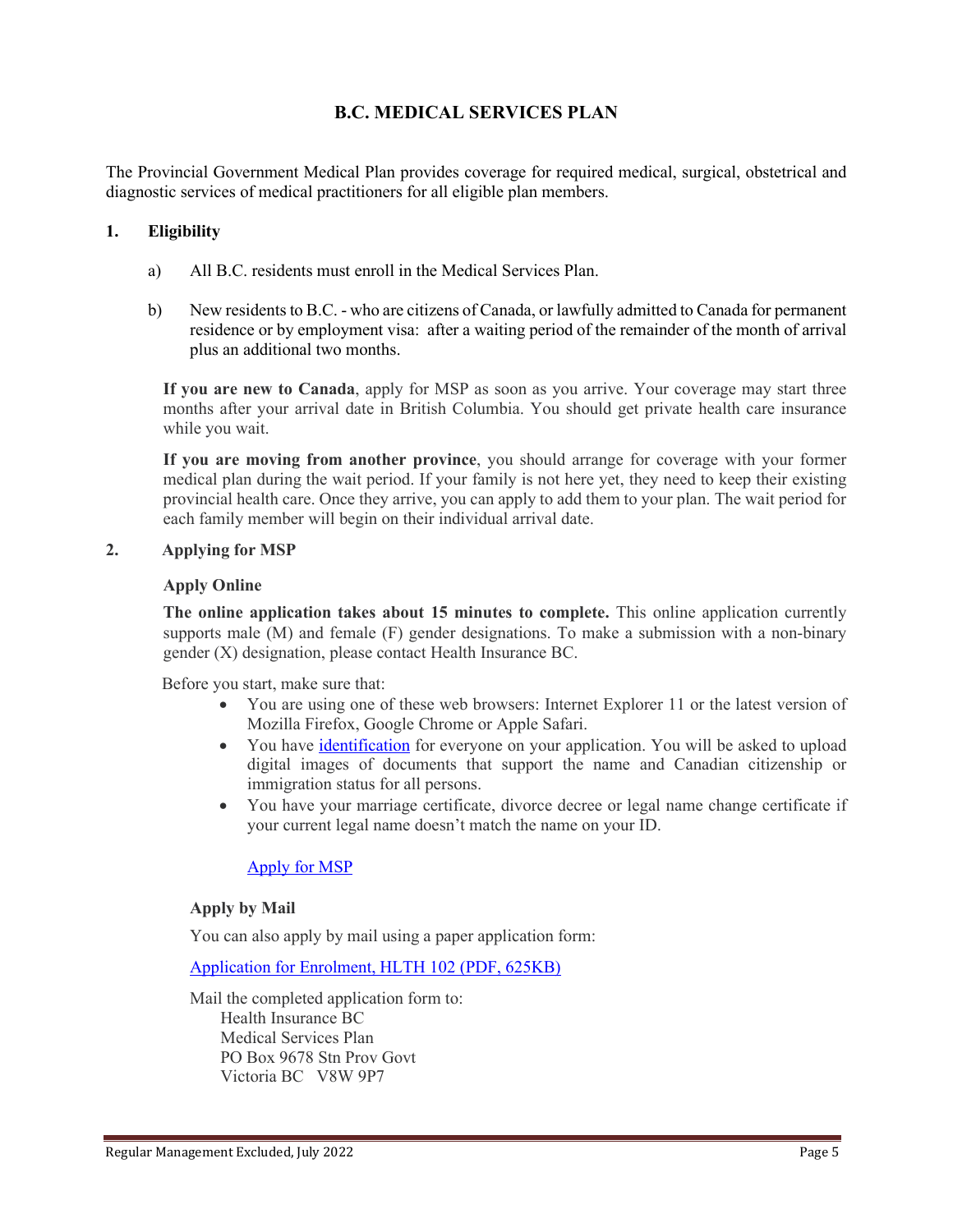#### **3. Plan Benefits**

This contributory provincial government plan includes the following benefits:

- a) medically required services provided by a physician, or a specialist (such as a surgeon, anesthetist, psychiatrist or ophthalmologist, when referred by a physician);
- b) maternity care provided by a physician or a midwife;
- c) diagnostic services, including x-rays and laboratory services, when provided at approved diagnostic facilities, and when ordered by a physician, midwife, podiatrist, dental surgeon or oral surgeon;
- d) dental and oral surgery, when medically required to be performed in hospital;
	- d) emergency out-of-province physician's and hospital charges payable on the same basis had the services been performed in British Columbia. For further information please refer to MSP's website at<http://www2.gov.bc.ca/gov/content/health/health-drug-coverage/msp> under the section "Medical Care Outside BC". *(Important note: Out-of province claims must be submitted within 90 days of the date of service***).**

#### **4. Exclusions**

- a) non-medically required services such as cosmetic surgery
- b) dental services, except as outlined under Plan Benefits
- c) routine eye examinations for persons 19 to 64 years of age
- d) eyeglasses, hearing aids, and other equipment or appliances
- e) annual or routine examinations where there is no medical requirement
- f) services of counsellors or psychologists
- g) acupuncture, chiropractic, massage therapy, naturopathy, physical therapy and non-surgical podiatry services (except for MSP beneficiaries with premium assistance status)
- h) third party medical examinations required for such certificates or tests for:
	- driving a motor vehicle
	- employment
	- life insurance
	- school or university
	- recreational and sporting activities
	- immigration purposes
	- medication (prescription drugs)

#### **5. Temporary Absence from B.C.**

If you plan to leave the province for 6 months or more you must advise MSP of your absence.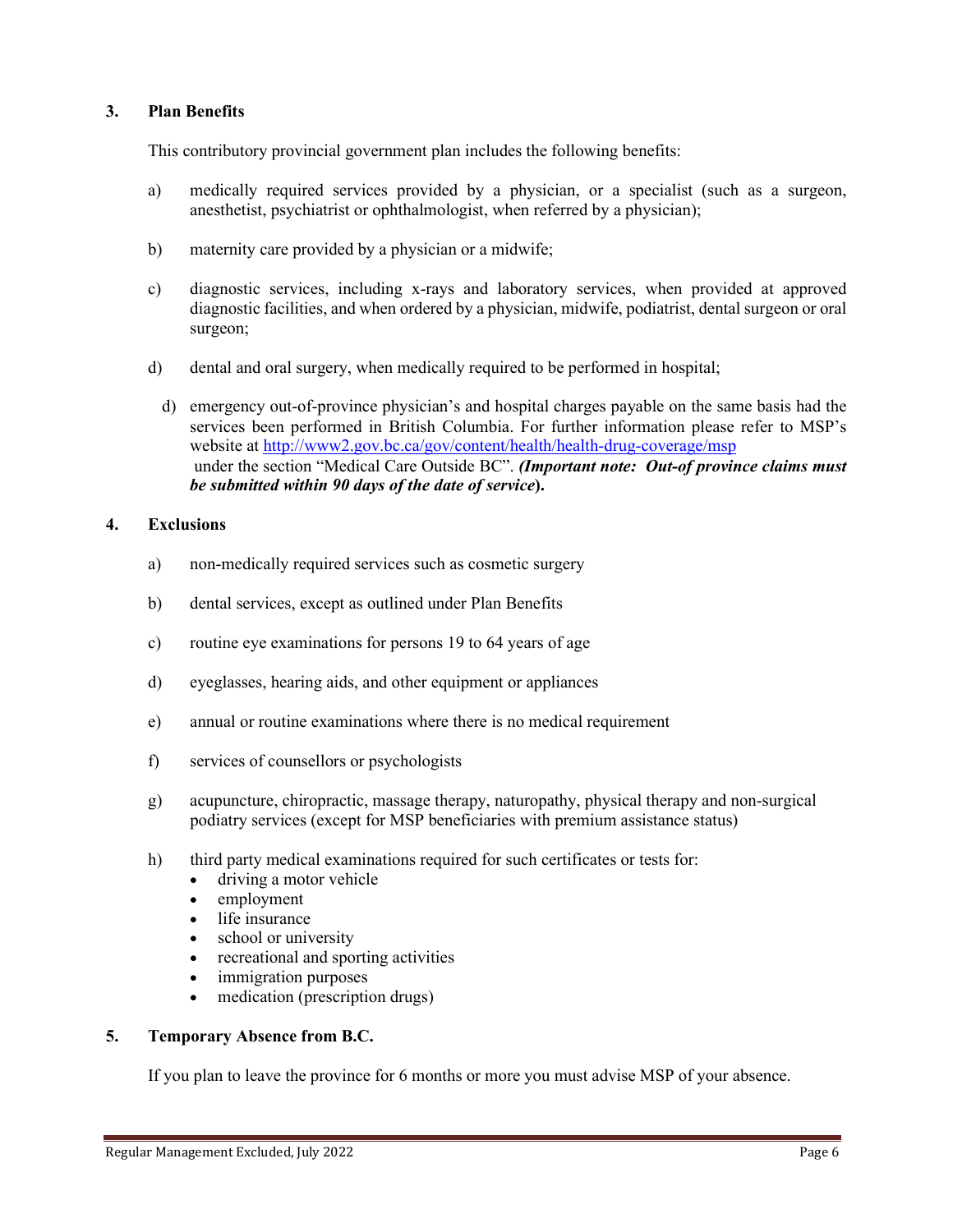You may be eligible to retain your coverage for up to 24 months during a temporary absence from BC. Approval is limited to once in 5 years for absences that exceed 6 months in a calendar year. If you are unsure whether you will qualify for coverage during an absence, you should contact MSP directly.

When you stay outside BC longer than the period for which you are entitled to coverage, you will be required to fulfill the waiting period again upon return to the province before coverage can be renewed.

#### **6. Plan Carrier**

Health Insurance BC (Medical Services Plan) PO Box 9035 Stn Prov Govt Victoria BC V8W 9E3 Phone: 1-800-663-7100 <http://www2.gov.bc.ca/gov/content/health/health-drug-coverage/msp>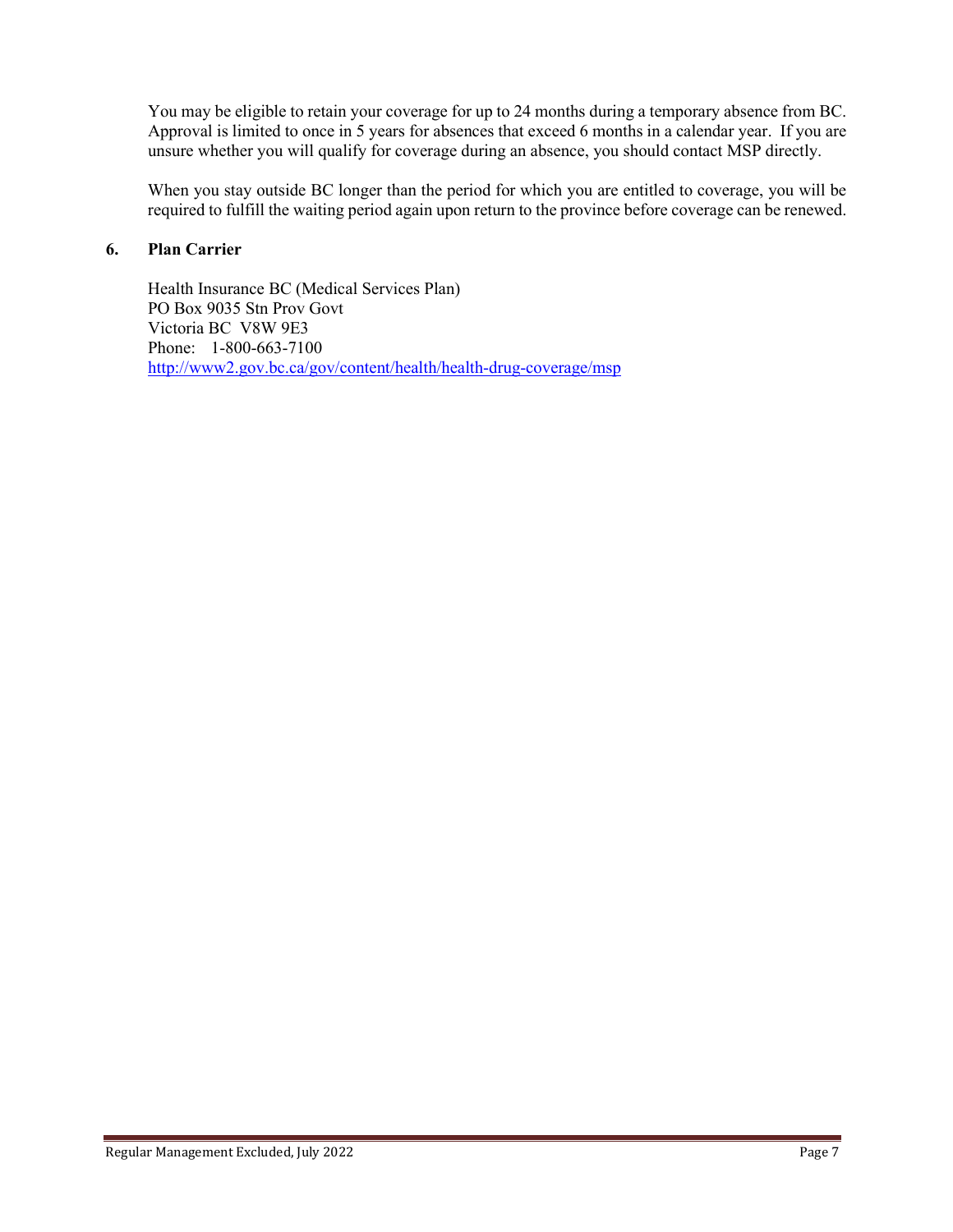#### **PHARMACARE PLAN**

PharmaCare provides financial assistance to British Columbia residents for eligible prescription drugs and designated medical supplies. This program provides reasonable access to drug therapy and is an integral part of the health system that serves British Columbia. PharmaCare does not cover out-of-province expenses.

#### **1. Eligibility**

If you are a BC resident and enrolled with the Medical Services Plan (MSP), you must register your family to receive your maximum financial assistance under Fair PharmaCare. Your family includes you, your spouse and any dependent children whose Medical Services Plan coverage is on the same contract as you or your spouse.

#### **2. Membership**

To register for Fair PharmaCare financial assistance you must:

- be a resident of British Columbia for at least three months; and
- be registered with the Medical Services Plan of British Columbia (MSP); and
- have filed an income tax return for the relevant taxation year. If you are a new Canadian resident a more recent tax return or alternate proof of net income information may be accepted.
- For further information, including how to register for the Fair PharmaCare Program, please visit their website at: [http://www.health.gov.bc.ca/pharme/.](http://www.health.gov.bc.ca/pharme/) PharmaCare will issue a Registration Certificate once your registration has been approved.

#### **3. Cost to Plan Member**

No premiums – included under the B.C. Medical Services Plan.

#### **4. Plan Benefits**

- eligible drugs prescribed by your physician, surgeon, dentist, midwife or podiatrist (PharmaCare reimbursements are based on the average price of low cost alternative and reference based drugs)
- insulin, needles and syringes for diabetes
- certain ostomy supplies
- designated permanent prosthetic appliances and children's orthotic devices (braces). *(Note these benefits require prior approval. Please ask your medical supplier for an application form.)*

Once registered, the PharmaNet Program will track all prescriptions purchased in BC and automatically covers 70% of eligible prescription drug costs which exceed your family's deductible in a calendar year. PharmaCare's annual deductible is calculated as a percentage of your family's net income.

Prescription drug costs not covered by the Fair PharmaCare program may be eligible for reimbursement through the University's Extended Health Benefits Plan. Please refer to the Extended Health Benefit section for further information.

#### **5. Exclusions**

- eyeglasses
- hearing aids or hearing aid batteries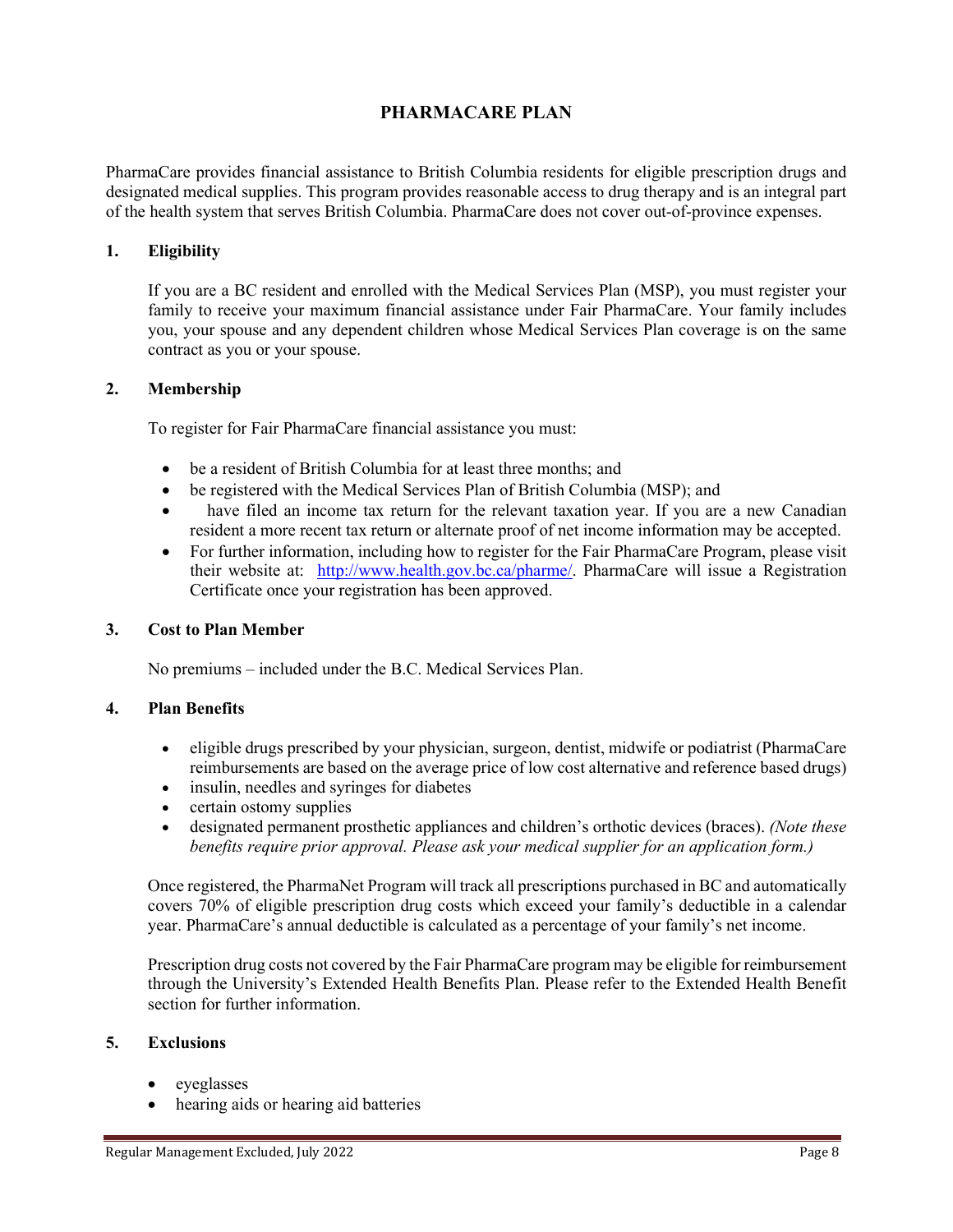- bandages
- artificial sweeteners
- antacids, laxatives, and other over-the-counter drugs
- wheelchairs, walkers, and other medical devices
- drug costs which have been fully reimbursed by another plan
- drugs or supplies obtained while outside of British Columbia
- mail-order prescriptions requested from companies located outside the province
- medical costs for kidney dialysis covered by B.C. Renal Agency
- medications for cancer treatment covered by B.C. Cancer Agency
- medications for transplants covered by B.C. Transplant Society
- medications not designated as approved PharmaCare benefits
- herbal medicine products

#### **6. Plan Carrier**

Health Insurance BC (Medical Services Plan) P.O. Box 9035 Stn Prov Govt. Victoria BC V8W 9E3 Phone: 1-800-663-7100 [www.health.gov.bc.ca/pharme](http://www.health.gov.bc.ca/pharme)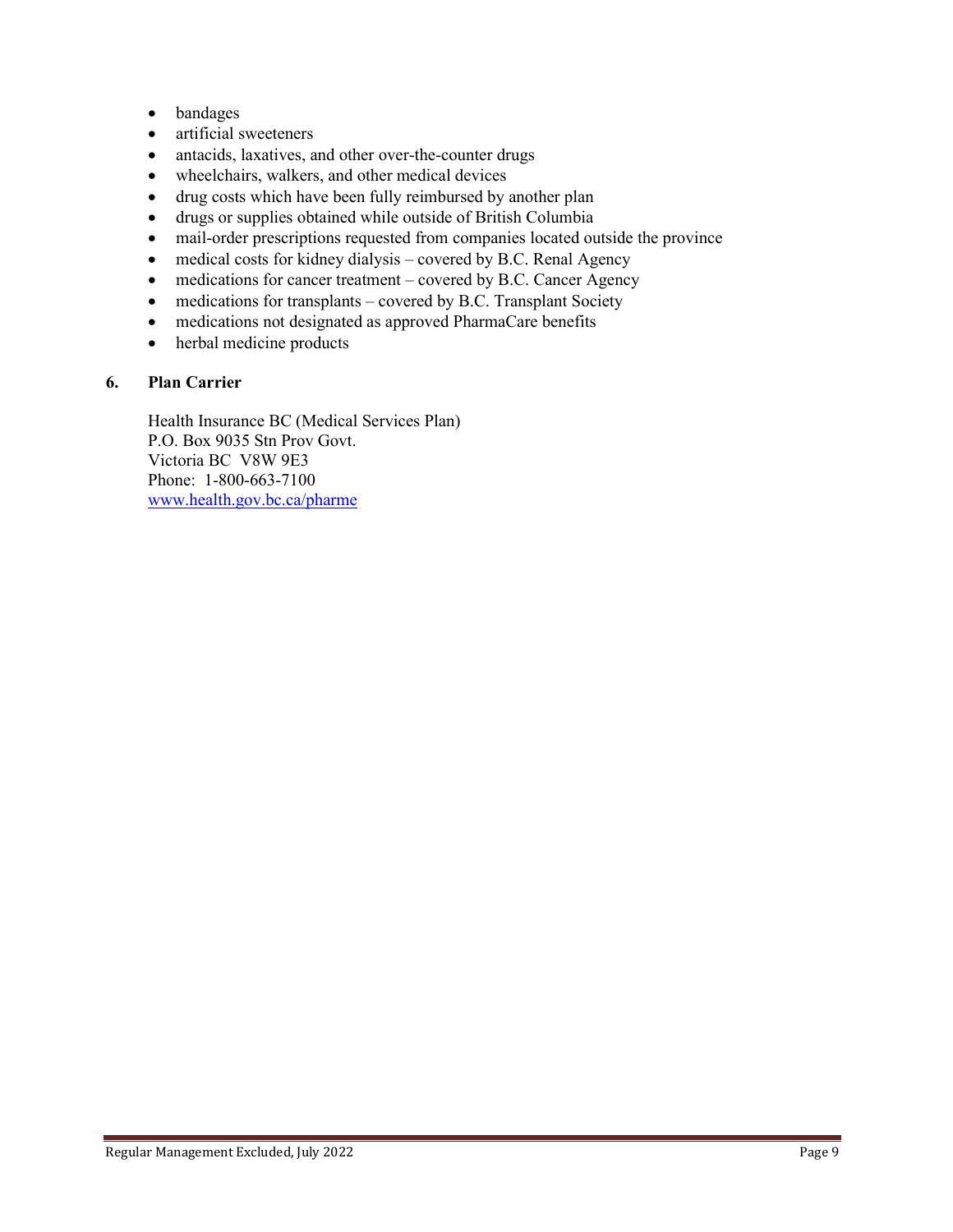#### **EXTENDED HEALTH BENEFITS PLAN**

The Extended Health Benefits Plan is designed to assist members in paying for some specified services and supplies as outlined in the Plan Document issued by Pacific Blue Cross to the University of Victoria.

#### **1. Eligibility**

All regular staff covered by this plan and are employed half-time or more, are eligible to join the Extended Health Benefits Plan.

If you choose to work beyond your normal retirement date, benefits will continue to the earlier of your retirement date, or December  $31<sup>st</sup>$  of the year in which you reach age 71.

#### **2. Eligible Dependents**

- a) Your legal spouse or common-law partner (a common-law partner is a person who has been publicly represented as your spouse for at least one year).
- b) Any child, stepchild, legally adopted child, or legal ward of the employee who is:
	- 1. unmarried and dependent on the employee, and under the age of 21 years (children under age 21 are **not** covered if they are working more than 30 hours a week, unless they are full-time students).
	- 2. age 21 to 25 and in **full time** attendance at a recognized educational institute. If child is no longer a student, the coverage will cease at the end of the month of finishing school or university.
	- 3. incapable of supporting themselves because of physical or mental disorder are covered without age limit if the disorder begins before they turn age 21, or while they are students under age 25, and the disorder has been continuous since that time. Disabled status is subject to approval by PBC. The Dependent must become disabled while covered as a Dependent under Clause 1 or 2 above.

Note: You must apply for dependent coverage within one month of the date of marriage, one month of common-law status or one month of acquisition (i.e. birth or adoption) of an eligible dependent.

You must immediately advise the Benefits Office in Human Resources if at any time a child is no longer a full-time student, or there are other changes to the status of your dependents (eg. you are no longer legally married).

#### **3. Membership**

You are required to immediately enroll in the Extended Health Benefits Plan. Your coverage may start on the first day of the month coinciding with or following your appointment.

At the time of enrollment you have the option of covering eligible dependents. Once enrolled, no further addition or deletion of dependents will be permitted without satisfactory proof of a change in marital or dependent status, as outlined above.

#### **4. Premium Costs**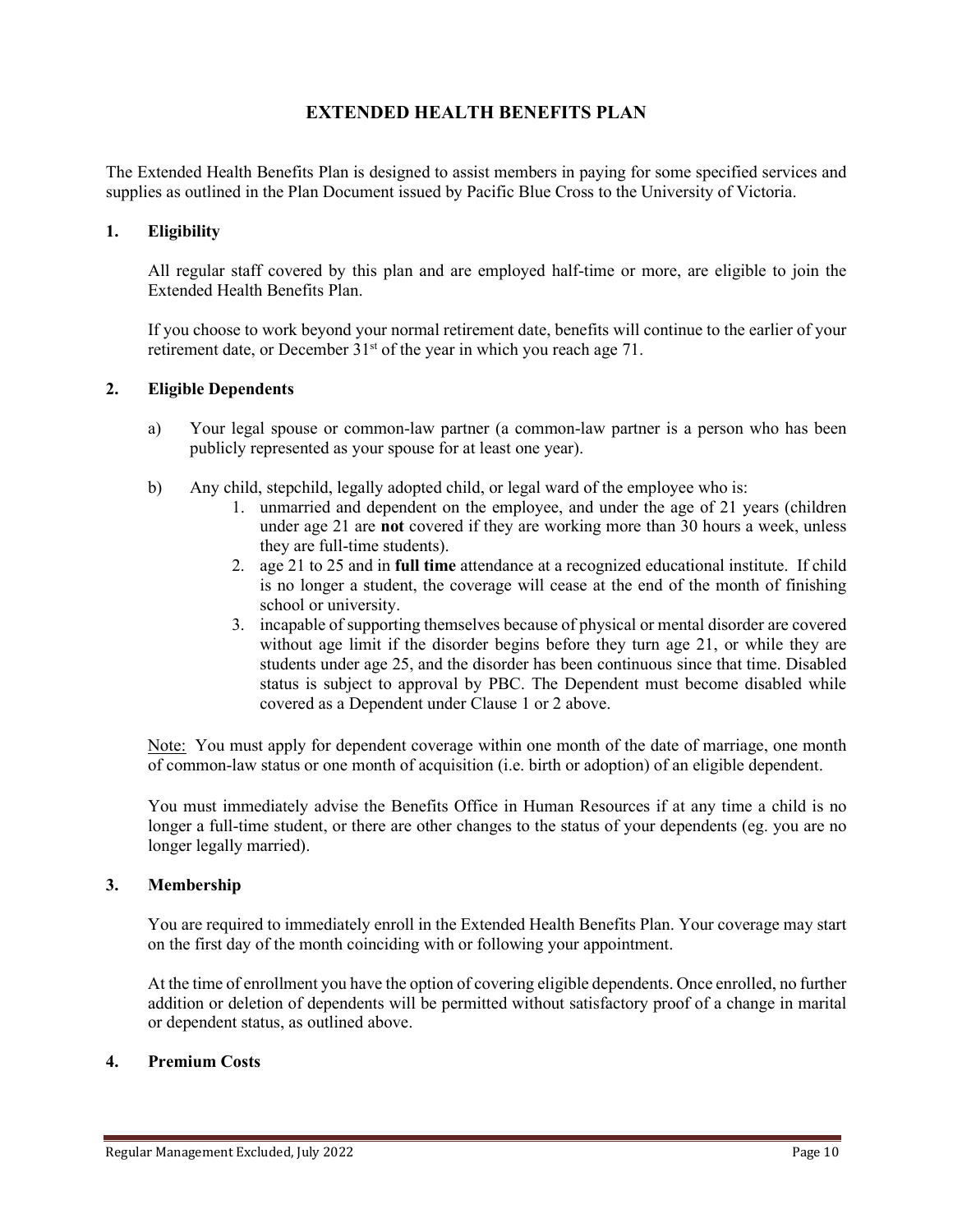Premiums are cost shared with the University – employee pays 25% and the University 75%. See Section 7 for monthly premium amounts.

Premiums are paid in advance (e.g. deductions in October are for November coverage).

#### **5. Plan Benefits**

There is an overall deductible of \$100.00 per person or family each calendar year. Eligible expenses in excess of this deductible will be paid up to plan limits as specified below.

If in any calendar year the eligible expenses incurred do not exceed the deductible, the eligible expenses incurred during the last three months of the calendar year may be applied against the deductible for the next calendar year.

Reimbursement for both in-province and out-of-province is 100% of eligible expenses, up to the plan limits as outlined below:

The lifetime maximum amount of benefits payable for any one member or dependent is \$1,000,000.

**The following information is intended to be a descriptive outline only. All provisions of the Plan are subject to the terms and conditions of the contract issued to the University by Pacific Blue Cross. It is recommended that you request pre-authorization from Pacific Blue Cross for all major purchases.**

The Extended Health Benefits Plan covers reasonable and customary charges for the following services when medically necessary, **and prescribed, ordered, or referred by a Physician**:

#### **A) BENEFITS INSIDE THE PROVINCE**

#### **(1) Semi-private or Private Hospital Room Accommodation**

The additional charge for semi-private or private room accommodation in a public general hospital, or the extended care unit of a public general hospital, providing the services are not primarily for chronic or custodial care, but not hospital co-insurance charges. Charges for rental of telephone, television or similar equipment are not covered.

#### **(2) Ambulance Services**

Charges for licensed ambulance services (over and above any amount paid by a government plan) for the member or dependent, in an EMERGENCY requiring IMMEDIATE transportation, following a serious accidental injury or sudden attack of serious illness, to and from the nearest Canadian hospital equipped to provide the required treatment.

Where necessary when time is critical and the patient's condition prevents the use of other means of transportation, emergency transportation by air will be covered. Emergency transportation from one hospital to another for the required treatment will be covered only if the original hospital has inadequate facilities. Charges for an attendant will be covered when medically necessary.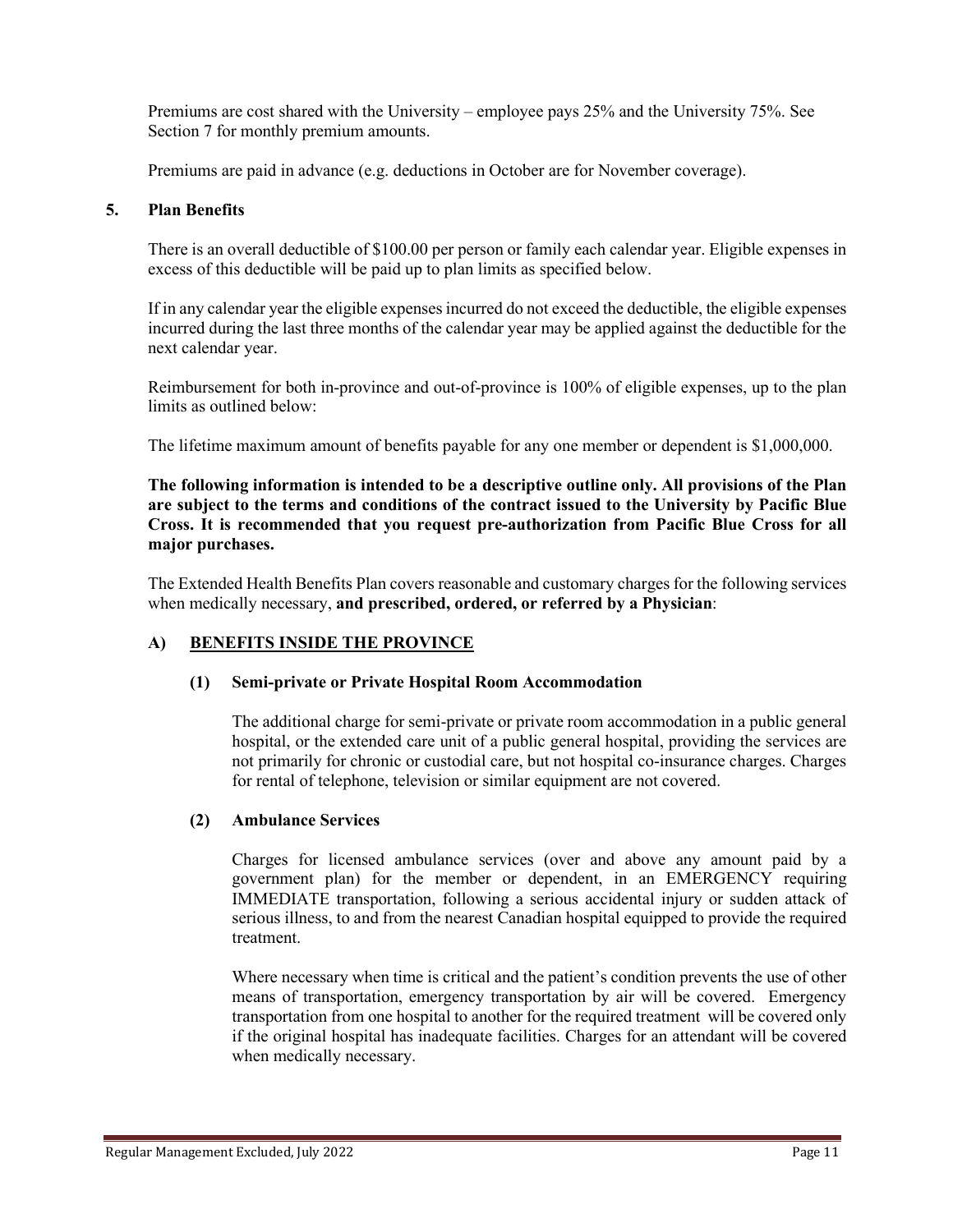#### **(3) Drugs**

Charges for an Eligible expense in a quantity we consider reasonable, and as approved by our Benefit review, and

a) which are dispensed by a Pharmacist, Physician, Dentist, or Nurse practitioner, legally licensed, certified, or registered to practice by the appropriate licensing, certification or registration authority in the jurisdiction where the care or services are provided and acting within the scope of the license, including:

i) Life sustaining non-prescription drugs

ii) insulin preparations, diabetic test strips, lancets, needles, and syringes for diabetes management

iii) injectable vitamin B12 for the treatment of pernicious anemia

iv) allergy serums when administered by a Practitioner, or b) which legally require a prescription from a medical provider legally authorized to do so, including:

i) Compounded drugs

ii) contraceptive drugs.

**Note:** To ensure that the Extended Health Benefits Plan does not pay for expenses which would otherwise be covered by the BC Government, Pacific Blue Cross will require proof of registration with the Fair PharmaCare Program before claims over \$1,000 per annum are paid. An application for Special Authority designation may also be required. Regardless of the decision by PharmaCare to accept or deny Special Authority coverage, the plan covers the drug when you provide proof of PharmaCare's decision prior to or with your first claim submission.

Once registered, any eligible prescription expenses in excess of your family's annual deductible with Fair PharmaCare will be covered 30% by Pacific Blue Cross and 70% by Fair PharmaCare.

Effective January 1, 2015, Generic Pricing will be applied when there is a generic drug available. If there is not a generic alternative, a brand name drug is provided and reimbursed at the brand name price.

You may request the brand name and pay the difference between the brand and the lowest cost generic drug. Alternatively, your physician can transcribe "no substitutions" on the prescription where appropriate.

Specific high cost BC PharmaCare limited coverage drugs are identified by us as our Special Authority Enforcement list. We will reject claims for a drug on this list until we receive confirmation of BC PharmaCare's Special Authority decision for the drug. Once the BC PharmaCare decision (approved or declined) is on file with us, we will consider this drug as eligible based on:

a) if BC PharmaCare approval is confirmed, the approval period determined by BC Pharmacare, or

b) if the BC PharmaCare decision is to decline, and if the request otherwise meets our definition of an Eligible drug, the approval period as determined by us.

#### **(4) Private Duty Nursing Care**

Fees for the services of a Registered Nurse for private duty care (other than a nurse who ordinarily resides with or who is related to the member) in the management of an acutely ill patient in the persons home, based on the schedule of fees of the Registered Nurses' Association of British Columbia, up to a MAXIMUM of the equivalent of 30 days of such services during each calendar year for each member or dependent. The services must be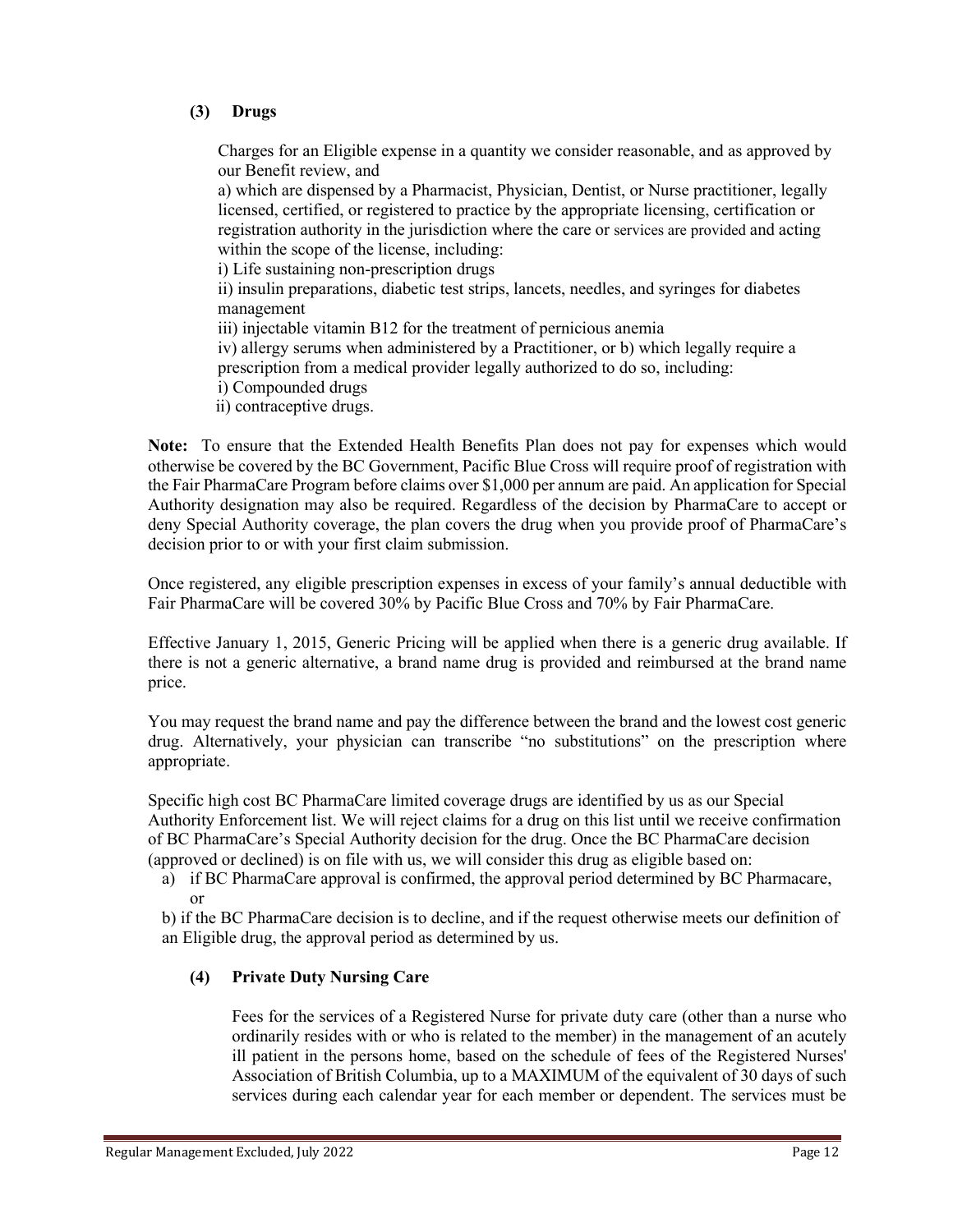rendered by a nurse who is currently registered with the Registered Nurses' Association of British Columbia.

#### **(5) Dental Accident**

Dental treatment, by a Dentist registered with the College of Dental Surgeons of B.C., which is required, performed and completed within 52 weeks after a covered **accidental** injury which occurred while covered under this EHC plan, for the repair or replacement of natural teeth or because of a fractured or dislocated jaw. Payment is based on the current B.C. Dental Fee Schedule. An injury shall be considered accidental only if it has been caused by a direct blow to the external mouth or face resulting in immediate damage to the natural teeth, and not by an object wittingly or unwittingly placed in the mouth. Payment will NOT be made on temporary, duplicate, or incomplete procedures, or for correcting unsuccessful procedures.

#### **(6) Medical Aids and Supplies**

Charges for the following services and supplies as prescribed or referred by a Physician:

- (a) oxygen, blood, and blood plasma
- (b) ostomy and ileostomy supplies
- (c) walkers, canes and cane tips, crutches, splints, casts, collars, and trusses, but not elastic or foam supports
- (d) rigid support braces and permanent prostheses (artifical eyes, limbs, larynxes, and mastectomy forms). Myoelectrical limbs are excluded, but Pacific Blue Cross will pay the equivalent of a standard prostheses
- (e) Charges for the following items to the maximum amounts indicated per calendar year:
	- i) mastectomy brassieres \$150
	- ii) stump socks \$250
	- iii) surgical stocking \$250
- (f) wigs and hairpieces required as a result of medical treatment or injury to a lifetime maximum of \$500

As Fair PharmaCare also provides some coverage for prosthetic devices, receipts should be sent first to them for consideration of payment.

#### **(7) Medical Equipment**

Standard durable medical equipment when prescribed or referred by a Physician as follows:

- (a) Preauthorization is required from Pacific Blue Cross for expenses in excess of \$5,000.
- (b) Charges for standard durable medical equipment when rented from a medical supplier. If unavailable on a rental basis, or required for a long-term disability, purchase of these items from a provider may be considered.
- (c) Repairs to purchased items. Pacific Blue Cross will replace the item when it can no longer be made functional. Pacific Blue Cross may request trade-in or return of replaced equipment.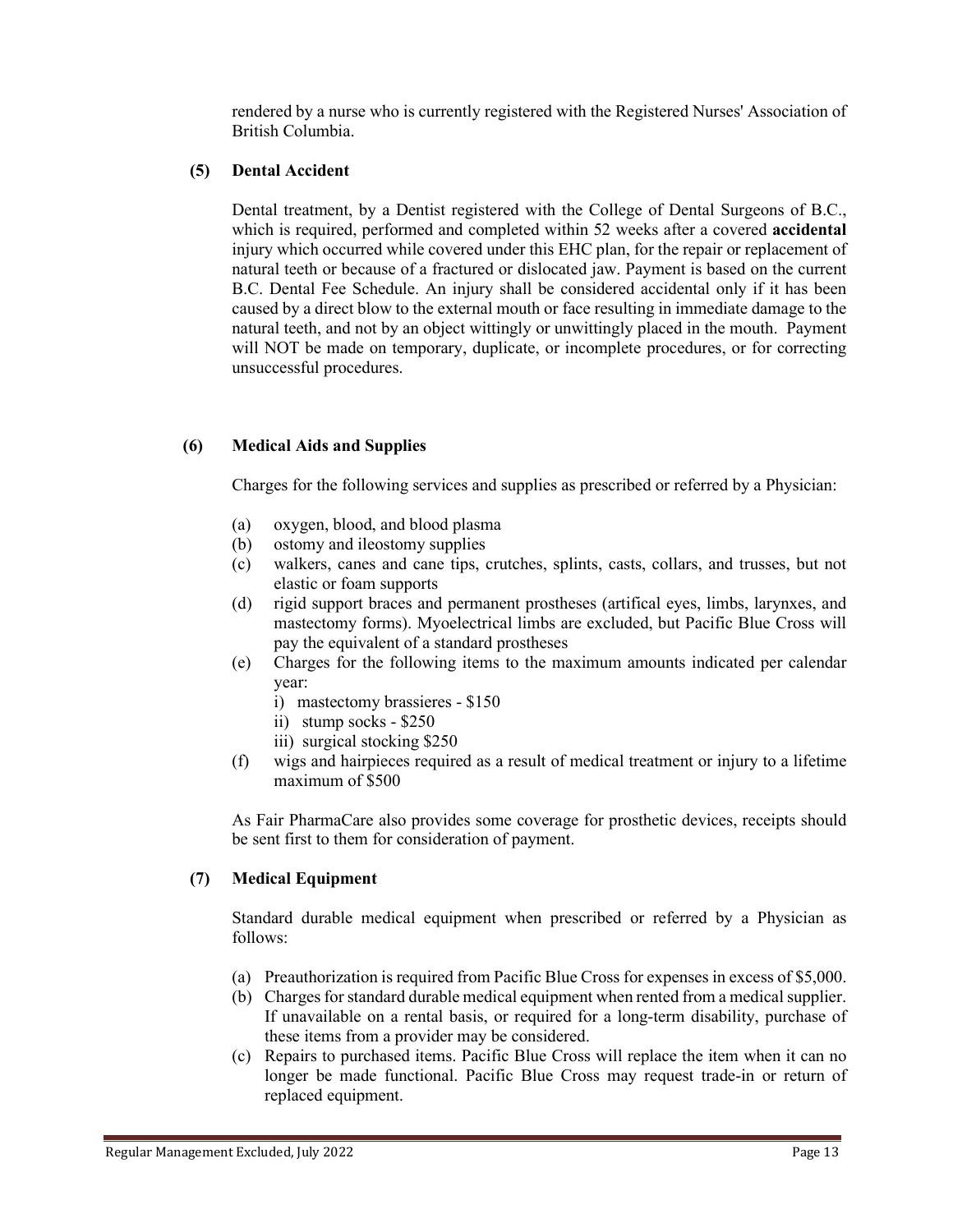- (d) Reimbursement on rental equipment will be made monthly and will in no case exceed the total purchase price of similar equipment.
- (e) Standard durable equipment includes:
	- i) Manual wheelchairs, manual type hospital beds, and necessary accessories. Electric wheelchairs and hospital beds will be covered only when the patient is incapable of operating a manual wheelchair, otherwise Pacific Blue Cross will pay the manual equivalent.
	- ii) Medical monitors including heart and blood glucose monitors, and cardiac screeners.
	- iii) Bi-osteogen systems (when recommended by an orthopedic surgeon) and growth guidance systems.
	- iv) Breathing machines and appliances including respirators, compressors, percussors, suction pumps, oxygen cylinders, masks, and regulators.
	- v) Insulin infusion pumps for diabetics when basic methods are not feasible.
	- vi) Transcutaneous electric nerve stimulators (TENS) when prescribed for intractable pain.
	- vii) Transcutaneous electric muscle stimulators (TEMS) required when, due to an injury or illness, all muscle tone has been lost.

#### **(8) Hearing Aids**

Hearing aids for adults and children when prescribed by a Certified Ear, Nose and Throat Specialist or supplied by a recognized Audiologist on the recommendation of a Physician and Surgeon. Payment will not be made for repairs and maintenance, batteries, or recharging devices, or other such accessories. Replacement hearing aids will be covered only when the hearing aid cannot be satisfactorily repaired. The maximum benefit payable during a five calendar year period is \$900 per person.

#### **(9) Orthotics and Orthopedic Shoes**

When prescribed by a Physician or Podiatrist as medically necessary, custom fitted orthopedic shoes (including repairs), orthopedic shoes attached to a brace, and modifications to stock item footwear to a maximum in a calendar year of \$400 for an adult and \$200 for a dependent child.

Foot orthotics (including arch supports) when prescribed by a Physician or Podiatrist, to a maximum benefit payable of \$400 per person in a calendar year.

#### **(10) Vision Care and Eye Examinations**

Charges for the purchase and/or repair of eyewear when prescribed by an ophthalmologist or optometrist and charges for laser eye surgery to a maximum of \$500 per person in a 2 calendar year period. Charges for non-prescription eyewear including safety goggles and cataract lenses are not covered.

Charges for routine eye examinations every 2 calendar years to a maximum of \$75 per person when performed by an ophthalmologist or optometrist for persons between the ages of 19 and 64.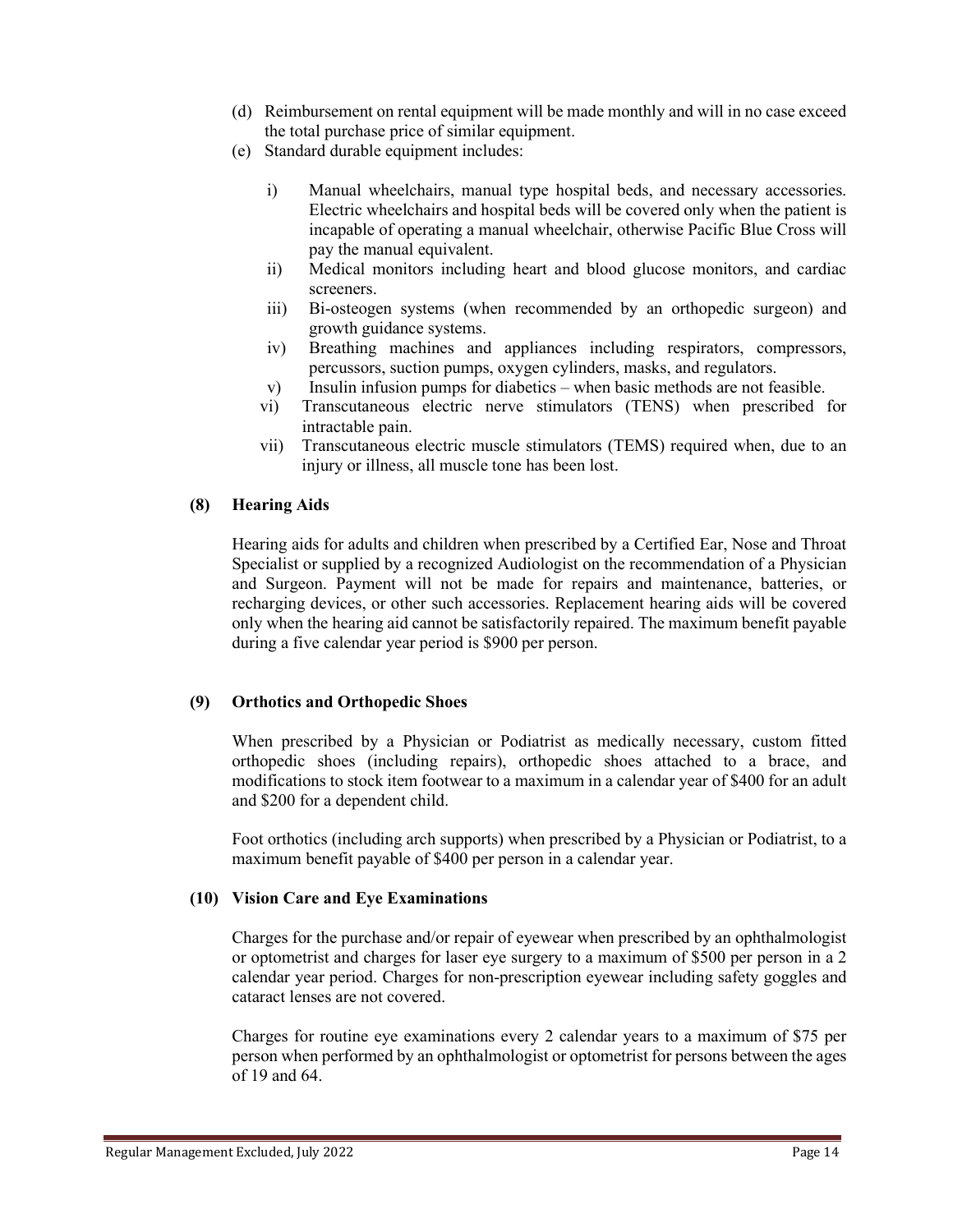#### **Items 11 to 19 following do not require referral by a Physician:**

#### **(11) Acupuncture**

Charges for acupuncture treatments performed by a Physician, Physiotherapist, Naturopath, or Registered Acupuncturist licensed to perform acupuncture in British Columbia ). The maximum benefit payable in any calendar year is \$500 per person.

#### **(12) Clinical Psychology/Counselling**

Fees of Clinical Psychologists licensed in British Columbia, including Clinical Counsellors and Clinical Social Workers registered with the B.C. Association of Clinical Counsellors or Social Workers. The combined maximum benefit payable in any calendar year is \$1,000 per person.

#### **(13) Speech Therapy**

Fees of Speech Therapists licensed in British Columbia. The maximum benefit payable in any calendar year is \$500 per person.

#### **(14) Chiropractor Services**

Fees of Chiropractors registered or licensed in British Columbia (but not including X-ray service). You will be reimbursed \$30 per visit for the first 12 visits in a calendar year, and then the full cost, as is reasonable and customary, for each visit over 12 in a calendar year, to a maximum of \$500 per person in any calendar year.

#### **(15) Naturopathic Services**

Fees of Naturopathic Physicians registered or licensed in British Columbia (but not including X-ray service). You will be reimbursed \$ 20 per visit for the first 12 visits in a calendar year, and then the full cost, as is reasonable and customary, for each visit over 12 in a calendar year, to a maximum of \$500 per person in any calendar year.

#### **(16) Physiotherapy**

Fees of Physiotherapists registered or licensed in British Columbia (other than a Physiotherapist who is related to or resident with the member). You will be reimbursed \$30 per visit for the first 12 visits in a calendar year, and then the full cost, as is reasonable and customary, for each visit over 12 in a calendar year, to a maximum of \$500 per person in any calendar year.

#### **(17) Massage Therapy**

Fees of Massage Practitioners registered or licensed in British Columbia (other than a Massage Practitioner who is related to or resident with the member). You will be reimbursed \$30 per visit for the first 12 visits in a calendar year, and then the full cost, as is reasonable and customary, for each visit over 12 in a calendar year, to a combined maximum of \$500 per person in any calendar year. *Effective July 1, 2020 combined maximum \$750 per person.*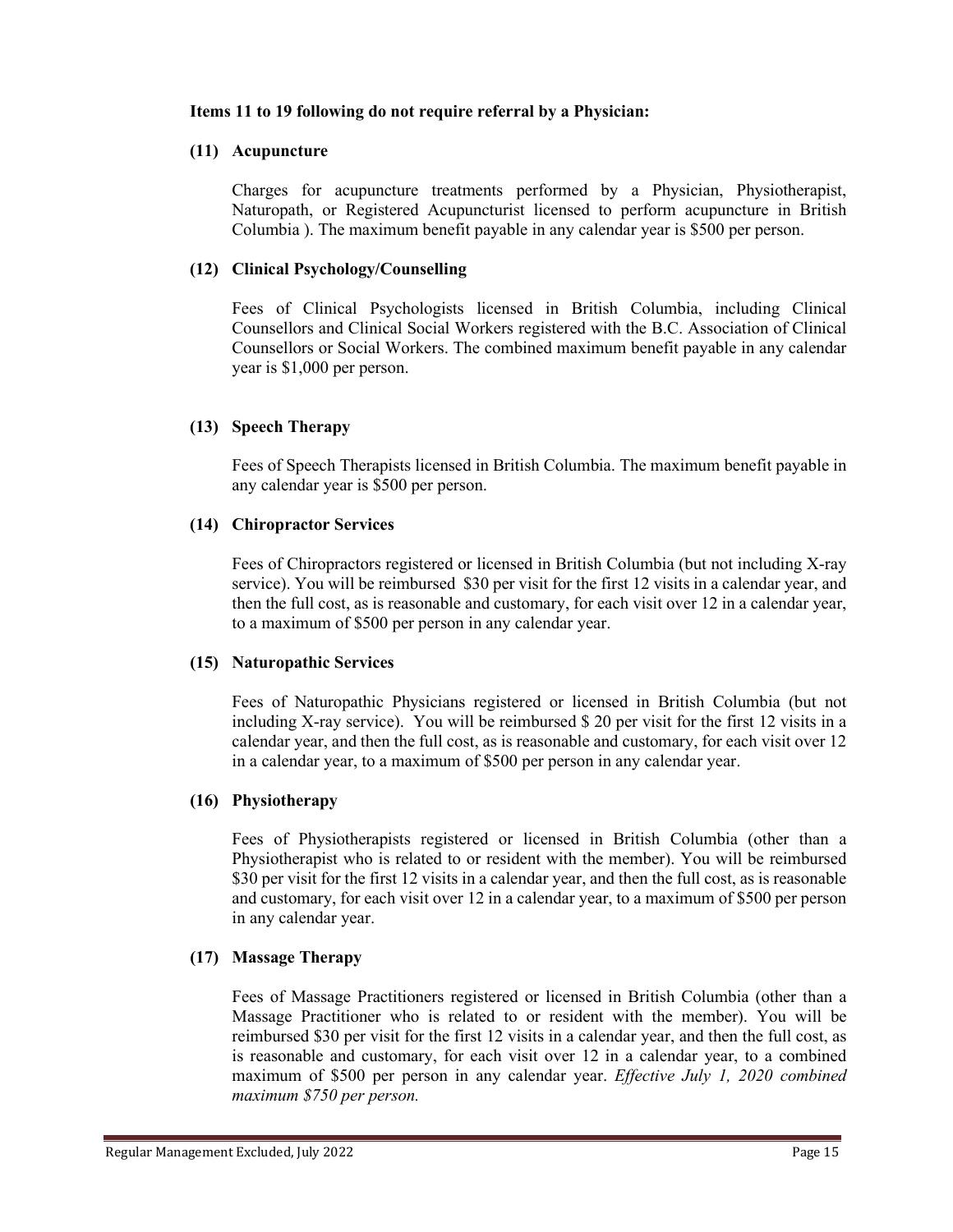#### **(18) Podiatry Services**

Fees of Podiatrists registered or licensed in British Columbia (but not including X-ray service or appliances). You will be reimbursed \$20 per visit for the first 12 visits in a calendar year, and then the full cost, as is reasonable and customary, for each visit over 12 in a calendar year, to a maximum of \$500 per person in any calendar year.

#### **(19) Dietician**

Fees of Dieticians registered or licensed in British Columbia. The maximum benefit payable in any calendar year is \$500 per person.

#### **B) EMERGENCY OUT-OF-PROVINCE BENEFITS**

While traveling or on vacation outside British Columbia, benefits are payable for the following expenses incurred **IN AN EMERGENCY ONLY** and when ordered by the attending Physician (emergency means a sudden unexpected injury or an acute episode of disease that requires **immediate** treatment or surgery. If further treatment or surgery is required the severity of the condition must be such that it would not allow the patient to be returned to B.C. for treatment). Non-emergency continuing care, testing, treatment, and surgery, and amounts covered by any government plan and/or any other provider of health coverage are not eligible.

#### **It is important to contact Medi-Assist within 24 hrs of an emergency, and before any treatment is commenced. In the event of a medical emergency, call Medi-Assist using the toll-free numbers on the back of your benefit plan card. For further information see details below under Emergency Travel Assistance.**

- (1) Local ambulance services when immediate transportation is required to the nearest hospital equipped to provide the treatment essential to the patient.
- (2) The hospital room charge and charges for services and supplies when confined as a patient or treated in a hospital, to a maximum of 90 days. If reasonably possible, Pacific Blue Cross should be notified within 5 days of the patient's admission to hospital. When the patient's condition has stabilized, Pacific Blue Cross has the right, with the approval of the attending Physician, to move the patient by licensed ambulance service to the hospital nearest the patient's home which is equipped and has space available to provide further medical treatment. Where transportation would endanger the patient's health, the 90 day limit may be extended.
- (3) Services of a Physician and laboratory and x-ray services.
- (4) Prescription drugs in sufficient quantity to alleviate an acute medical condition.
- (5) Other emergency services and/or supplies, if PBC would have covered them inside your province of residence.

#### **Emergency Travel Assistance**

In emergencies which occur while your (and your eligible dependents) are traveling, Medi-Assist will coordinate the following services:

- (1) Locate the nearest appropriate medical care.
- (2) Obtain consultative and advisory services and supervision of medical care by qualified licensed Physicians.
- (3) Investigate, arrange and coordinate medical evacuations and related transportation needs.
- (4) Arrange and coordinate the repatriation of remains.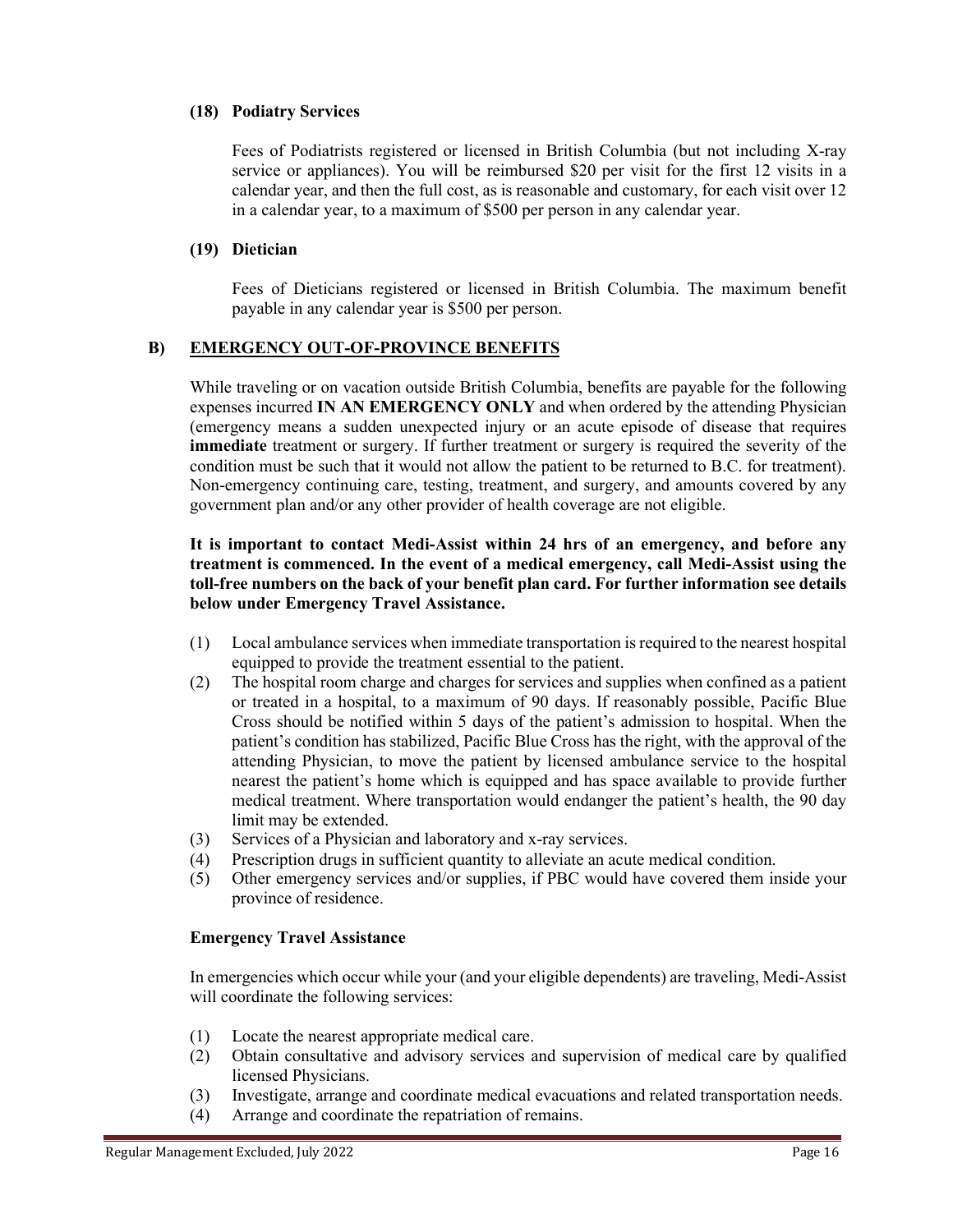(5) Replace lost or stolen passports, locate qualified legal assistance and local interpreters, and other incidental aid you and/or your dependent may require when in distress.

Your Pacific Blue Cross worldwide Medi-Assist card provides instant information on how to contact them. Call the nearest Medi-Assist emergency access number listed on your card. If necessary, call collect or contact the local telephone operator for help in placing your call to Medi-Assist. Have your Extended Health number (E040704) and your BC Care Card number ready for personal identification.

#### **Claiming Out of Province Expenses**

All out of province medical expenses, including those for doctors' services, laboratory procedures, hospitalization, and radiology services that may be paid by MSP, are to be submitted directly to Pacific Blue Cross for payment. An Assignment of Payment form will be required for Pacific Blue Cross to coordinate payment with MSP.

You have **90 days** from the date of service to submit your claim to Pacific Blue Cross. Any claim normally covered by the government plan which has been refused on the basis that the claim was not submitted within the time limits will not be included as an eligible expense under the Pacific Blue Cross Extended Health Plan.

Please contact the Benefits Office in Human Resources to obtain the Out of Province claim package.

The exchange rate on foreign currency is payable at the rate quoted by selected financial institutions in Vancouver, for the date on which the expense was paid. Fluctuations in exchange rates are not covered.

**\*\*\*IMPORTANT NOTE: Provincial health care coverage out of the province is at the discretion of the Government of the Province of British Columbia. It is therefore recommended that you contact the B.C. Medical Services Plan prior to leaving the country to determine the extent of your coverage.**

#### **6. Exclusions and Limitations**

The following are **NOT** included as eligible expenses *except as specifically included in this booklet*:

- (1) Dentures or dental treatments, hearing aids, eyeglasses, contact lenses, surgical lens implants, or examinations for the prescription or fitting of any of these, x-rays, hospital coinsurance, vitamins and/or minerals, contraceptives, fertility drugs, erectile dysfunction drugs, anti-obesity, medications used to treat or replace an addiction or habituation, support stockings, orthotics, arch supports, transportation charges incurred for elective treatment and/or diagnostic procedures or for health or health examinations of any kind, remedies by a naturopath or podiatrist, and professional services of Physicians or any person who renders a professional health service in the patient's province of residence.
- (2) General anesthetic, medications used to prevent baldness or promote hair growth, food replacements or supplements, HCG injections, drugs not approved for sale and distribution in Canada, and medications available without a prescription.
- (3) Any drug, vaccine, item or service classified as preventive treatment or administered for preventive purposes, and which is not specifically required for treatment of an illness or injury.
- (4) Allergy testing unless rendered by a naturopath.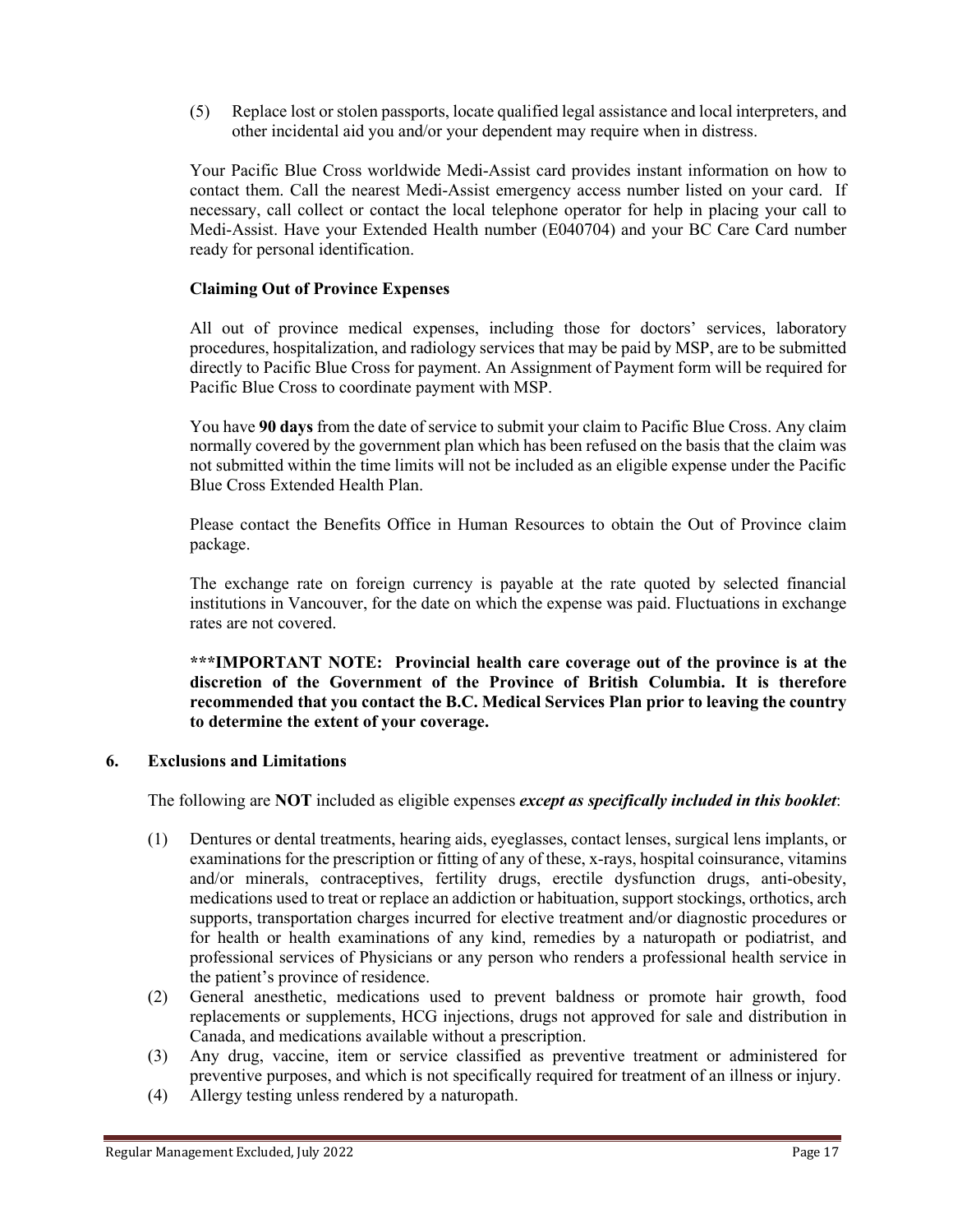- (5) Personal comfort items, items purchased for athletic use, air humidifiers and purifiers, services of Victorian Order of Nurses or graduate or licensed practical nurses, services of religious or spiritual healers, occupational therapy, services and supplies for cosmetic purposes, public ward accommodation, rest cures.
- (6) Charges for completion of forms or written reports, communication costs, delivery and mailing or handling charges, interest or late payment charges, non-sharable or capital costs levied by local hospitals, or charges for translating documents into English.
- (7) Any payment to a pharmacy, a Practitioner, or a Physician (demanded or received by balanced billing, extra billing or extra charging) which represents an amount in excess of the schedule of costs prescribed by the government plan.
- (8) That portion of a claim normally covered by the government plan, which has been refused on the basis that the claim was not submitted within the government plan's time limits.
- (9) Expenses incurred, outside BC, due to elective treatment and/or diagnostic procedures, or complications related to such treatment.
- (10) Expenses incurred, outside BC, due to therapeutic abortion, childbirth, or complications of pregnancy occurring within two months of the expected delivery date.
- (11) Charges incurred outside BC, for continuous or routine medical care normally covered by the government plan of BC.
- (12) Expenses of a dependent hospitalized at the time of enrollment.
- (13) Services performed by a Physician who is related to or resident with you or your spouse.
- (14) Fees for ambulance services when an ambulance is called but not used.
- (15) Ambulance charges for work related illness or injury assessed by Worksafe BC to be your employer's responsibility.
- (16) Retroactive coverage and payment of any expense, including expenses that receive special authorization from PharmaCare.
- (17) Any expenses for which you are entitled to reimbursement from another group or individual benefit plan or insurance policy, or due to the legal liability of any other party.
- (18) Expenses resulting directly or indirectly from intentional self-inflicted injury, war, or participation in a riot, insurrection, or civil commotion, active duty in the military forces or any civilian noncombatant unit.
- (19) Expenses resulting from a direct or indirect attempt at, or commission of, an indictable offense under the Criminal Code of Canada or similar law of any other country.
- (20) Any injury, illness, or condition for which care is provided or may be provided or available without cost by public authorities or by a tax supported agency, including preventive treatment and services available under any Worksafe BC or similar plan.
- (21) Any other item not specifically included as a benefit.

#### **7. Confirming your Coverage**

If you are considering major expenses that are not listed under either "Eligible Expenses" or in the exclusions above, please contact Pacific Blue Cross at 1-888-275-4672. It is suggested that you request pre-authorization prior to any major expenses.

#### **8. Online Access**

Pacific Blue Cross offers secure online access to a variety of services including detailed claims information, claim forms, and coverage information. To register, visit CaresNet at <http://www.pac.bluecross.ca/> and follow the instructions under "A Plan Member".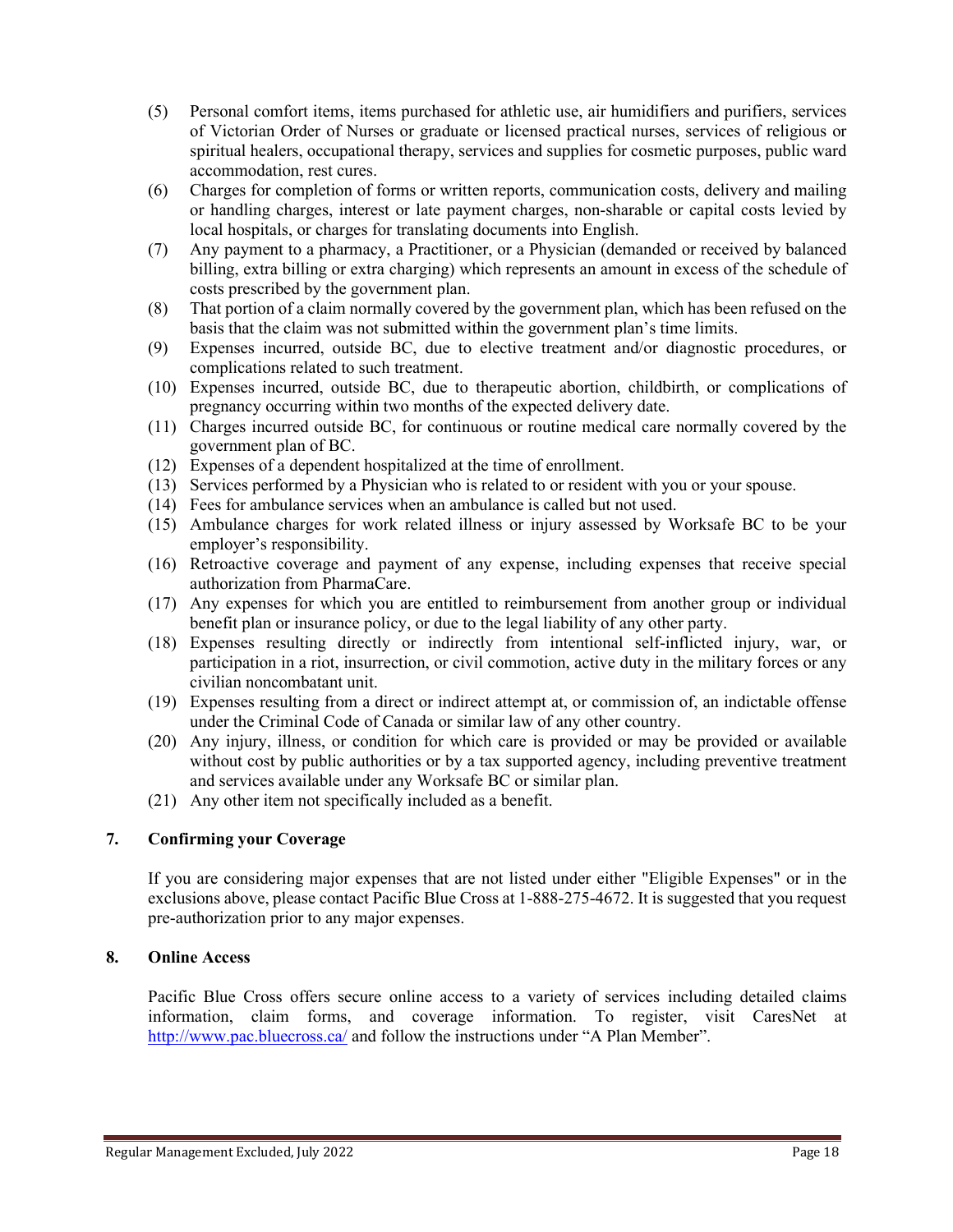#### **9. How to Submit a Claim**

Your benefit plan includes pay direct drug claims. Your pharmacist can bill Pacific Blue Cross electronically for eligible prescription drugs. Provide your policy and ID numbers to the pharmacy and pay only for expenses not covered by your plan. Claims can also be submitted online through CaresNet or by paper form.

Please make certain that you follow the instructions on the claim form, that the form is signed and dated, and that all *original* receipts are stapled to your claim form. Photocopies of receipts are acceptable only when accompanied by a claims payment statement from another carrier. It is important to note that PBC do not return receipts after the claim is processed, so it is suggested that you keep photocopies of the receipts that you submit. All claims must be submitted in English.

Reminder, if you have not incurred eligible expenses in excess of \$100 during a calendar year, those expenses incurred during the last three months of that year may be applied towards satisfying the \$100 deductible for the next year.

You should continue to submit claims to Pacific Blue Cross throughout the calendar year as you have reasonable amounts. At the end of December you should submit any remaining receipts for that calendar year to Pacific Blue Cross*. The deadline for submitting claims to Pacific Blue Cross is December 31st of the year following the calendar year in which the expenses being claimed incurred*. **Payment will not be made for receipts received after these time limits.**

Providing you are eligible for and registered with the Fair PharmaCare Program of B.C., Pacific Blue Cross will reimburse 100% of your eligible prescription expenses over \$100 in a calendar year, up to your family's annual PharmaCare deductible. Eligible prescription expenses over your PharmaCare deductible are reimbursed 70% by PharmaCare, and 30% by Pacific Blue Cross. For information on registering with the Fair PharmaCare Program please refer to the PharmaCare section.

Certain medical expenses are covered under the government plan. If you submit your claim to Pacific Blue Cross before you submit your claim to the government plan, Pacific Blue Cross will deduct what the government plan would normally pay (e.g. PharmaCare expenses) from the claim. Information for claiming PharmaCare expenses may be obtained from your Pharmacist.

If you have duplicate coverage with another plan, please review the Coordination of Benefits section below. If you are covered by more than one Pacific Blue Cross plan, then you have to complete only one claim form with both of the Group Numbers. If you are covered by plans from different benefit carriers, then you have to complete a claim form for each plan (one for the primary plan and one for the secondary plan). The remittance statement from the first plan must be submitted to the second plan.

#### **10. Coordination of Benefits**

When coordinating benefits between plans, Pacific Blue Cross pays claims based on the rules of the Canadian Life and Health Insurance Association guidelines, which are:

- 1) Dependent 00 (the employee) is always the primary claimant. Dependent 01 (or 90 to 99 the spouse) is always the secondary claimant.
- 2) Dependent children are always covered primarily under the parent who has the earliest birth date in the year (month and day).
- 3) In situations of separation or divorce, the following order applies: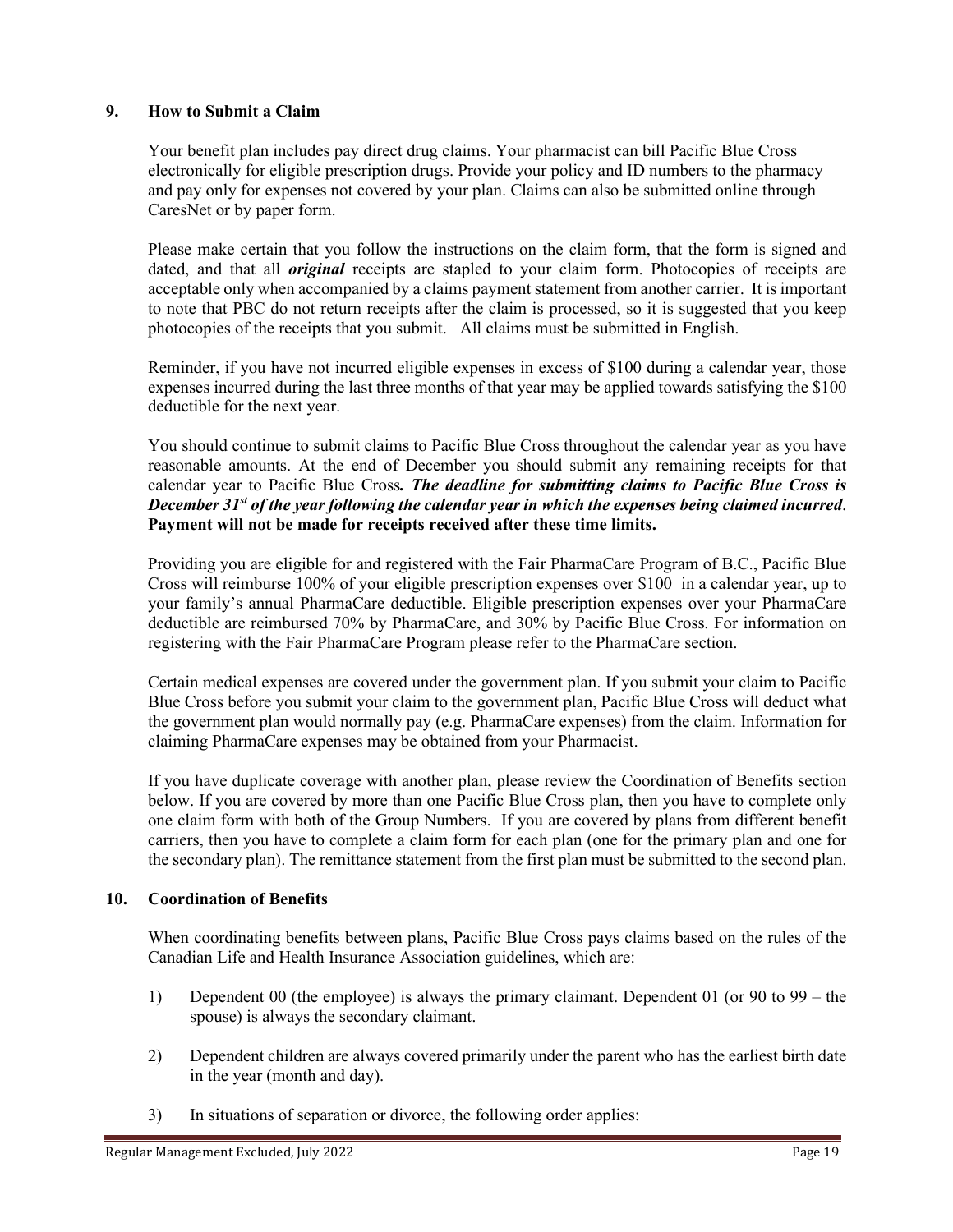- a. the plan of the parent with custody of the child
- b. the plan of the spouse of the parent with custody of the child
- c. the plan of the parent not having custody of the child
- d. the plan of the spouse of the parent in c) above.
- 4) Total reimbursement shall never exceed 100% of the eligible expenses.

#### **11. Termination of Coverage**

The Extended Health Benefits Plan coverage for you and your eligible dependents terminates on the earlier of the last day of the month in which employment terminates, including retirement, or the last day of the month during which other eligibility requirements are no longer being met (such as dependents age, financial dependency, change of group, etc.). If you choose to work beyond your normal retirement date, benefits will continue to the earlier of your retirement date, or December 31<sup>st</sup> of the year in which you reach age 71.

#### **12. Individual Extended Health Benefits and Travel Plans**

Pacific Blue Cross offers an individual health plan for members whose group coverage terminates. To convert coverage you must ensure that your application and full payment is received by Pacific Blue Cross within 60 days of the date your group coverage ends. Coverage will become effective immediately after your group coverage terminates.

While traveling or on vacation outside British Columbia, benefits are payable for eligible expenses incurred **IN AN EMERGENCY ONLY** and when ordered by the attending Physician (emergency means a sudden unexpected injury or an acute episode of disease that requires **immediate** treatment or surgery).

Pacific Blue Cross offers individual travel benefits at a discounted rate for plan members. Unlike other insurers, Pacific Blue Cross is first payer in the event of an out of country claim. This protects the lifetime limit on your Extended Health Plan.

Frequently Asked Questions about Travel Plans<http://www.pac.bluecross.ca/individual/travel/faq>

Get a free quote online<https://travelweb.pac.bluecross.ca/travelweb/default.aspx>

For further details on individual products including travel plans, please call 1-800-873-2583.

**Please note: Travel insurance policies often have limitations of coverage associated with accidents or diseases arising from travel to a location where the Canadian Department of Foreign Affairs has issued a travel advisory or health warning advising Canadians not to travel to this country, region or city.**

**Coverage limitations and / or exclusions would apply if the advisory is in place prior to purchase of the policy. However, if you have already left on your trip when the advisory is issued, you would be covered should something unforeseen arise.**

**It is important you review the [government's website](http://www.voyage.gc.ca/index-eng.asp) for such advisories prior to booking your vacation.**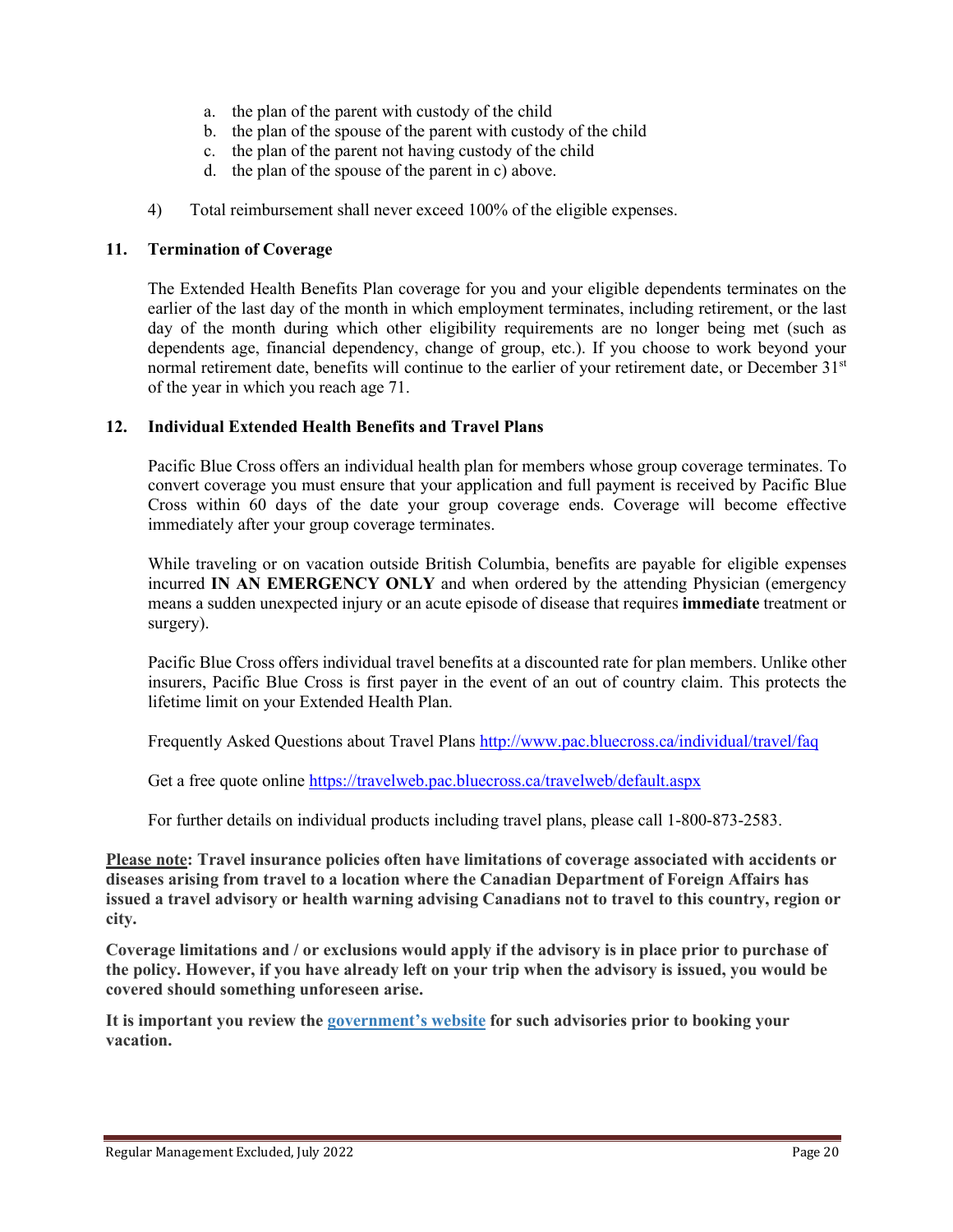#### **13. Plan Carrier**

Pacific Blue Cross Group Plan No. **40704** Health & Dental Claims P.O. Box 7000 Vancouver BC V6B 4E1 1-888-275-4672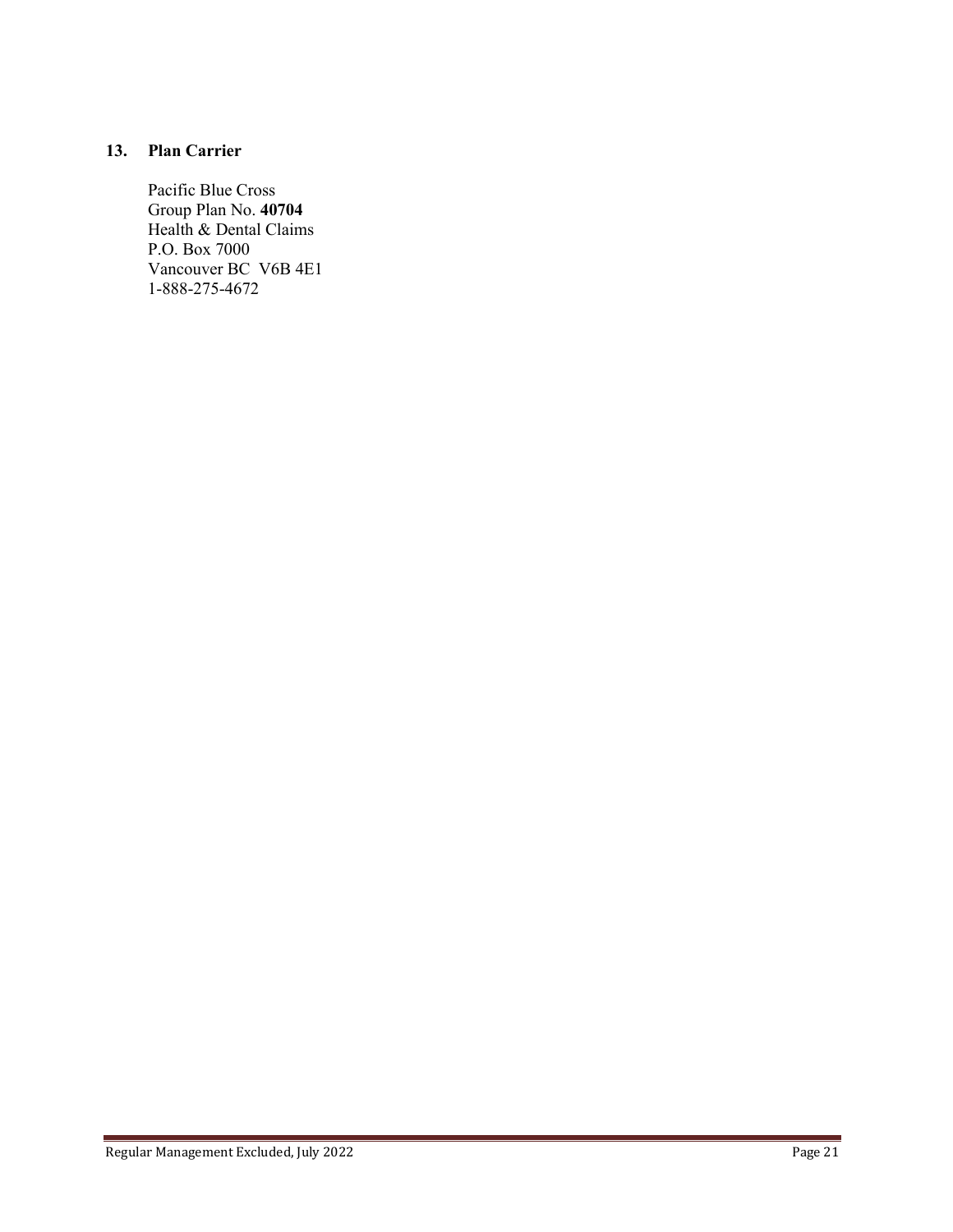#### **DENTAL CARE PLAN**

The Dental Care Plan has been designed to assist you in paying basic dental expenses for you and your eligible dependents, based on the B.C. Dental Fee Schedule. All provisions of the plan are subject to the terms and conditions of the Plan Document issued by Pacific Blue Cross to the University of Victoria.

#### **1. Eligibility**

All regular Staff covered by this plan and employed half-time or more, are eligible to join the Dental Care Plan.

If you choose to work beyond your normal retirement date, benefits will continue to the earlier of your retirement date, or December 31<sup>st</sup> of the year in which you reach age 71.

#### **2. Eligible Dependents**

- a) Your legal spouse or common-law partner (a common-law partner is a person who has been publicly represented as your spouse for at least one year).
- b) Any child, stepchild, legally adopted child, or legal ward of the employee who is:
	- 1. unmarried and dependent on the employee, and under the age of 21 years (children under age 21 are **not** covered if they are working more than 30 hours a week, unless they are full-time students).
	- 2. age 21 to 25 and in **full time** attendance at a recognized educational institute. If child is no longer a student, the coverage will cease at the end of the month of finishing school or university.
	- 3. incapable of supporting themselves because of physical or mental disorder are covered without age limit if the disorder begins before they turn age 21, or while they are students under age 25, and the disorder has been continuous since that time. Disabled status is subject to approval by PBC. The Dependent must become disabled while covered as a Dependent under Clause 1 or 2 above.

Note: You must apply for dependent coverage within one month of the date of marriage, one month of common-law status or one month of acquisition (i.e. birth or adoption) of an eligible dependent.

You must immediately advise the Benefits Office in Human Resources if at any time a child is no longer a full-time student, or there are other changes to the status of your dependents (eg. you are no longer legally married),

#### **3. Membership**

You are required to immediately enroll in the Dental Care Plan. Your coverage may start on the first day of the month coinciding with or following your appointment. At the time of enrollment you have the option of covering eligible dependents. Once enrolled, no further addition or deletion of dependents will be permitted without satisfactory proof of a change in marital or dependent status, as outlined above.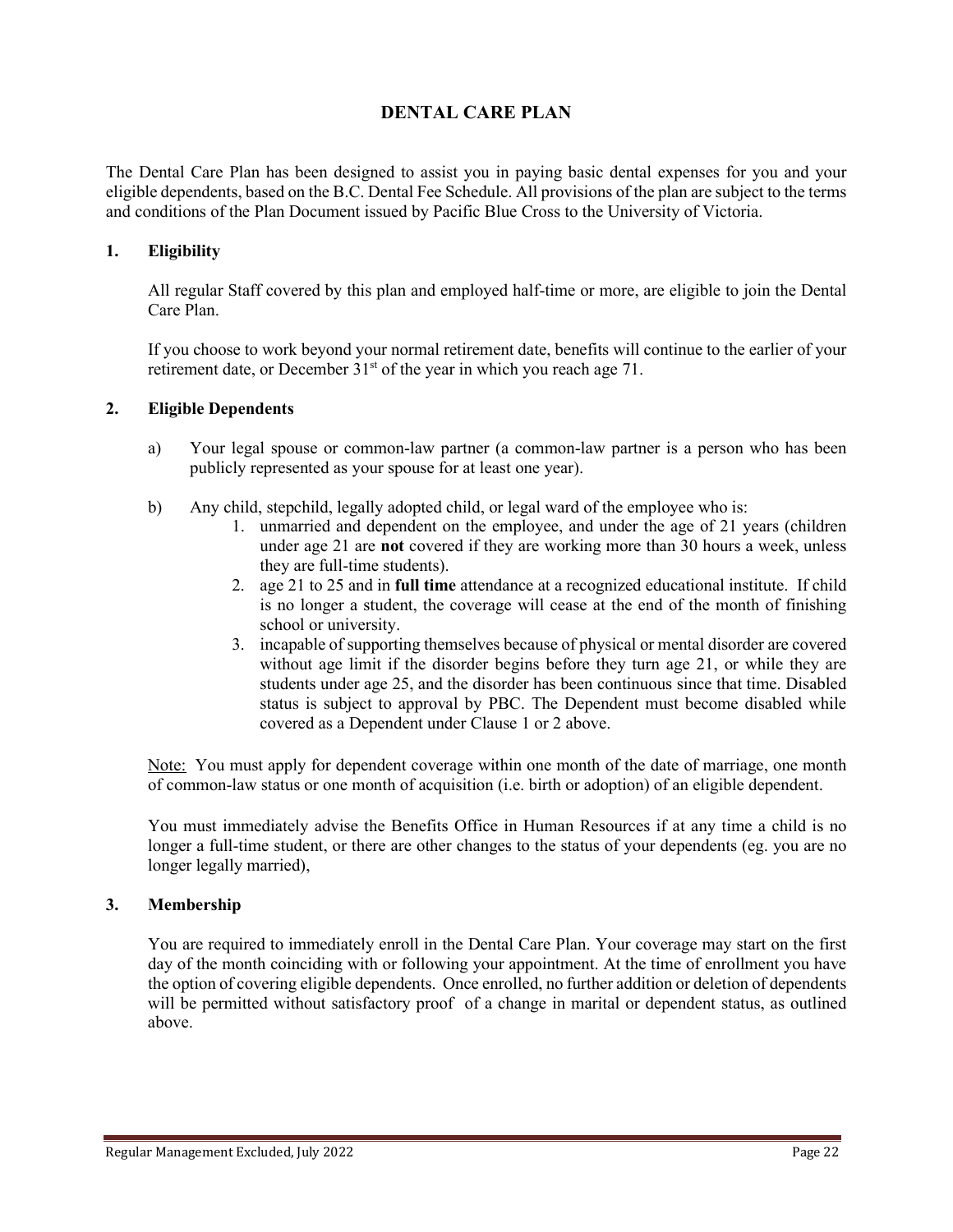#### **4. Premium Costs**

Premiums are cost shared with the University – employee pays 25% and the University 75%. See Section 7 for monthly premium amounts.

Premiums are paid in advance (e.g. deductions at the end of October are for November coverage).

#### **5. Plan Benefits**

The Dental Care Plan has no annual deductible and provides coverage as follows:

- 90% of basic preventive and restorative expenses (Plan A)
- 70% of crowns, bridges and prosthetic appliances (Plan B)
- 85% of orthodontics to a maximum lifetime benefit of \$5,000 per person (Plan C)

The charges covered by the Dental Care Plan are based on the B.C. Dental Fee Schedule. **Some dentists may charge fees in excess of that provided by the Fee Guide. Any such excess is not an eligible expense under the Dental Plan.**

Members and registered dependents are entitled to the following dental services when performed by a dentist (dentist means a doctor of dentistry who is duly qualified and licensed to practice dentistry in the area where the service is provided. A dentist may also mean dental specialist, or denturist).

The following information is intended to be a descriptive outline only. All provisions of the Dental Care Plan are subject to the terms and conditions of the Dental Care Plan Contract issued by Pacific Blue Cross to the University.

#### **Plan "A" - Basic Preventive and Restorative Services**

Plan A covers services for the care and maintenance of teeth, including procedures to restore teeth to natural or normal function. Eligible expenses include:

#### **(1) Diagnostic Services**

- (a) Examinations:
	- (i) complete provided Pacific Blue Cross have not paid for any other exam by the same Dentist in the past  $6$  months  $-2$  per lifetime.
	- (ii) new patient and recall combined limit of 2 per calendar year.
	- (iii) specific  $-2$  per calendar year.
	- (iv) consultations (as a separate appointment).

#### (b) X-rays

- (i) diagnostic.
- (ii) panoramic 1 per 12 month period.
- (iii) complete mouth series 1 per 36 month period.
- All x-rays combined shall not exceed the dollar limit for a complete mouth series.
- (c) Diagnostic models 1 set per calendar year.

#### (**2) Preventative Services**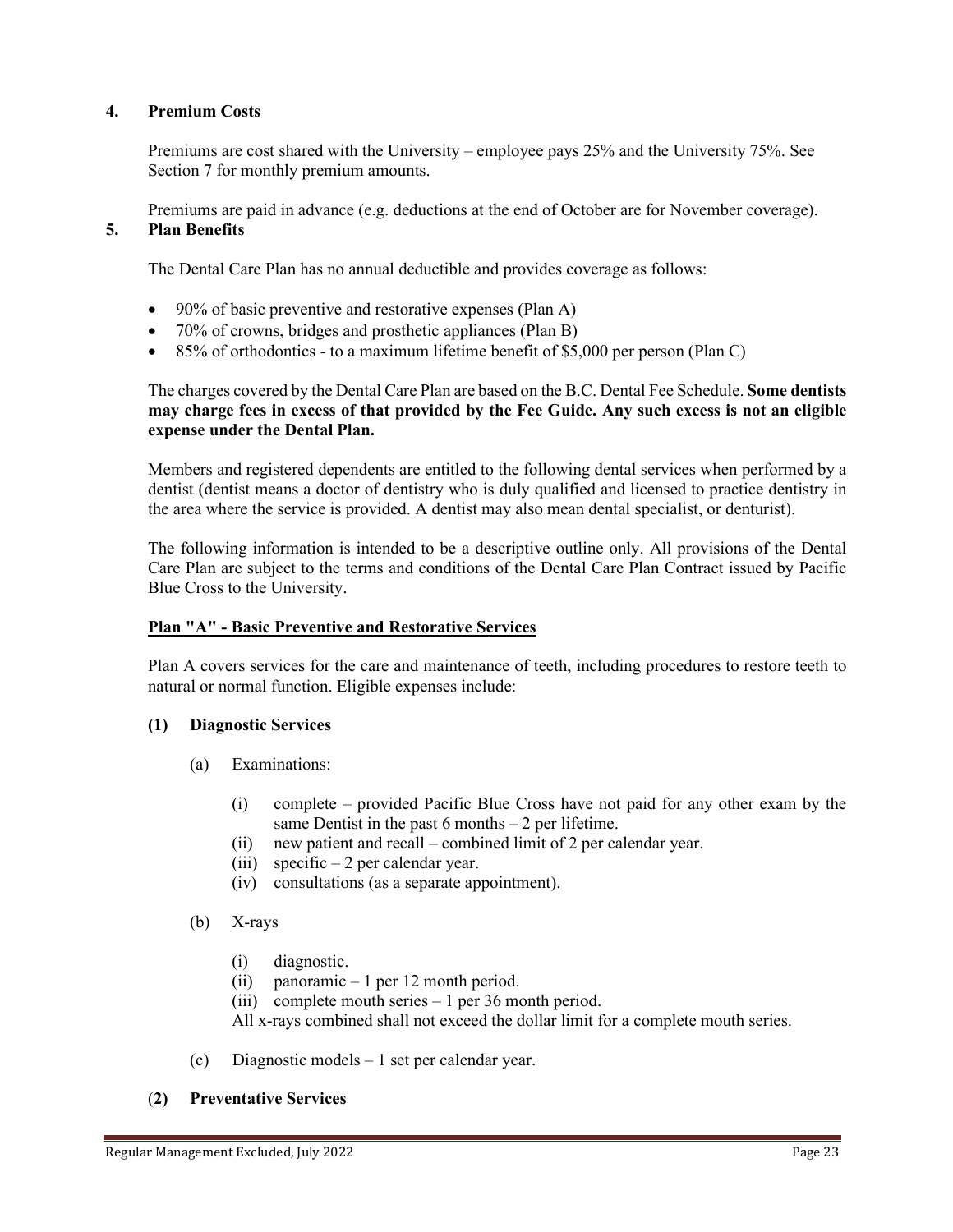- (a) Scaling, root planning, and gingival curettage to a combined calendar year maximum of \$400.00.
- (b) Polishing 2 per calendar year.
- (c) Topical application of fluoride 2 per calendar year.
- (d) Fixed space maintainers on missing primary teeth and habit-breaking appliances.
- (e) Preventative restorative resins and pit and fissure sealants combined limit of 1 per tooth in a 2 year period. No age limit.

#### **(3) Restorative Services**

- (a) Fillings
	- (i) amalgam (silver coloured) fillings.
	- (ii) composite fillings on all teeth.
- (b) Stainless steel crowns on primary and permanent teeth once per tooth in a 5 year period.
- (c) Inlays or onlays only 1 inlay or onlay on the same tooth will be covered in a 5 year period. Where other material would suffice, you will be responsible for the difference between the cost of the chosen material and the cost of alternative material.

#### (**4) Endodontics**

For the treatment of diseases of the pulp chamber and pulp canal including, but not limited to root canals. Fee guide financial and treatment frequency limits do not apply.

#### **(5) Periodontics**

For the treatment of diseases of the soft tissue (gum) and bone surrounding and supporting the teeth, excluding bone and tissue grafts, but including the following:

- (a) occlusal adjustment and recontouring a combined calendar year maximum of \$440.
- (b) root planning.
- (c) gingival curettage.
- (d) osseous surgery.
- (e) bruxing guards 2 appliances in a 5 year period (no benefit is payable for the replacement of lost, broken, or stolen bruxing guards).

#### (**6) Prosthetic Repairs**

- (a) removal, repairs, and recementation of fixed appliances.
- (b) rebase and reline of removable appliance a combined limit of 1 per upper and 1 per lower prosthesis in a 2 year period.
- (c) tissue conditioning 2 per upper and 2 per lower prosthesis in a 5 year period.
- (d) gold foil only when used to repair existing gold restorations.

#### (**7) Surgical Services**

- (a) extractions.
- (b) other routine oral surgical procedures.
- (c) anesthesia and sedation in conjunction with surgery to a combined calendar year maximum of \$170.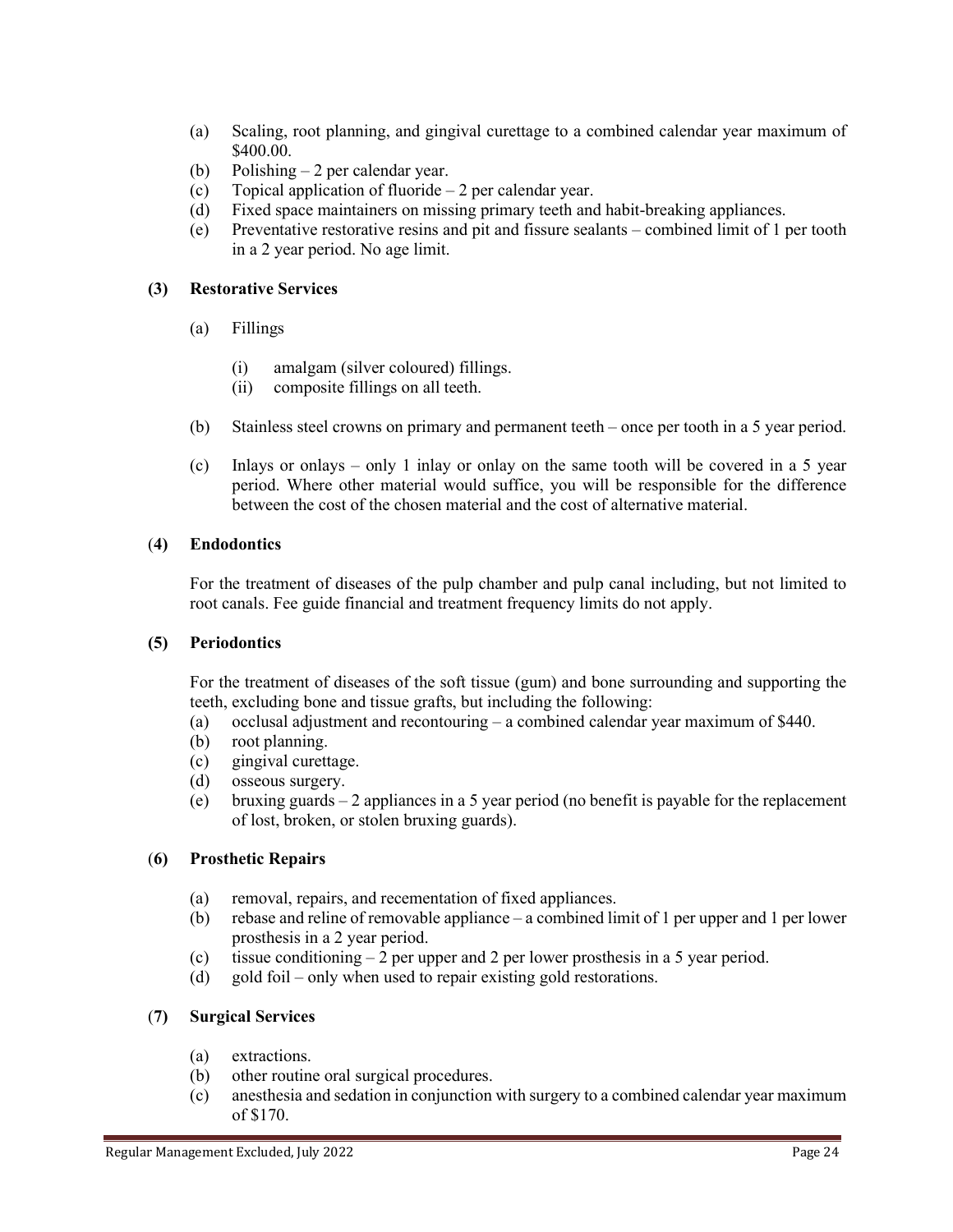#### **(8) Other**

House calls, hospital calls only if work is not being performed, emergency visits, consultation with the physician or hospital staff, and office visits after regular office hours.

**The percentage of payment for services under Plan "A" is 80% of the B.C. Dental Fee Schedule. Any fees in excess of the Fee Schedule are your responsibility.** 

#### **Plan "B" Major Restorative Services**

You are eligible for Plan B services when your Dentist recommends replacement of your missing teeth, or reconstruction of your teeth (where basic restorative methods cannot be used satisfactorily).

Mounted x-rays and/or diagnostic casts may be required for Pacific Blue Cross approval.

Plan B services include the following:

#### **(1) Prosthodontic Services**

- (a) removable complete upper and lower or partial upper and lower dentures
- (b) fixed bridges

#### **(2) Restorative Services**

- (a) inlays or onlays involved in bridgework
- (b) veneers
- (c) crowns and related services.

#### **(3) Limitations**

- (a) Only 1 major restorative service involving the same tooth will be covered in a 5 year period.
- (b) Only 1 upper and 1 lower denture (complete or partial) is eligible in a 5 year period.
- (c) No benefit is payable for the replacement of lost, broken, or stolen dentures. Broken dentures may be repaired under Plan A.
- (d) Veneers, crowns, bridges, inlays, and onlays are subject to the conditions outlined in the BC Fee Guide. Where other material would suffice, you will be responsible for the difference between the cost of the chosen material and the cost of alternative material.

#### **The percentage of payment for services under Plan "B" is 50% of the B.C. Dental Fee Schedule. Any fees in excess of the Fee Schedule are your responsibility**.

#### **Plan "C" - Orthodontics**

Benefits are payable for orthodontic services performed on or after the effective date of your coverage. Plan C is designed to cover orthodontic services provided to maintain, restore, or establish a functional alignment of the upper and lower teeth.

Adults and dependent children are eligible for orthodontic services. The maximum lifetime benefit is \$5,000 per person.

#### Limitations: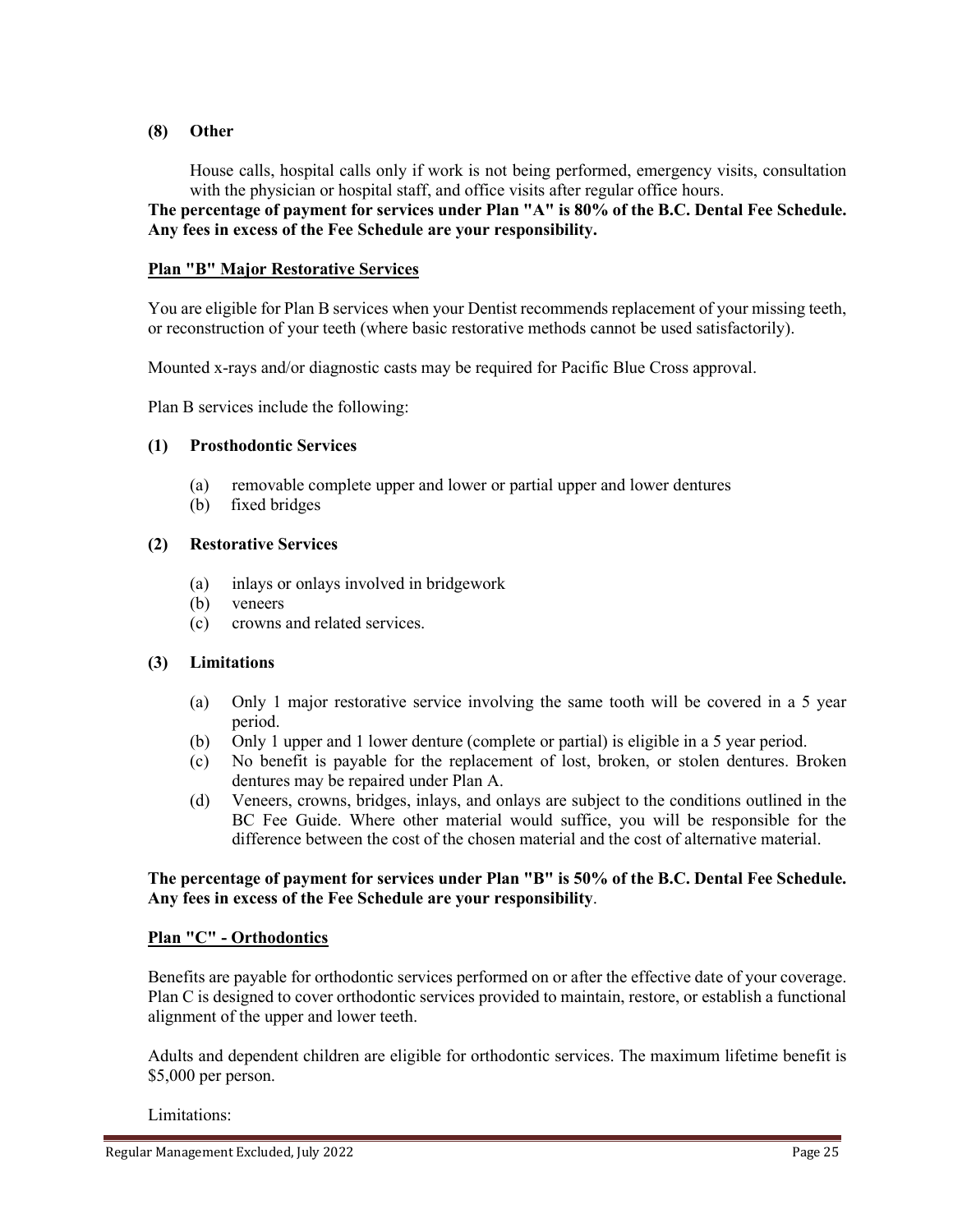- (1) No benefit is payable for the replacement of appliances which are lost or stolen.
- (2) Services done for the correction of temporomandibular joint (TMJ) dysfunction are not covered.
- (3) Treatment performed solely for splinting is not covered.

#### **The percentage of payment for services under Plan "C" is 85% of the B.C. Dental Fee Schedule. Any fees in excess of the Fee Schedule are your responsibility.**

#### **6. Emergency Dental Care - Out-of-Province**

In an *EMERGENCY* if you require dental care while travelling or on vacation outside British Columbia you are entitled to the services of a dentist and will be reimbursed up to the amount that would have been paid had the services been rendered in British Columbia.

#### **7. Coordination of Benefits**

Coordination of dental benefits (coverage by two separate dental plans) is permitted under this plan. If you choose to coordinate your UVic dental coverage with another plan you must advise the Dentist performing the services that claims must be coordinated to ensure that total benefits payable do not exceed 100% of the eligible expenses.

#### **8. Exclusions**

- (a) Services which are provided under the Medical Services Act of British Columbia, the Worksafe BC or other similar agency, or services for which any third party is liable.
- (b) Items not listed in the BC Fee Guide and fees in excess of those listed in the Fee Guide.
- (c) Any item not specifically included as a benefit.
- (d) Charges for broken appointments, oral hygiene or nutritional instruction, completion of forms, written reports, communication costs, or charges for translating documents into English.
- (e) Procedures performed for congenital malformations or for purely cosmetic reasons.
- (f) Charges for drugs, pantographic tracings, and grafts.
- (g) Charges for implants and/or services performed in conjunction with implants.
- (h) Anesthesia not done in conjunction with surgery, and charges for facilities, equipment and supplies.
- (i) Charges for services related to the functioning or structure of the jaw, jaw muscles, or temporomandibular joint.
- (j) Incomplete, unsuccessful, or temporary procedures.
- (k) Recent duplication of services by the same or different Dentist.
- (l) Any extra procedure which would normally be included in the basic service performed.
- (m) Services or items which would not normally be provided, or for which no charge would be made, in the absence of dental benefits.
- (n) Travel expenses incurred to obtain dental treatment.
- (o) Any expenses for which you are entitled to reimbursement from another group or individual benefit plan or insurance policy, or due to the legal liability of any other party.
- (p) Expenses resulting directly or indirectly from intentional self-inflicted injury, war, or participation in a riot, insurrection, or civil commotion, active duty in the military forces or any civilian noncombatant unit.
- (q) Expenses resulting from a direct or indirect attempt at, or commission of, an indictable offense under the Criminal Code of Canada or similar law of any other country.
- (r) Any injury, illness, or condition for which care is provided or may be provided or available without cost by public authorities or by a tax supported agency, including preventive treatment and services available under any Worksafe BC or similar plan.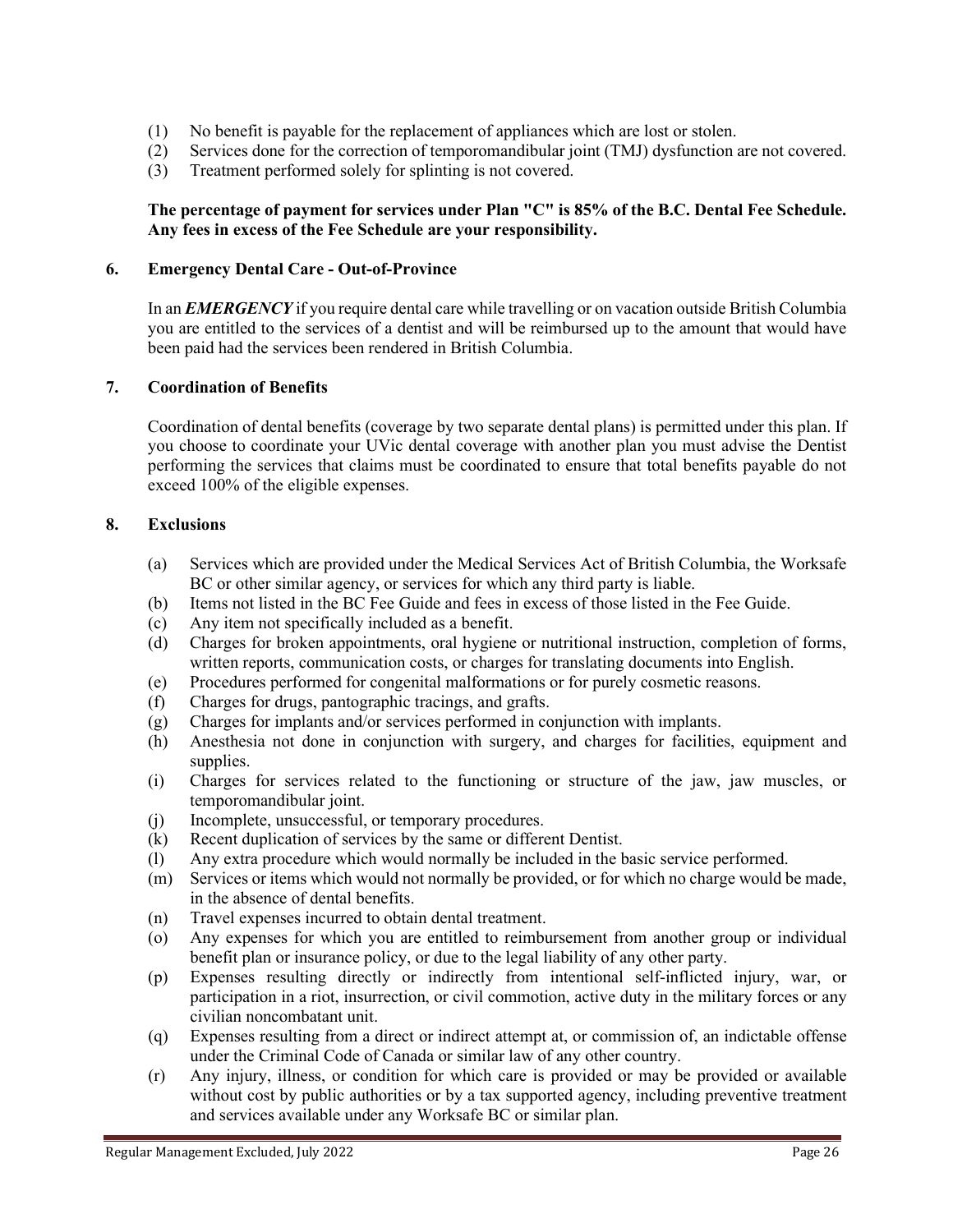#### **9. Confirm your Coverage Prior To Treatment**

To confirm your eligibility for expenses with respect to any major dental treatment, you should ask your Dentist to submit an outline of the recommended treatment plan and cost estimate to Pacific Blue Cross *prior to the start of treatment*. This is important especially when your Dentist is recommending extensive dental work. This prevents you from unknowingly incurring dental expenses beyond your expectations.

#### **10. Online Access**

Pacific Blue Cross offers secure online access to a variety of services including detailed claims information, claim forms, and coverage information. To register, visit CaresNet at <http://www.pac.bluecross.ca/> and follow the instructions under "A Plan Member".

#### **11. How to Submit a Claim**

- (1) Please confirm with your Dentist how billing is handled. Pacific Blue Cross will pay in either of two ways:
	- (a) by paying the Dentist directly for services provided under this dental plan when Pacific Blue Cross receive a claim form signed by the Dentist certifying the services performed and the fee charged, or
	- (b) if you have paid your Dentist directly, Pacific Blue Cross will reimburse you the benefit amount when they receive a claim form or receipts signed by your Dentist.
- (2) Pacific Blue Cross require a separate claim form for each member of your family who has received dental services. Be sure to include the following information on the claim form:
	- (a) name of the Dentist
	- (b) name and birth date of the person receiving the dental care
	- (c) your group, identification, and dependent numbers
	- (d) your home mailing address
	- (e) all claims must be submitted in English
- (3) It is suggested that dental claims be submitted within 90 days or earlier of the completed date of service. *The deadline for submitting claims to Pacific Blue Cross is December 31st of the year following the calendar year in which the expenses being claimed incurred*. Payment will not be made for receipts received after this time. This deadline applies to orthodontic claims as well.
- (4) Orthodontic Claims Procedure
	- (a) Treatment Plan
		- (i) Have your Orthodontist complete the "Certified Specialist in Orthodontics Standard Information Form" (the treatment plan) before treatment starts.
		- (ii) If the payment schedule or treatment changes, Pacific Blue Cross require a revised treatment plan for review.
		- (iii) The treatment plan must be on file before Pacific Blue Cross can pay the initial fee or down payment, the monthly or quarterly fees and the one time appliance fee.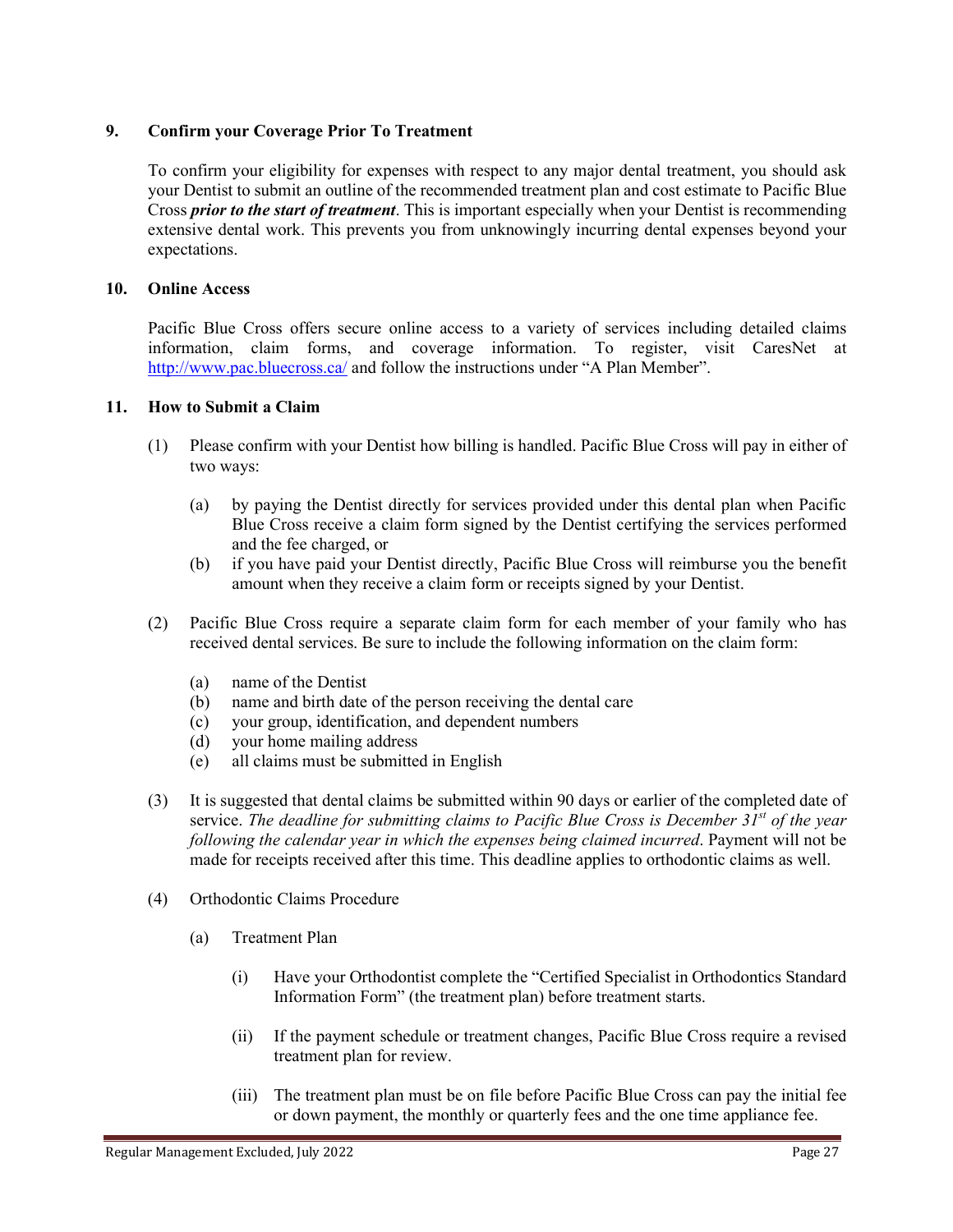- (iv) Claims for consultations, exams and records (x-rays, study models, etc.) can be reimbursed without a treatment plan on file**.**
- (b) As Pacific Blue Cross does not return original receipts, photocopies will be accepted for orthodontic claims. It is recommended that you submit receipts as you receive them rather than holding receipts until the completion of treatment.
- (c) Monthly or quarterly Fees
	- (i) Submit receipts for the monthly or quarterly fees on a regular basis as treatment progresses.
	- (ii) The amount paid will be prorated over the estimated months of active treatment. For example, when braces are on the teeth, the estimated length of treatment will be on the treatment plan.
	- (iii) As long as your coverage is effective, monthly or quarterly reimbursements will be made to you until the dollar maximum is reached or the treatment is complete, whichever occurs first.

#### **12. Termination of Coverage**

The Dental Plan coverage for you and your eligible dependents terminates on the earlier of the last day of the month in which your employment terminates, including retirement, or the last day of the month during which other eligibility requirements are no longer being met (such as dependents age, financial dependency, change of group, etc.). If you choose to work beyond your normal retirement date, benefits will continue to the earlier of your retirement date, or December  $31<sup>st</sup>$  of the year in which you reach age 71.

#### **13. Individual Extended Health and Dental Plans**

Pacific Blue Cross offers an individual extended health and dental plan for members whose group coverage terminates. To convert coverage you must ensure that your application and full payment is received by Pacific Blue Cross within 60 days of the date your group coverage ends. Coverage will become effective immediately after your group coverage terminates.

For further details on individual products, including the UVic Retirees Extended and Dental Plan, please call 1-800-873-2583.

#### **14. Plan Carrier**

Pacific Blue Cross **Group Plan No. 40704** Health & Dental Claims PO Box 7000 Vancouver BC V6B 4E1 1-888-275-4672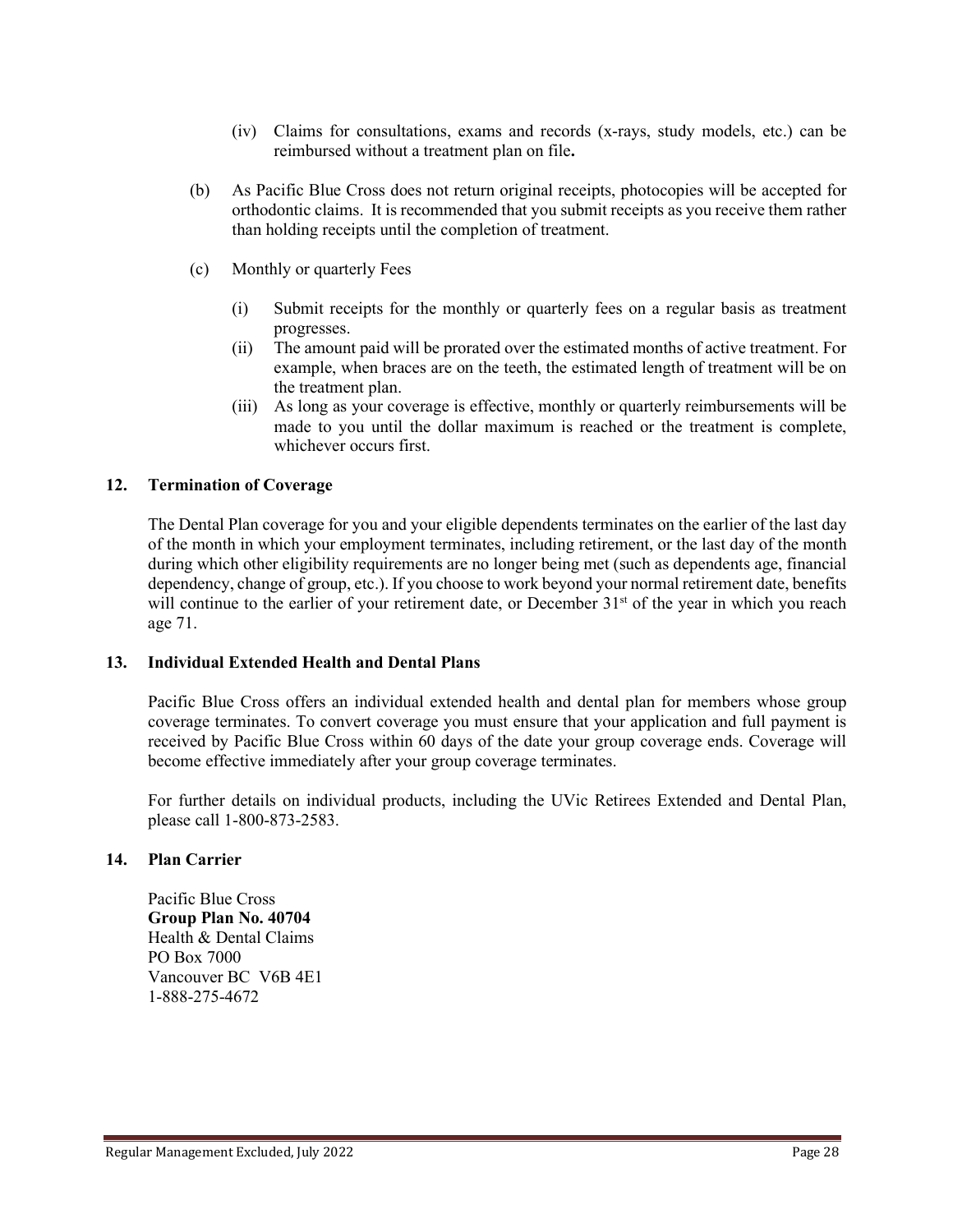### **SECTION 2 PENSION PLANS**

For most individuals there are three basic sources of retirement income:

- University of Victoria Pension Plan
- Government Pension Programs
- Personal Savings, including RRSP's

It is your responsibility to be aware of the adequacy of these sources and to ensure that they will meet your income needs when you retire.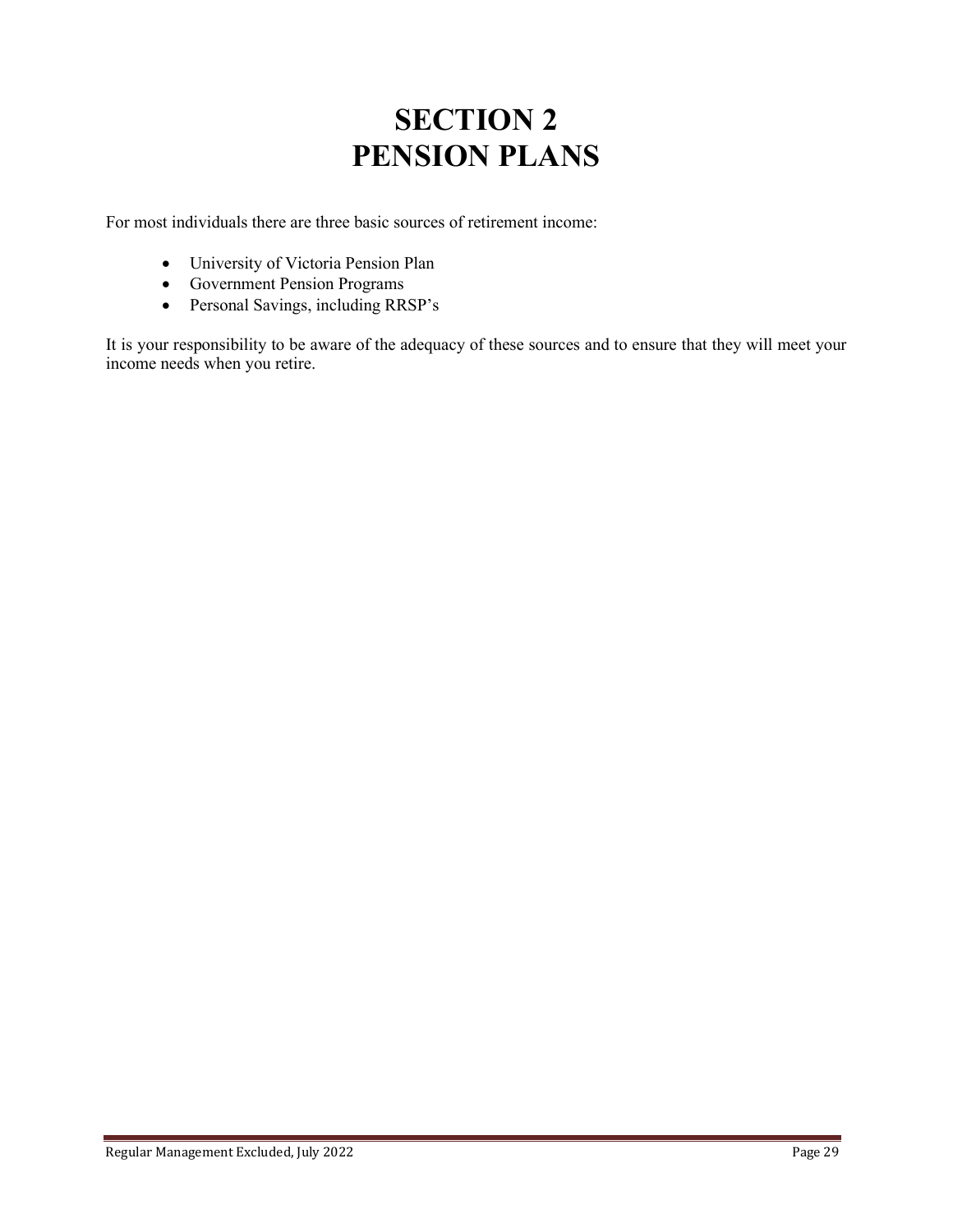#### **UNIVERSITY OF VICTORIA PENSION PLANS Combination Plan Registration Number P085294-1 Money Purchase Plan Registration Number P085318-1**

This section is intended as a guide to assist you in understanding the major provisions of the two University of Victoria pension plans for eligible employees - the University of Victoria Combination Pension Plan (the "Combination Plan" or the "Plan") and the University of Victoria Money Purchase Pension Plan (the "Money Purchase Plan" or the "Plan"). The University also maintains a supplemental plan called the Supplemental Benefit Arrangement. The Supplemental Benefit Arrangement provides that portion of benefits that cannot be provided under the registered pension plan due to the application of the *Income Tax Act (Canada)* limits. Should any questions arise concerning the interpretation or administration of these plans, as described in this section, the official plan documents will govern in all cases.

#### **1. Type of Plan**

The Combination Plan is predominantly a "defined contribution" plan. The primary benefit is based on the amount of money accumulated in each member's "Combined Contribution Account". The Combination Plan also has a defined benefit provision which acts as a minimum benefit. Depending on the retirement option selected, a defined benefit supplement may be available to top-up a member's retirement benefit to the minimum calculated under the defined benefit provision.

The Money Purchase Plan is a defined contribution plan and provides a retirement benefit based on the amount of money accumulated in each member's "Money Purchase Contribution Account".

#### **2. Membership**

Employees holding a regular appointment of at least half time will participate in either the Combination Plan or the Money Purchase Plan.

#### **3. Eligibility**

Full-time employees holding regular appointments are required to enroll in the Combination Plan immediately upon employment.

Employees holding regular appointments of 50% or more, but less than full-time, are required to enroll in the Money Purchase Plan immediately upon employment.

#### **4. Change of Employment Status**

If a member who joins the Combination Plan on the basis of a regular full time position subsequently reduces their appointment in that same position, the member shall remain in the Combination Plan.

If a member who joins the Combination Plan on the basis of a regular, full-time position subsequently leaves that position and takes a temporary full or part-time position, they will cease membership in the Combination Plan and become a member of the Money Purchase Plan.

If a member who joins the Money Purchase Plan either on the basis of a regular, part-time position or a temporary position moves to a regular, full-time position, they will cease membership in the Money Purchase Plan and become a member of the Combination Plan.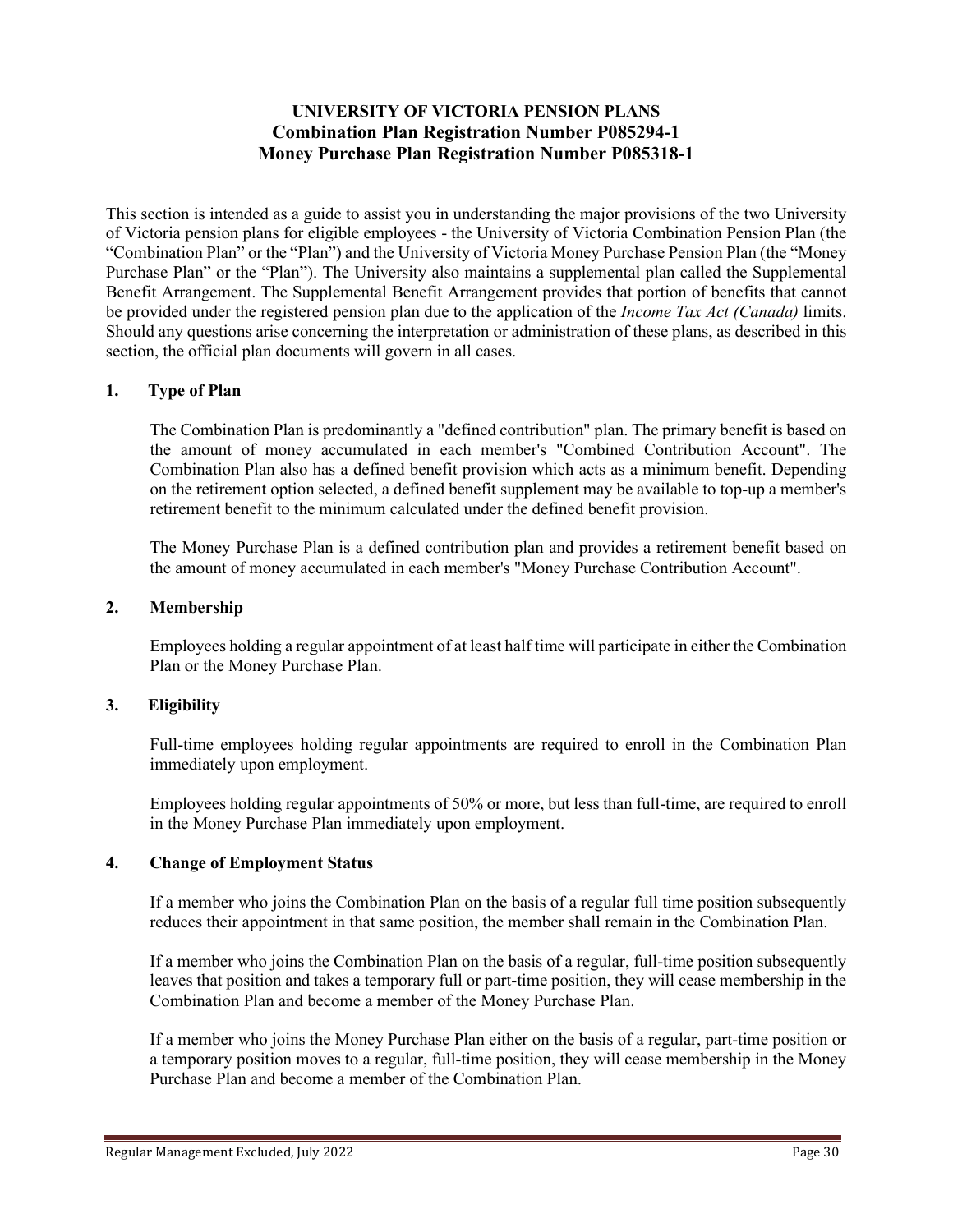The account balance you accumulated in the first Plan will remain in the first Plan, earning returns, until payment of a benefit following either termination of employment or attainment of earliest retirement age.

#### **5. Employee Contributions**

#### If you are in the Combination Plan

Your contribution to your Combined Contribution Account is 4% of basic regular salary up to the Canada Pension Plan's Year's Maximum Pensionable Earnings (YMPE) and 6% on earnings in excess of the YMPE, to a maximum of that permitted under the *Income Tax Act*. The YMPE is prorated by pay period. Contribution rates are reviewed at least once every three years. If additional contributions are required, your share is one-third of the required increase.

#### If you are in the Money Purchase Plan

Your contribution to your Money Purchase Contribution Account is 3% of your basic regular salary up to the YMPE and 5% of salary in excess of the YMPE, to a maximum of that permitted under the *Income Tax Act*. The YMPE is prorated by pay period.

#### **6. University Contributions**

#### If you are in the Combination Plan

The University's contribution to your Combined Contribution Account is 6.37% of your basic regular salary up to the YMPE and 8% of your salary in excess of the YMPE The total of your and the University's contribution to your account is therefore 10.37% of your salary up to the YMPE and 14% of your salary in excess of the YMPE, to the maximum permitted under the *Income Tax Act*.

The University contributes an additional 4% of total member salaries to the defined retirement benefit account to fund defined benefit supplements.

Contribution rates are reviewed at least once every three years.

#### If you are in the Money Purchase Plan

The University's contribution to your Money Purchase Contribution Account is 8.37% of your basic regular salary up to the YMPE and 10% of your salary in excess of the YMPE . The total of your and the University's contribution to your account is therefore 11.37% of your salary up to the YMPE and 15% of your salary in excess of the YMPE, to the maximum permitted under the *Income Tax Act*. *.*

#### **7. Contribution Limits**

When University contributions to your Combined Contribution Account or Money Purchase Contribution Account are capped to comply with the maximum permitted under the *Income Tax Act,* you earn compensating credits under the Supplemental Benefit Arrangement.

#### **8. Contributions During Leave**

If you are on an approved leave of absence (other than for study, maternity, adoption or parental leave), you will continue to be a member of the Plan but will not accrue additional benefits unless you pay both the employee and University contributions for the period. For maternity, adoption and parental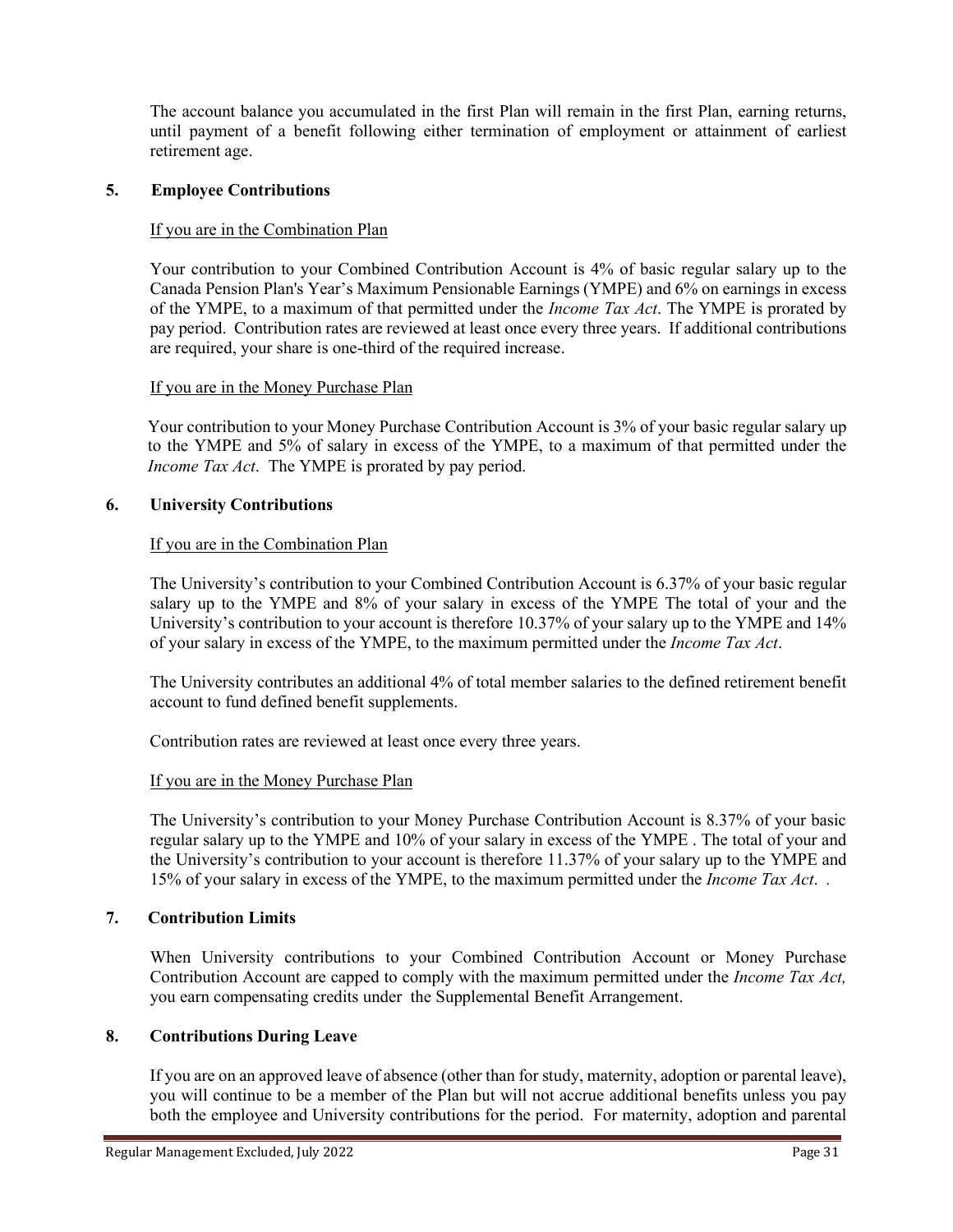leave, contributions and credited service (Combination Plan only) continue, providing you pay your portion of the contributions for the period.

#### **9. Additional Voluntary Contributions**

You may elect to make additional voluntary contributions, subject to *Income Tax Act* limits and provided you are not on a leave of absence without pay or reduced salary during any portion of the calendar year. Voluntary contributions are credited to an Unrestricted Voluntary Account in your name

You may also establish or add to a voluntary account by transferring monies from another Canadian registered pension plan or registered retirement savings plan. Locked-in monies are credited to a Restricted Voluntary Account.

Contributions and transfers to a voluntary account share in the net returns of the Balanced Fund in which the monies are invested starting with the first full month on deposit.

#### **10. Income Tax**

The Plans are registered under the *Income Tax Act* and therefore your contributions are deductible for income tax purposes.

A Pension Adjustment (PA) is reported on your annual Canada Revenue Agency T4 slip - Statement of Remuneration Paid. The PA is a measure of the level of retirement savings accrued as a result of your participation in the Plan and reduces the amount you may contribute to an RRSP in the subsequent year. For example, the amount you may contribute to an RRSP in this year is shown on your previous year's *Notice of Assessment* or *Notice of Reassessment* from Canada Revenue Agency.

#### **11. Age at Retirement**

The normal retirement date is the last day of the month in which you reach age 65. However, you may access your pension any time after age 55 (age 50 for options outside the Plan). You may also choose to continue working past your normal retirement date, in which case you and the University will continue to make contributions to the Plan until the earlier of your retirement date or November 30<sup>th</sup> of the year in which you reach age 71.

#### **12. Pension Benefit**

Following attainment of a minimum age and termination of employment, you may commence a pension benefit. With minor variation, there are basically two options outside the Plan, available any time after reaching a minimum of 50 years of age:

- transferring your account balance to a Life Income Fund (LIF) and paying yourself a variable income from the LIF; non locked-in funds such as the pre-1993 portion of your account are transferrable to a Registered Retirement Income Fund (RIF), instead of a LIF; or
- purchasing a life annuity, usually fixed, from a Life Insurance Company with your account balance .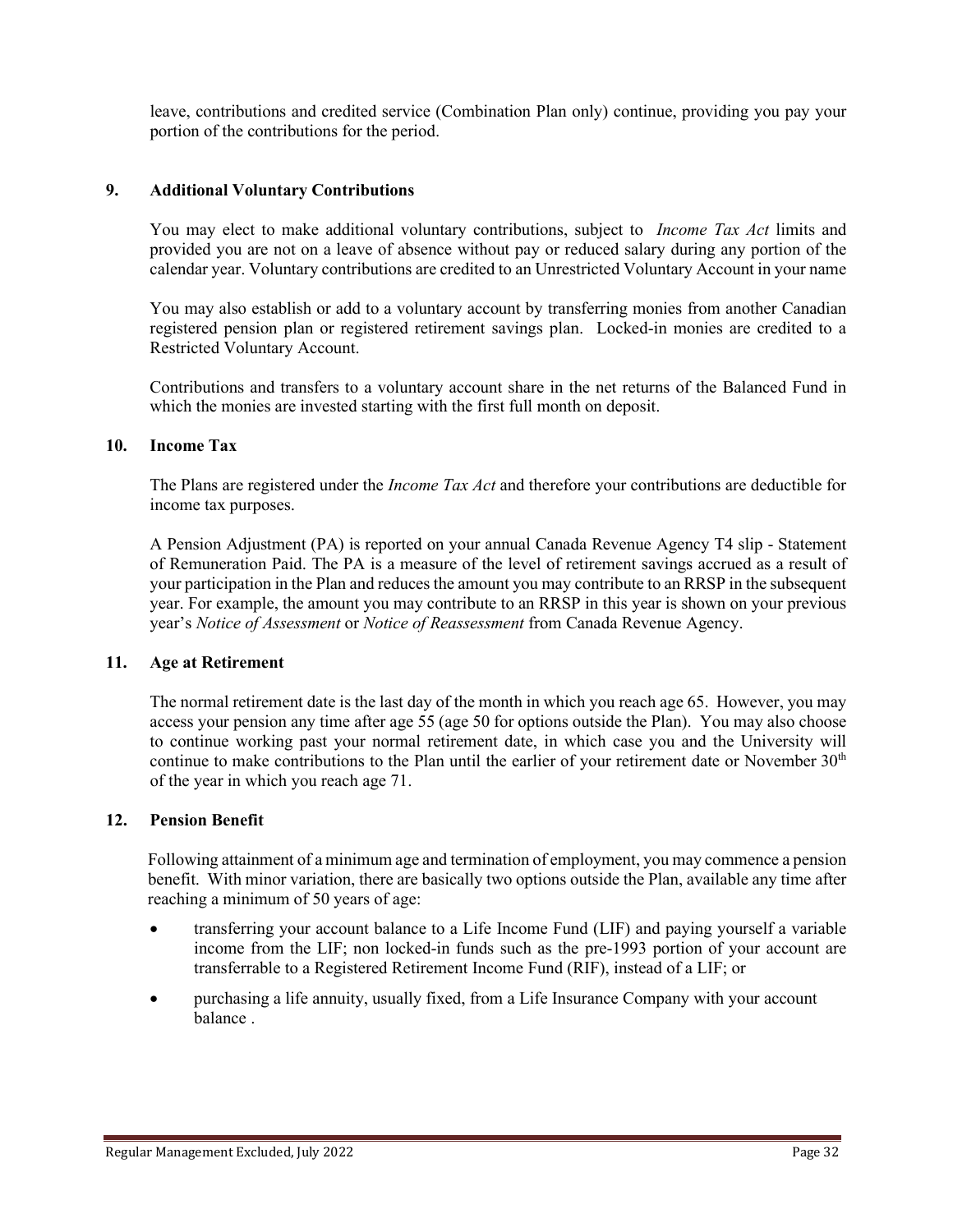For Combination Plan members, similar options are available directly from the Plan any time after reaching at least 55 years of age:

- converting your account into a Variable Benefit Account and paying yourself a monthly income (also referred to as a Life Income Type Benefits) from that account; or
- purchasing an internal variable annuity with your account balance, but with a defined benefit supplement if the resulting annuity is less than the defined benefit minimum.

For Money Purchase Plan members, any time after reaching at least 55 years of age, a variable benefit (Life Income Type Benefits) is available directly from the Plan, subject to a minimum account size.

#### **a) Variable benefit (Life Income Type Benefits)**

The variable benefit is available to members of the Combination Plan and, subject to a minimum account size, to members of the Money Purchase Plan. The minimum account size for the Money Purchase Plan is at least twice the Year's Maximum Pensionable Earnings (YMPE). The YMPE in 2016 is \$54,900. You may combine regular and voluntary accounts to meet the minimum account size.

The variable benefit is similar to an external life income fund (LIF) except that it is available directly from the Plan, whereas a LIF is available outside the Plan. A Variable Benefit Account (VBA) may be established with funds from your regular account and, if applicable, voluntary account. You retain ownership of the funds and each year choose the amount to withdraw monthly from your VBA, subject to statutory limits. The payments are made on the 1<sup>st</sup> of each month, less applicable withholding tax. The VBA balance remaining after each withdrawal shares in the investment performance of the Plan (net gains or losses).

If you have a spouse, you may only select this option if your spouse chooses to provide consent by completing prescribed Form 3 "Spouse's Consent to a Transfer to a Life Income Fund or Establishment of a Life Income Type Benefits Account."

You may elect to cease drawing this benefit at any time and apply the residual balance to any one or more of the other options available under the Plan except that for members of the Combination Plan, the defined benefit minimum is not available if you select an internal variable annuity.

The variable benefit booklet available from Pension Services provides more details on this option. The table of statutory limits is at the back of the booklet.

**Survivor benefit:** the balance remaining in your VBA at date of death. A surviving spouse may choose to continue with a variable benefit or select one of the other options available to retiring members of the Plan. A beneficiary who is not a spouse is paid the balance remaining in your VBA, less applicable withholding tax

#### **b) Internal variable annuity with defined benefit minimum (Combination Plan only)**

The internal variable annuity is purchased with the balance in your account. It is similar to an external annuity in that control and ownership of the account balance is relinquished in exchange for the promise of a future lifetime income. The initial amount payable depends on the size of your account, your age, and the *optional form* (survivor benefit) you select. Annuity rates are updated annually and are set out in the Annual Report which is available on the Plan website.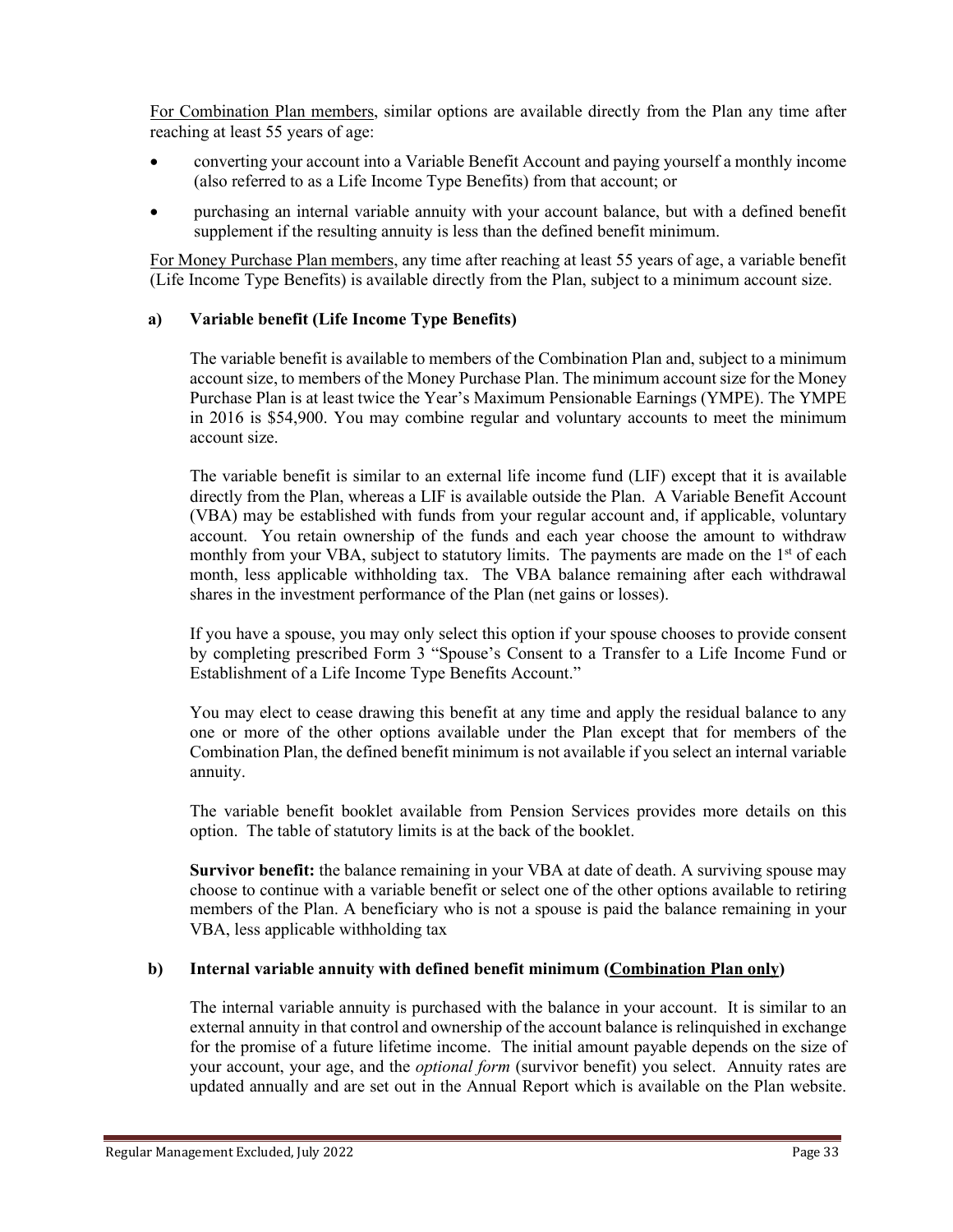The two main differences from an external annuity are that it is variable in amount and is subject to a defined benefit minimum.

**Variability:** Each 1 July, the annuity is adjusted to reflect the investment performance of the Plan during the prior calendar year (or that portion of the year that the annuity was being paid), relative to the underlying earnings assumption (currently 3.5%) and actuarial factors. Consequently, the annuity carries somewhat more risk than an external annuity but also the potential for benefit if the Plan does well. For example, if the Plan earned 6%, the annuity would increase on the following 1 July by approximately 2.5% (6% less the 3.5% earnings assumption); if the Plan lost 3%, the annuity would decrease by approximately 6.5%; there would be further adjustments related to actuarial factors, such as longevity experience.

**Defined benefit minimum:** Payments under the internal variable annuity option cannot fall below a minimum calculated on a defined benefit basis. If the annuity is less than the defined benefit minimum, a supplement is payable to bring the total benefit up to the minimum. To be eligible for this defined benefit minimum, you must not have previously received a variable benefit.

The formula for the defined benefit minimum at normal retirement is:

*Final Average Earnings up to the Average YMPE x Years of Credited Service x 1.3%*

#### *PLUS*

*Final Average Earnings in excess of the Average YMPE x Years of Credited Service x 2%*

- *"Final Average Earnings"* is the average of your basic gross regular salary calculated over the highest 60 consecutive months.
- *"Average YMPE"* is the average of the Year's Maximum Pensionable Earnings according to Canada Pension Plan for the final year of contributions and the two prior years.
- *"Credited Service"* is the full-time equivalent of the actual time that you worked and contributed to the Plan. If you worked full-time for 6 months in a year, you would be credited with 0.50 years of Credited Service.

EXAMPLE of defined benefit minimum:

- $\circ$  retirement is July 1, 2016<br> $\circ$  30 vears of Credited Servi
- 30 years of Credited Service
- o Average YMPE for 2014 to 2016 is \$53,667
- o Final Average Earnings of \$90,000 (\$53,667 up to the Average YMPE and \$36,333 in excess of the Average YMPE)

| <b>PLUS</b>                                  | \$20,930                |
|----------------------------------------------|-------------------------|
|                                              | \$21,800                |
| *TOTAL Minimum at Normal Retirement (age 65) | $$42,730$ (Single Life) |

*\*NOTE: The minimum is reduced if it exceeds the limit under the Income Tax Act (Canada) and if the pension commences before age 65. The normal form is single life which has no survivor benefit. Optional forms are described below.*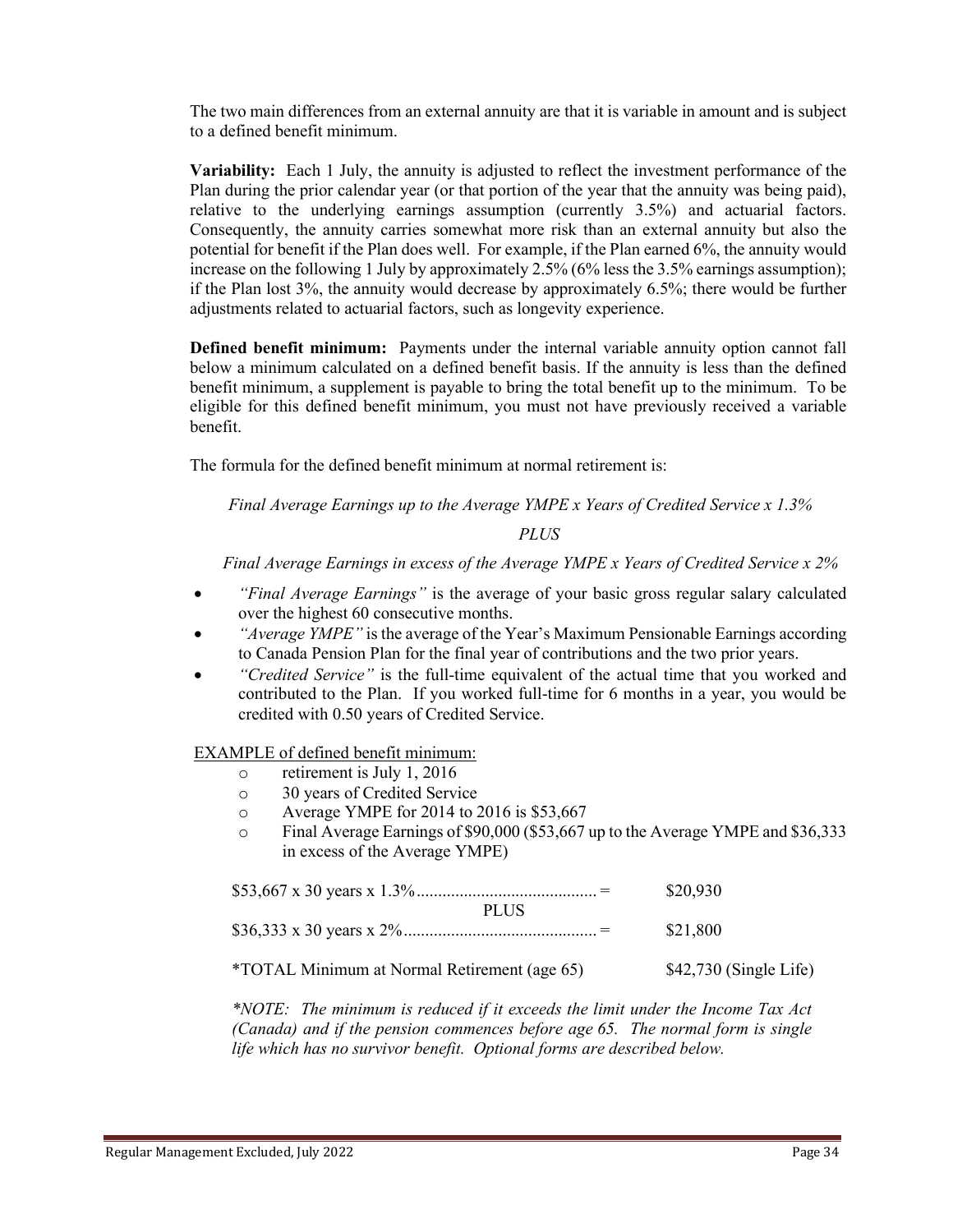The defined benefit minimum is indexed based on changes in the Canadian Consumer Price Index after the commencement of pension payments. The maximum adjustment in any one year is 3%, and is made annually on July 1st following the effective date of your pension.

The *Income Tax Act (Canada)* limits the defined benefit minimum for that portion of the pension that is based on service credited after 1990. The limit for pensions commencing in 2016 is \$2,890 per year of service credited after 1990; the limit is indexed annually and is applied to the pension before reduction for early commencement. Benefits in respect of post-1993 service that are reduced by the application of this limit may be supplemented with benefits from the Supplemental Benefit Arrangement.

#### **13. Reduction for Early Retirement**

If you are considering early retirement, bear in mind that early retirement can significantly reduce your retirement income; that benefits from Canada Pension Plan are not payable prior to age 60; and Old Age Security benefits are generally not payable until you are age 65 (or later).

With the exception of the defined benefit minimum (Combination Plan only), all pension options are based on the size of your account balance. When you retire early, not only is the potential payment period likely to be longer (meaning you get a lower payment per \$1 of account balance), but your account balance is also likely to be lower than if you continue to work and have contributions and returns credited to your account.

For the defined benefit minimum described above (Combination Plan only), if you retire early and start a pension before normal retirement (age 65), an actuarially equivalent early retirement reduction factor will be applied to your defined benefit minimum. The earlier you commence your pension, the greater the reduction factor. Reduction factors are updated annually and are set out in the Annual Report which is available on the Plan website.

#### **14. Definition of Spouse**

Persons are spouses on any date on which one of the following applies:

- a) they
	- (i) are married to each other, and
	- (ii) have not been living separate and apart from each other for a continuous period longer than 2 years;
- b) they have been living with each other in a marriage-like relationship for a period of at least 2 years immediately preceding the date.

#### **15. Optional Forms of Pension (Survivor Benefits)**

If you are in the Combination Plan and elect to receive your pension as an internal variable annuity payable from the Plan, the pension is payable for your lifetime. The amount of survivor benefit depends on the *optional form* you choose when you start your pension. The greater the survivor benefit, the lower the amount of pension. The optional form for the defined benefit minimum is the same as what you select for the internal variable annuity. The following optional forms are available: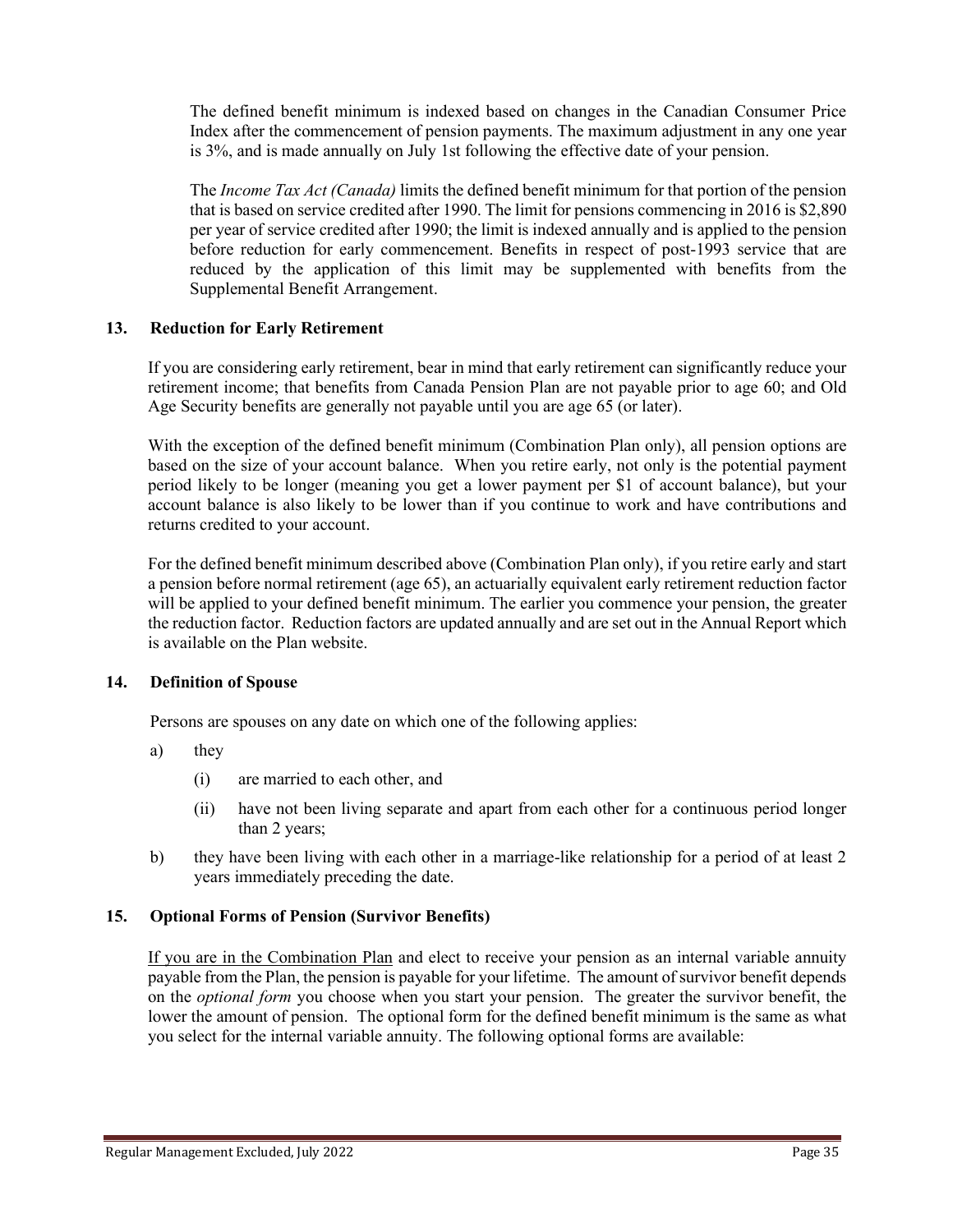#### **a) Single Life (spousal waiver required, if applicable)**

Your pension is payable to you for life and ceases at your death. This option provides the largest monthly pension but makes no provision for a beneficiary.

#### **b**) **Single Life Guaranteed Five, Ten or Fifteen Years (spousal waiver required, if applicable)**

Your pension is payable to you for life. However, if you die before the guarantee period has expired, payments continue to your designated beneficiary until the end of the guarantee period. If your beneficiary is your estate, the remaining monthly payments are commuted into a lump sum.

#### **c) Joint and Last Survivor (60%, 66.7%, 75% or 100%)**

Your pension is payable to you for life. However if you pre-decease your spouse, 60%, 66.7%, 75% or 100% of the pension continues to be paid to your spouse as long as they live.

#### **d) Two-thirds Joint Life**

Your pension reduces by one-third on the first death of either you or your spouse.

#### **e) Full Joint and Last Survivor Pension with a Ten or Fifteen Year Guarantee**

Under this option the pension continues in full to your spouse as long as they live; but, if both you and your spouse die before receiving 120 or 180 monthly pension payments, the payments remaining in the guarantee period are paid to the beneficiary designated by the last survivor (you or your spouse). If the beneficiary is your or your spouse's estate, the remaining monthly payments are commuted into a lump sum.

Your selection should reflect your own personal situation and needs at retirement. If you have a spouse, the *Pension Benefits Standards Act (BC)* requires that you elect a joint life with a minimum of 60% of your pension continuing to your spouse after your death, unless your spouse chooses to waive this right by completing and signing a Form 2 "Spouse's Waiver of Lifetime Survivor Benefit and/or Beneficiary Rights from a Pension Plan or Annuity After Payments Start." Your spouse must be fully informed of his or her right to a joint pension and sign the waiver in the presence of a witness, not more than 90 days before you start to receive the pension. You must not be present when your spouse signs the waiver.

#### **16. Deferred Retirement Pension**

You may choose to retire, but defer receipt of your retirement pension. You must select and commence a pension benefit by the end of the calendar year in which you reach age 71.

#### **17. Benefit Options if You Terminate Employment Before Reaching Retirement Age**

The Plans have immediate vesting, which means that if you terminate employment, you retain the employer contributions made to your individual account. Upon termination of employment, you can elect: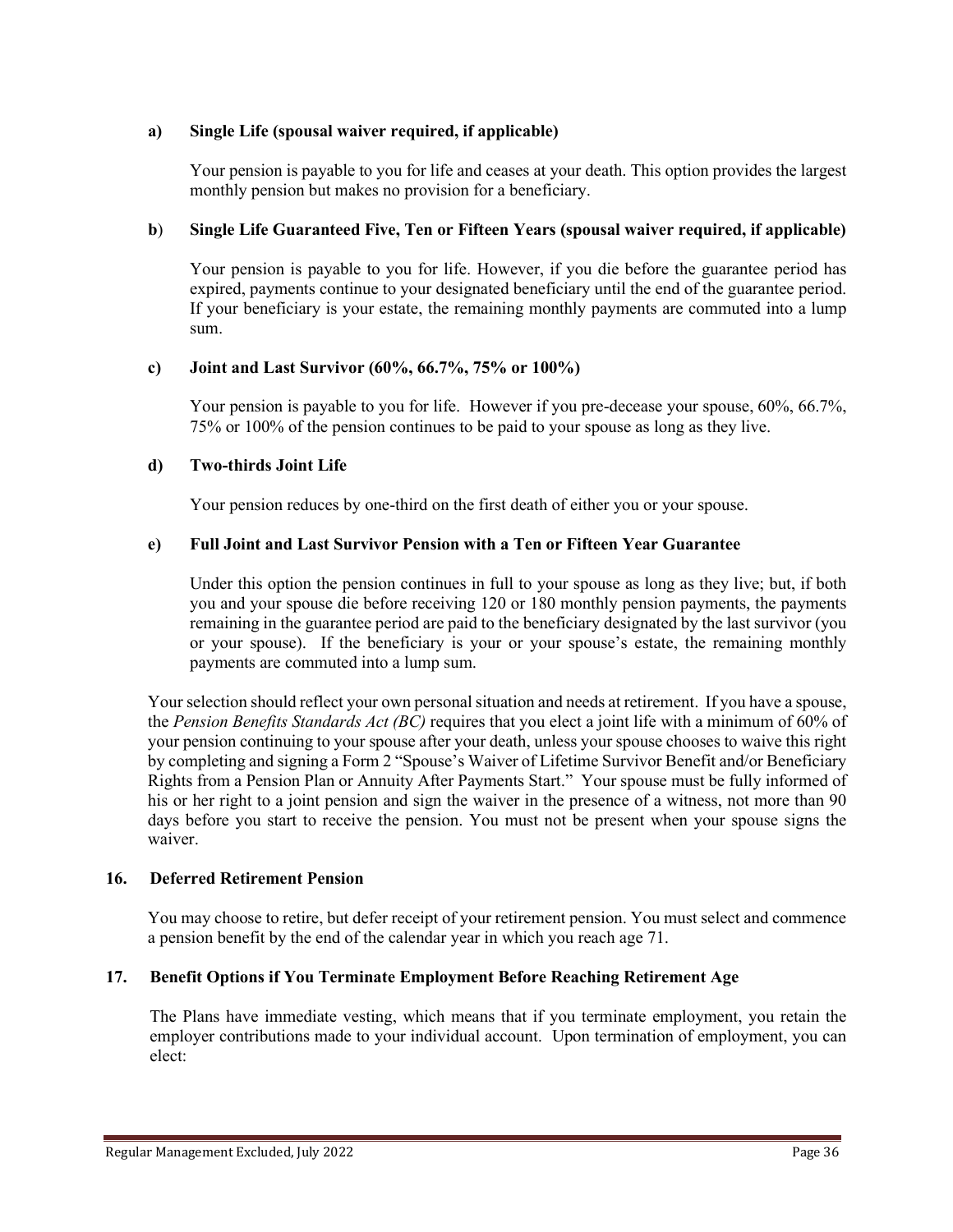- a) to leave the balance in your account on deposit in the Plan where your funds will continue to share in the Plan's investment returns. Upon attaining a minimum age you can elect to commence a monthly pension benefit purchased with your account balance (see Section 12 above), or
- b) to transfer the balance in your account to another registered pension plan on a locked-in basis (any portion that is attributable to contributions made before 1993 is not subject to lock-in restrictions), or
- c) to transfer the balance in your account to a Locked-in Retirement Account (LIRA) (any portion that is attributable to contributions made before 1993 is not subject to lock-in and may be transferred to a regular RRSP or be paid in cash, less withholding tax).

If the balance in your account is less than 20% of the Year's Maximum Pensionable Earnings for the current calendar year, you may choose a cash lump sum less applicable withholding tax or a transfer on a non locked-in basis. The small benefit threshold is set by BC Pension Standards and is subject to change without notice.

You may also be eligible for a cash payment if you have shortened life expectancy or are a non-resident who has been absent from Canada for at least two years, and your spouse, if applicable, agrees to permit you to unlock the benefits by completing and signing a Form 1 "Spouse's Waiver to Permit Benefits in a Pension Plan, Locked-In Retirement Account or Life Income Fund to Be Unlocked."

## **18. Survivor Benefits Before Retirement**

If you have a spouse, your spouse is automatically entitled to your survivor benefit; however, you can designate another beneficiary if your spouse chooses to waive their entitlement by signing a Form 4 "Spouse's Waiver of Beneficiary Right to Benefits in a Pension Plan, Locked-In Retirement Account, Life Income Fund or Annuity Before Payments Start." A spouse cannot waive only a portion of the survivor benefit.

If you die before commencing a benefit, and your beneficiary is your spouse, your spouse has the same choice of benefits available to you and the entitlement is subject to the same lock-in restrictions that apply to you, except there is no minimum age for commencement of a pension benefit.

A beneficiary who is not your spouse is entitled to a lump sum payment equal to the amount in your account, payable in cash less withholding tax.

Survivor benefits payable are subject to any rights that another person may have under the *Family Law Act (BC)*.

## **19. Division of Your Pension With Your Former Spouse**

Your pension is a family asset and if you divorce or separate, your former spouse may be entitled to a portion of your pension under the terms of your separation agreement or court order. Although the entitlement is normally one-half of the pension earned during the marriage, you and your spouse may agree to a different share or settle the entitlement with other assets and leave the pension intact.

While you are negotiating your separation agreement or waiting for your court order, your spouse may notify the Plan that they are claiming an interest in your pension and request information from the Plan on the value of the pension. Pension Services will notify you if it receives notice of a claim on your pension.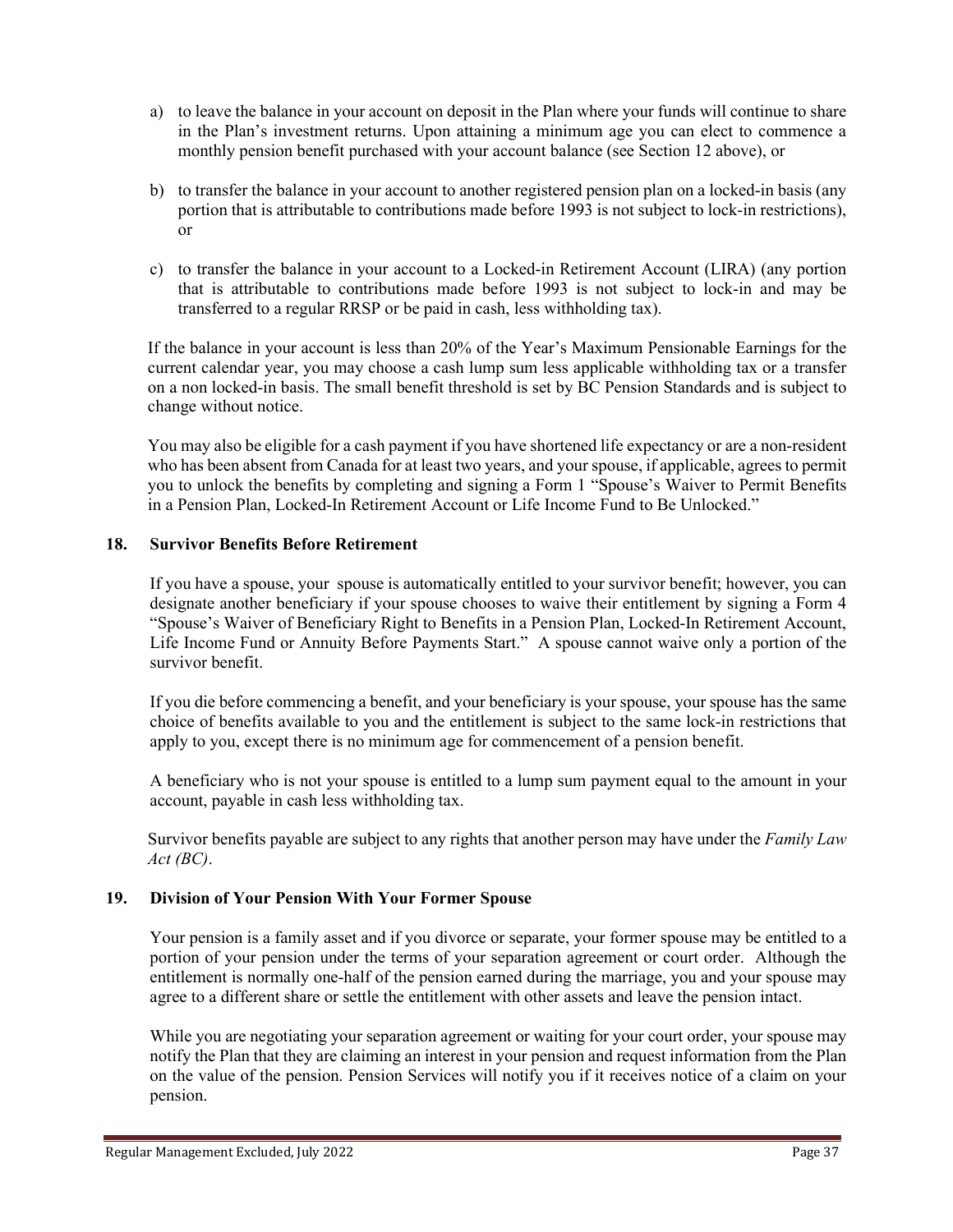If your spouse is allocated a share of your pension, Pension Services can pay your spouse's share directly to them in the form of a lump sum transfer to another retirement savings vehicle. The extent to which your former spouse's share is subject to lock-in restrictions depends on how much of the entitlement is attributable to contributions made before 1993 (not locked-in).and after 1992 (lockedin). Alternatively, for the Combination Plan only, a separate pension option may be available to your former spouse. There is a one-time-only fee of \$175 for a division that results in a lump sum transfer and \$750 for the separate pension option.

If there is a claim on your pension, you should provide Pension Services with a copy of the separation agreement or court order as soon as possible. The claim must be settled before benefits will be paid to you.

## **20. Re-employment After Retirement**

If you are in receipt of a pension from the Plan and are re-employed by the University in a position that would normally meet the criteria for enrollment in that Plan, you will not be re-enrolled and instead will continue to receive your pension.

## **21. Administration of the Plan**

The Plans are administered by a Board of Pension Trustees, four of whom are elected by the Combination Plan members and four of whom are appointed by the University's Board of Governors. The Director, Pensions and Investments serves as Secretary to the Pension Board.

## **22. Annual Statements and Member Obligations**

You should receive an annual statement by the end of June each year along with an Annual Report from the Pension Board containing information about the operation of the Plan of which you are a member. If you do not receive a statement, you should notify Pension Services, as it may mean that your department or address needs to be updated.

You are responsible for reviewing the information on your statement and promptly notifying Pension Services of any discrepancies or changes in your information (marital status, address, etc.). Delays in reporting discrepancies can limit the extent to which corrections may be made and may delay payment of benefits.

If you are retiring or terminating employment, you are also responsible for notifying Pension Services, so that a statement of your benefit options may be prepared. To request a statement of retirement options, you should complete an Application for Pension Estimate (available on the Plan website).

## **23. Confidentiality**

Your pension records and your communications with Pension Services are confidential. Pension Services requires your written consent before disclosing information to others, including your spouse, co-workers or your supervisor. An exception is when a former spouse files a claim on your pension under the *Family Law Act (BC)* (see division of your pension above).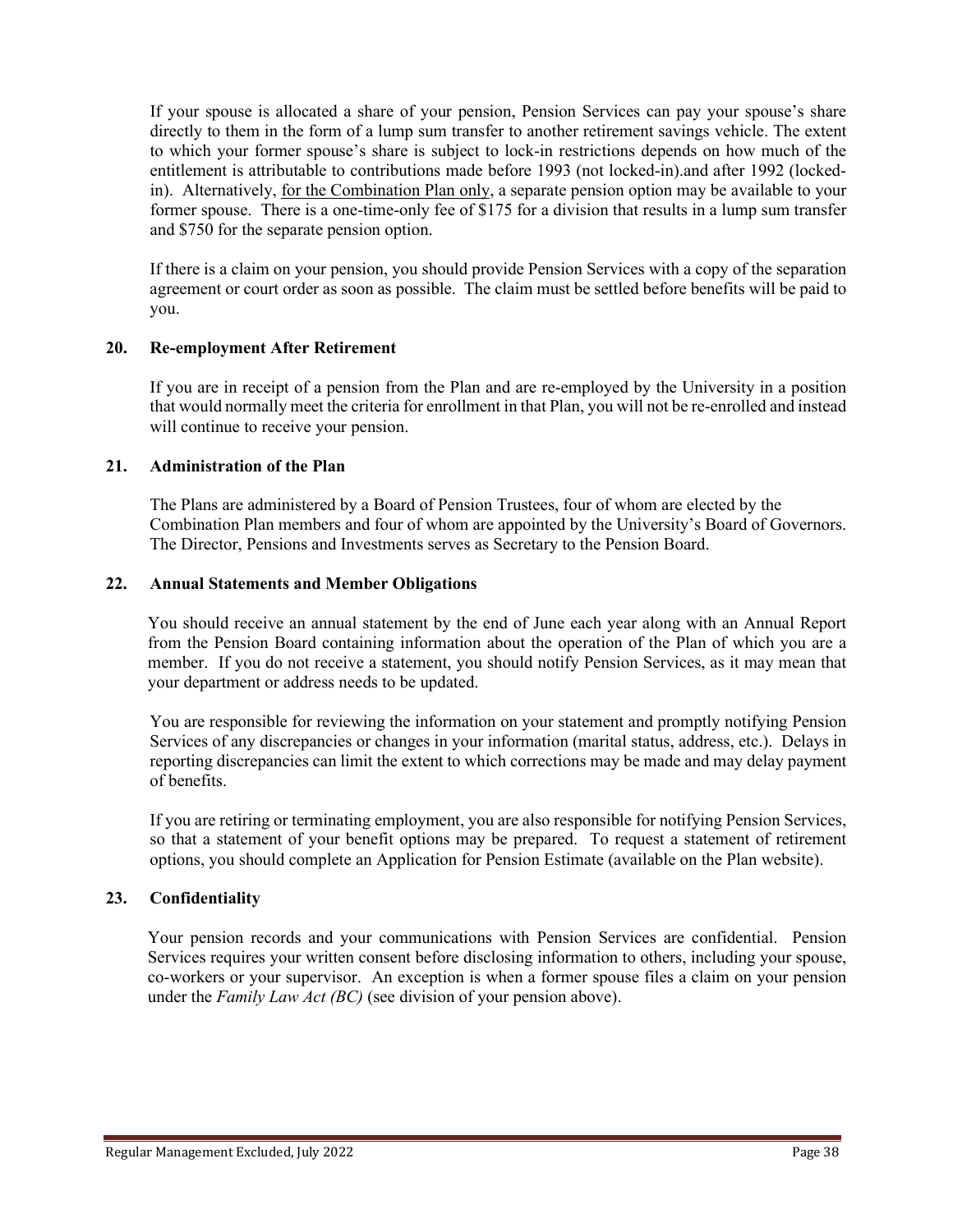## **24. Access to Records**

Your benefit entitlements under the Plan are governed under British Columbia pension legislation. Within 30 working days after receipt of a written request and without charge, you have the right under Section 37 (2) and (4) of the BC *Pension Benefits Standards Act*, to examine once every 12 months the documents listed under Sections 42 and 43 of the BC *Pension Benefits Standards Regulation*.

## **25. Contact Information**

General enquiries or requests for statements or information as noted above should be directed to Pension Services at (250) 721-7030, by email to [pensions@uvic.ca](mailto:pensions@uvic.ca) or to:

**Mailing address:** Pension Services Administrative Services Building Room B278 University of Victoria PO Box 1700 STN CSC Victoria BC V8W 2Y2

## **Courier Address:**

Pension Services Administrative Services Building Room B278 University of Victoria 3800 Finnerty Road Victoria BC V8P 5C2

Please also visit the website at [www.uvic.ca/pensions](http://www.uvic.ca/pensions)

All arrangements for payment of benefits must be made through Pension Services.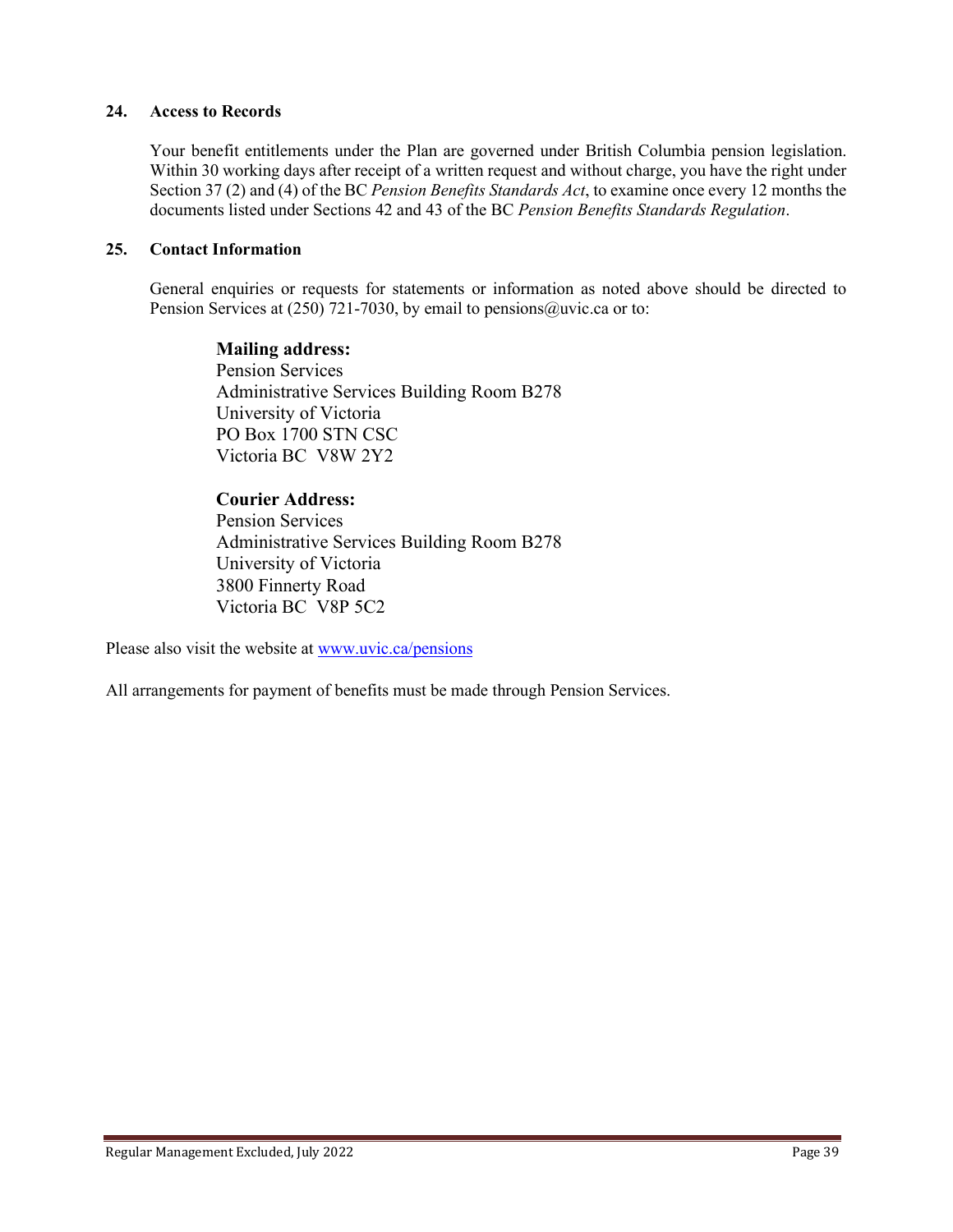# **OLD AGE SECURITY**

Through the federal government, the Old Age Security (OAS) pension is a monthly payment available to most Canadians 65 years of age who meet the Canadian legal status and residence requirements. You must [apply](http://www.esdc.gc.ca/en/cpp/oas/apply.page) to receive it.

## **1. Eligibility**

Minimum age 65, and subject to residency and income requirements to qualify for full or partial benefits.

## **2. Pension Benefits**

Benefits are payable monthly and indexed quarterly to reflect changes in the Consumer Price Index. Please consult the Government of Canada website for up to date benefit amounts.

## **3. Applying for OAS**

In April 2013, Service Canada implemented a process to automatically enroll seniors who are eligible to receive the Old Age Security pension.

If you can be automatically enrolled, Service Canada will send you a notification letter the month after you turn 64.

If you did not receive a letter from Service Canada informing you that you were selected for automatic enrolment, you must apply in writing for the Old Age Security pension. Complete and mail the [Application for the Old Age Security pension form \(ISP-3000\)](http://www.servicecanada.gc.ca/cgi-bin/search/eforms/index.cgi?app=profile&form=isp3000) and include [certified true copies](http://www.servicecanada.gc.ca/cgi-bin/search/eforms/index.cgi?app=prfl&frm=isp1730b&ln=eng) of the required documentation.

If you wish to **defer your OAS** pension you may do so by:

- Accessing your My Service Canada account and following the directions, or
- Signing and returning the automatic enrolment letter by mail.

If you wish to start receiving your Old Age Security (OAS) pension at age 65, you should apply for your OAS pension right away.

• If you have already reached 65, and you wish to start your OAS pension immediately, you should apply as soon as possible so you don't lose any payments .

If you chose to [delay receipt of your OAS pension,](http://www.esdc.gc.ca/en/cpp/oas/eligibility.page#h2.2) you can apply up to 11 months before the date you want your OAS pension to start.

**If you did not receive a letter from Service Canada informing you that you were selected for automatic enrolment, you must apply in writing for the Old Age Security pension. Complete and mail the [Application for the Old Age Security pension form \(ISP-3000\) to the nearest Service Canada](http://www.servicecanada.gc.ca/cgi-bin/search/eforms/index.cgi?app=profile&form=isp3000)  [location near you, information can be found within the form.](http://www.servicecanada.gc.ca/cgi-bin/search/eforms/index.cgi?app=profile&form=isp3000)**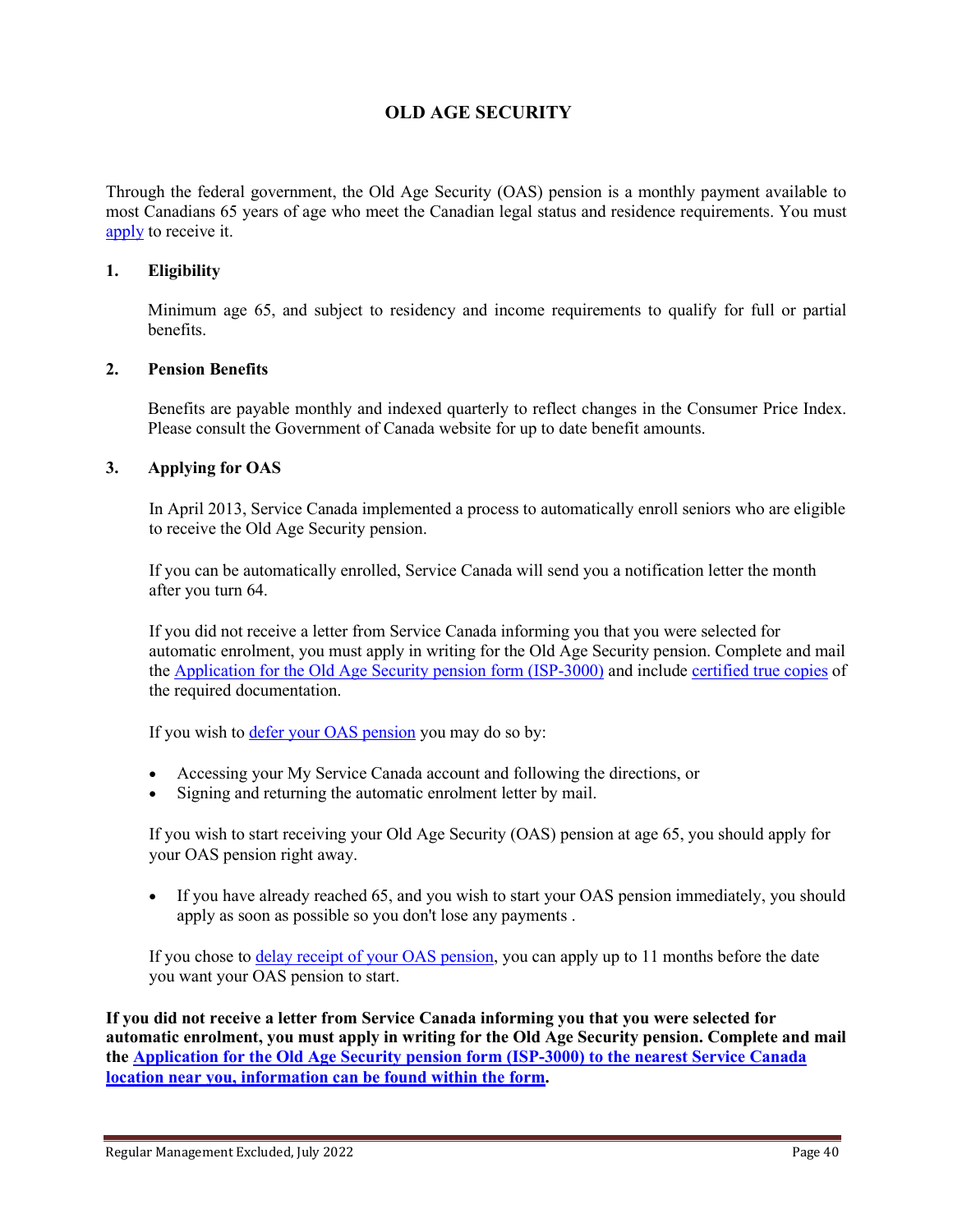# **CANADA PENSION PLAN**

A federal government pension plan that is funded by employee and employer contributions. Provides monthly retirement income, as well as death and disability benefits.

## **1. Eligibility**

Immediate eligibility, with compulsory contributions between ages 18 to 65. Employees over age 65 may defer their Canada Pension benefits and continue to contribute up to age 70.

### **2. Retirement Benefits**

Pays a regular monthly retirement income, based on past earnings and contributions to the plan. Benefits are adjusted annually on January  $1<sup>st</sup>$ , according to changes in the Consumer Price Index.

### **a) Early Retirement**

You may apply for CPP as early as age 60. Benefits are reduced for each month prior to age 65.

## **b) Normal Retirement**

You may apply for normal retirement benefits at age 65, even if you continue working.

### **c) Delayed Retirement**

You may defer your Canada Pension and continue to make contributions while you are working (up to age 70). For each month beyond your 65th birthday that you delay your pension, there is an increase of benefits.

## **3. Applying for CPP Retirement Benefits**

You should make application for Canada Pension Plan retirement benefits six months prior to the date on which you wish to commence benefits. [Application for a Canada Pension Plan Retirement Pension](http://www.servicecanada.gc.ca/cgi-bin/search/eforms/index.cgi?app=profile&form=isp1000&lang=e) and include [certified true copies](http://www.servicecanada.gc.ca/cgi-bin/search/eforms/index.cgi?app=prfl&frm=isp1730&ln=eng) of the required documentation**. Mail it or bring it to your Service Canada Centre closest to you. Mailing addresses are provided on the form.**

#### **4. CPP Death Benefits**

May provide a lump sum death benefit and monthly spouse and orphan allowances. Eligibility and benefits are determined by the deceased's contributions and the ages of the spouse and dependent children.

## **5. CPP Disability Benefits**

May provide a monthly disability pension where the contributor is unable to engage in any substantially gainful occupation due to a severe and prolonged disability. Eligibility is based on the length of the contribution period. The benefit is calculated on a flat rate plus a percentage of the contributor's retirement pension.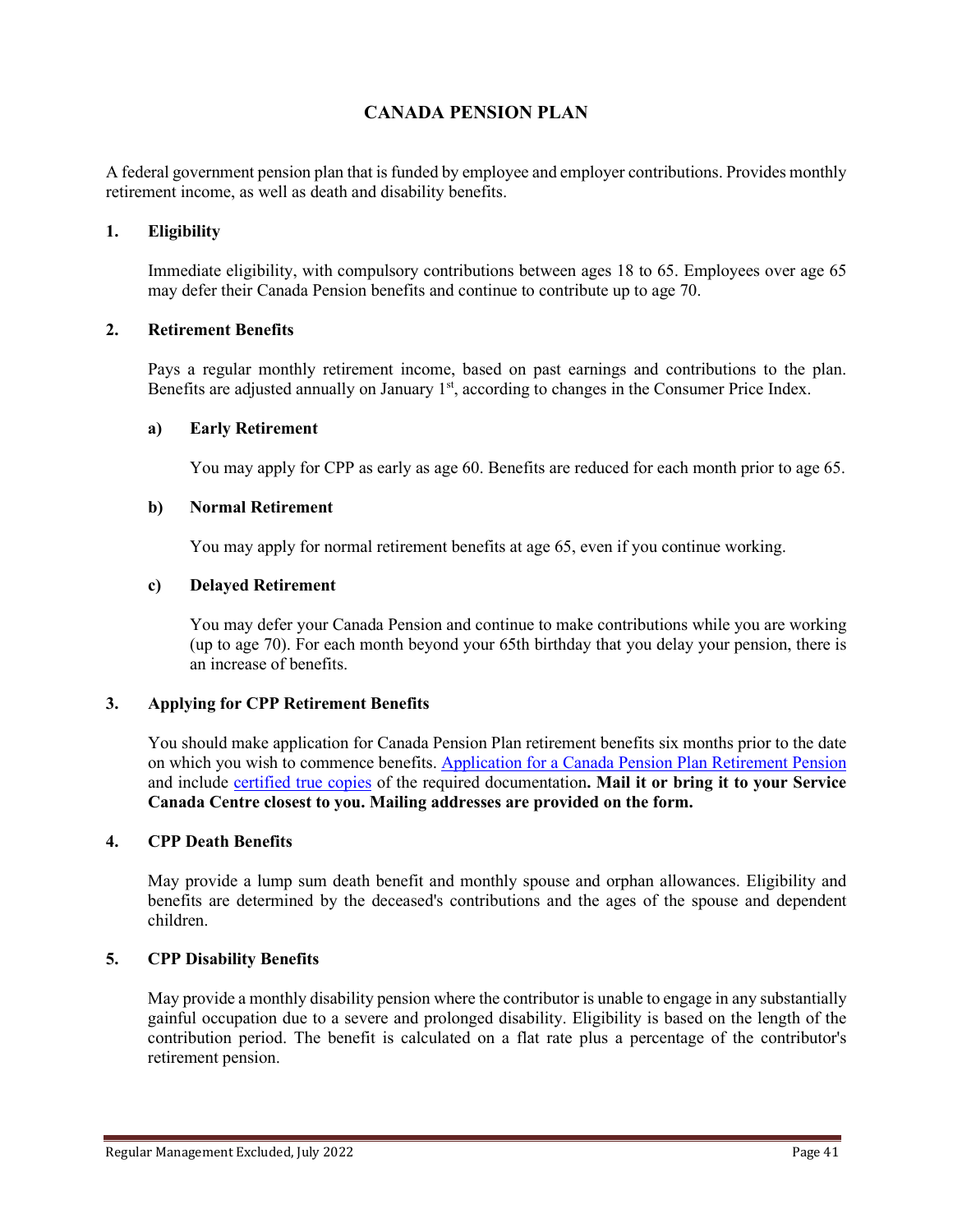# **SECTION 3 LIFE INSURANCE PLANS**

Your family may depend on your regular monthly income. In the event of your death, your income would stop and your family's financial security could be jeopardized. To help protect your family against such a loss, the University of Victoria provides a life insurance program consisting of:

- Basic Group Life Insurance Plan
- Optional Group Life Insurance Plan
- Spouse Optional Group Life Insurance Plan
- Optional Group Accidental Death and Dismemberment Plan (AD&D)
- Travel Accident Insurance Plan

In addition, death benefits may be payable from:

- University Pension Plan
- Canada Pension Plan
- Worksafe BC

This section is intended as a guide to assist you in understanding the major provisions of the Plans that make up the University of Victoria Life Insurance Program. Should any questions arise concerning the interpretation or administration of these Plans, as described herein, the official Plan documents will govern in all cases.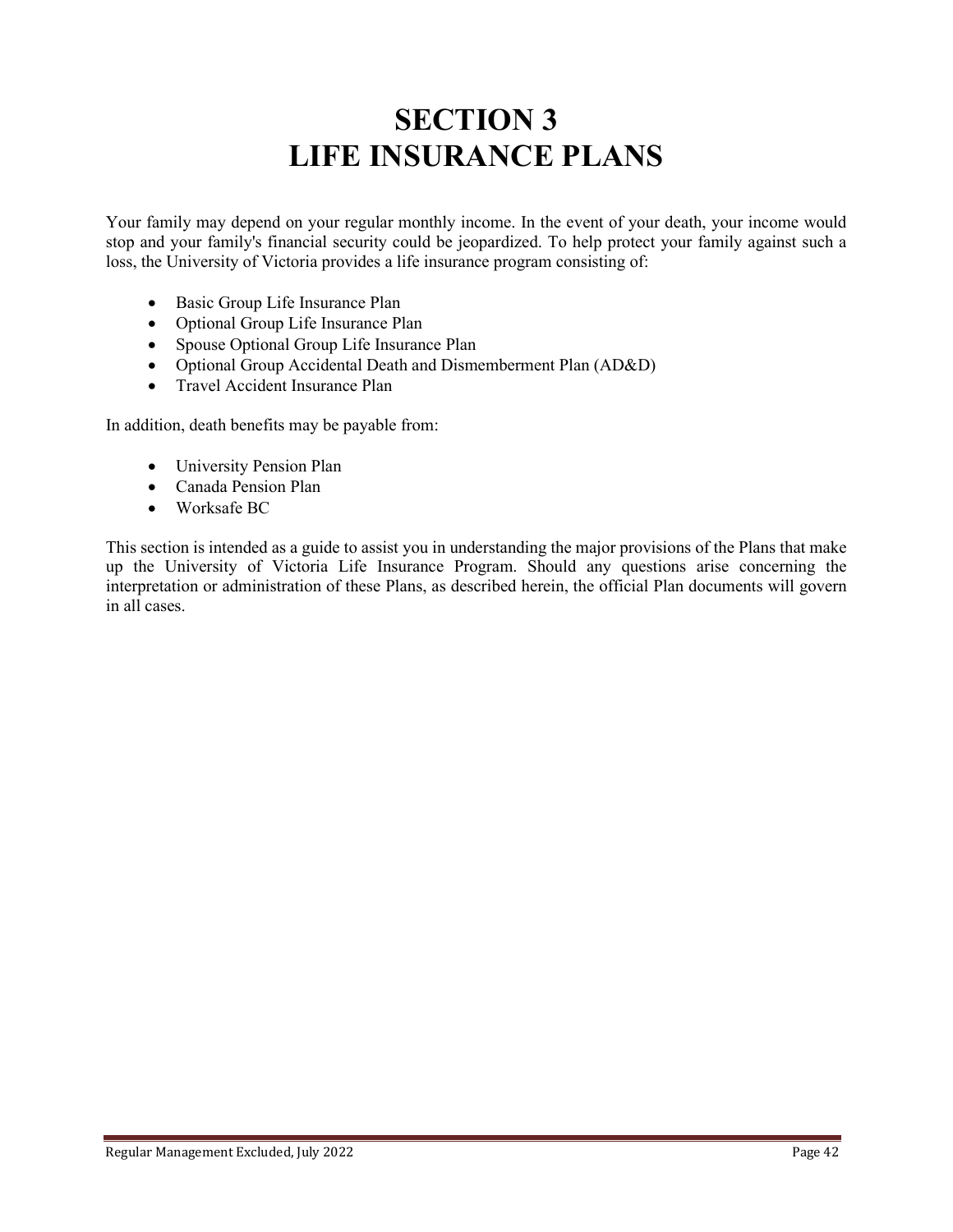# **BASIC GROUP LIFE INSURANCE**

The Basic Group Life Insurance Plan provides 24 hour coverage on or off the job.

### **1. Eligibility**

All regular staff covered by this plan and are actively employed half-time or more are eligible to join the Basic Group Life Insurance Plan. Employees must also be Canadian residents.

If you choose to continue working past your normal retirement date, the Basic Life Insurance coverage will continue to the earlier of your retirement date, or December  $31<sup>st</sup>$  of the year in which you reach age 71, with a benefit amount of 1.0 times your annual salary as of the date last actively at work, to a maximum of \$750,000.

### **2. Membership**

You are required to enroll in this Plan immediately upon employment.

## **3. Premium Costs**

Premiums are cost shared with the University – employee pays 25% and the University 75%. See Section 7 for monthly premium amounts.

## **4. Plan Benefits**

If prior to your normal retirement date you should die from any cause, your beneficiary or estate will receive a lump sum of 2 times your annual salary as of the date last actively at work, to a maximum of \$750,000.

If you choose to continue working past your normal retirement date, the Basic Life Insurance coverage will continue to the earlier of your retirement date, or December  $31<sup>st</sup>$  of the year in which you reach age 71, with a benefit amount of 1.0 times your annual salary as of the date last actively at work, to a maximum of \$750,000.

Notes:

Benefits are rounded up to the next higher \$1,000 if not already a multiple of \$1,000.

"Salary" means your annual gross regular salary or wage, excluding any additional forms of compensation such as honoraria, overtime or special payments, etc.

## **5. Your Beneficiary**

You may name anyone you wish to receive your Basic Group Life Insurance benefits. You may change your designated beneficiary at any time, subject to any applicable law, by completing and filing a change of beneficiary form with the Benefits Office in Human Resources. If your beneficiary should die and a new beneficiary is not designated by you prior to your death, your Basic Group Life Insurance benefits will be paid to your estate.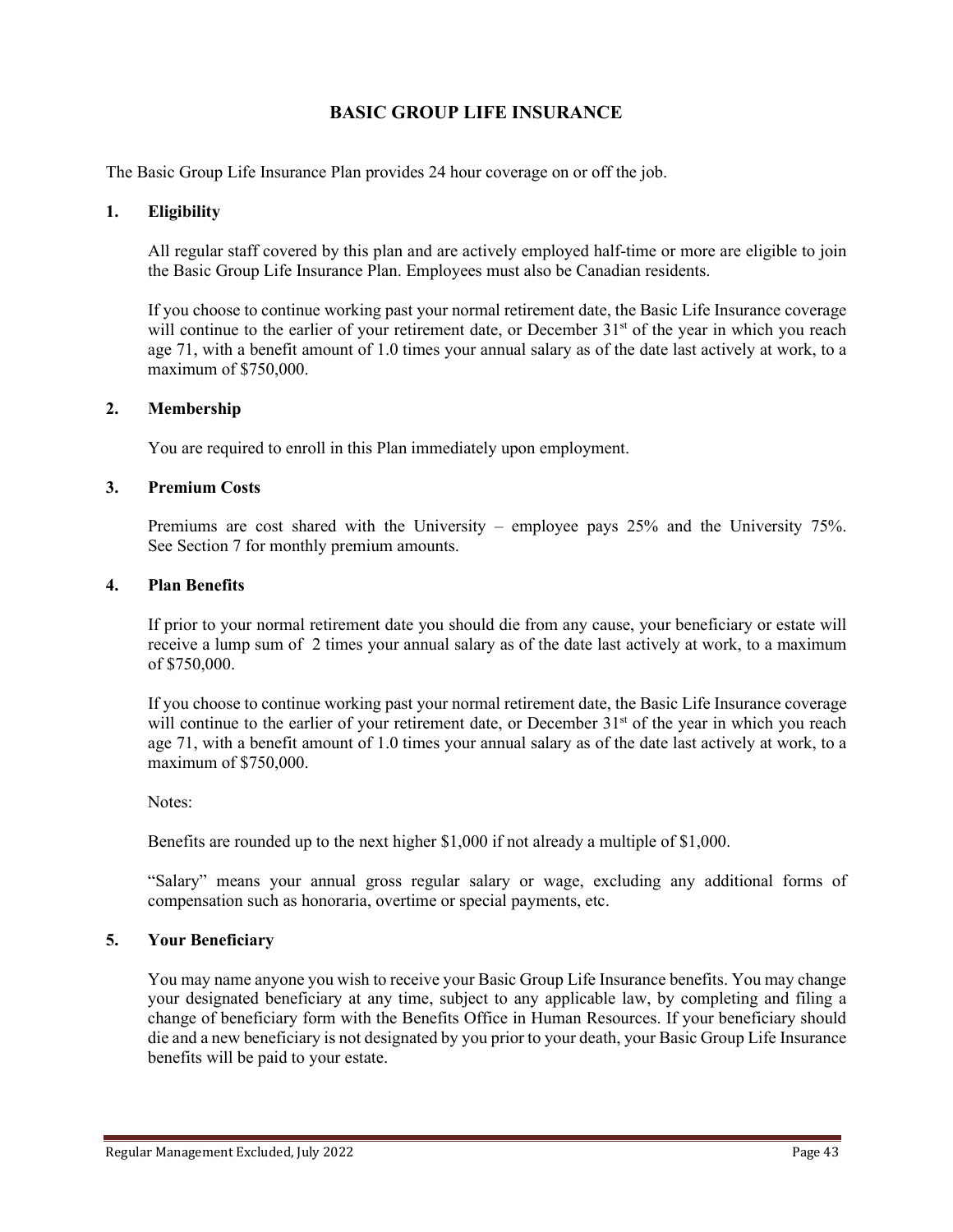## **6. Claim Procedures**

Death claim payments are made payable to the beneficiary. To initiate a claim the beneficiary must contact the Benefits Office in Human Resources.

## **7. Termination of Coverage**

Basic Group Life Insurance coverage will terminate upon the earlier of:

- a) termination of employment
- b) entering the armed forces on a full-time basis
- c) termination of the Policy or coverage on the group, division, or class to which you belong
- d) retirement (if you choose to work beyond your normal retirement date, benefits will continue to the earlier of your retirement date, or December  $31<sup>st</sup>$  of the year in which you reach age 71).

## **8. Conversion Option**

If your individual coverage terminates or reduces prior to your normal retirement date, but group coverage continues, you may convert your group life insurance to an individual life insurance policy. This amount must be equal to or less than your group life amount, subject to an overall maximum of \$200,000. The individual life insurance policy will be issued without proof of satisfactory health provided the completed application form, along with the necessary premium, is received by Pacific Blue Cross (BC Life and Casualty Co.) within 31 days of the date of termination of your group coverage. A conversion option is not available if your group plan terminates after your normal retirement date.

The conversion option is mainly of interest to persons who would not otherwise qualify for individual insurance. The annual premium to convert group life insurance to an individual plan without medical evidence is much higher than under a plan where medical evidence must be provided.

For further information contact the Plan Carrier.

## **9. Plan Carrier**

Pacific Blue Cross (BC Life and Casualty Co.) **Plan Group No. B040703** 1-888-275-4672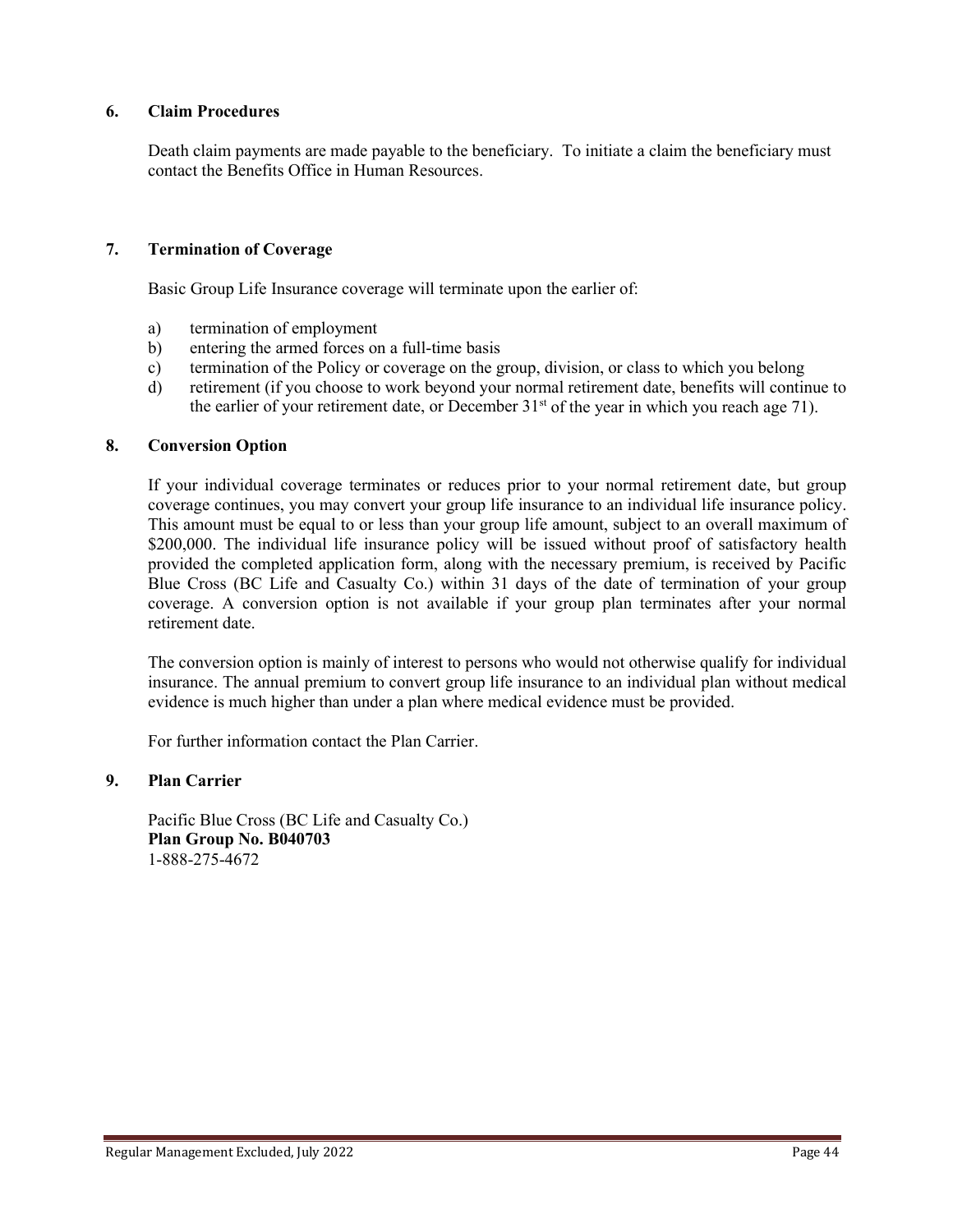# **OPTIONAL GROUP LIFE INSURANCE**

Provides optional term life insurance in addition to your basic group life coverage. Spousal Term Life Insurance and Accidental Death and Dismemberment Insurance are also available.

## **1. Eligibility**

All regular staff covered by this plan and are actively employed half-time or more, who are enrolled in the Basic Group Life Insurance are eligible to enroll in the Optional Group Life Insurance Plan.

### **2. Membership**

You and your legal spouse or common-law partner have the option of joining the Plan, subject to providing evidence of insurability satisfactory to BC Life and Casualty Co. Coverage will take effect on the date of approval of the evidence, provided you are actively at work. Dependent coverage will take effect on the date of approval of the evidence, provided the dependent is not confined in a hospital or similar institution on that date and you are actively at work.

## **3. Cost to Plan Member**

Plan member pays the full premium. Rates vary according to the amount of coverage chosen, age, and whether smokers or non-smokers. Spousal rates are based on the employee's age.

## **4. Optional Group Life Benefits**

Insurance is available in units of \$25,000 (minimum) up to \$500,000 (maximum). This insurance is payable in the event of your death while in the University's employment other than from suicide within two years from the effective date of your insurance.

## **5. Optional Group Accidental Death and Dismemberment Benefits (AD & D)**

This Plan provides you with an opportunity to purchase optional AD&D insurance along with optional group life coverage. This insurance is payable in the event of your accidental death or dismemberment.

For example, if, while insured, you sustain accidental bodily injury which results directly and independently of all other causes in one of the losses listed below within 365 days after the injury, BC Life and Casualty Co. will pay a benefit as follows (partial list):

No more than 100% of the amount of Optional Group AD&D is payable for all losses due to any one accident.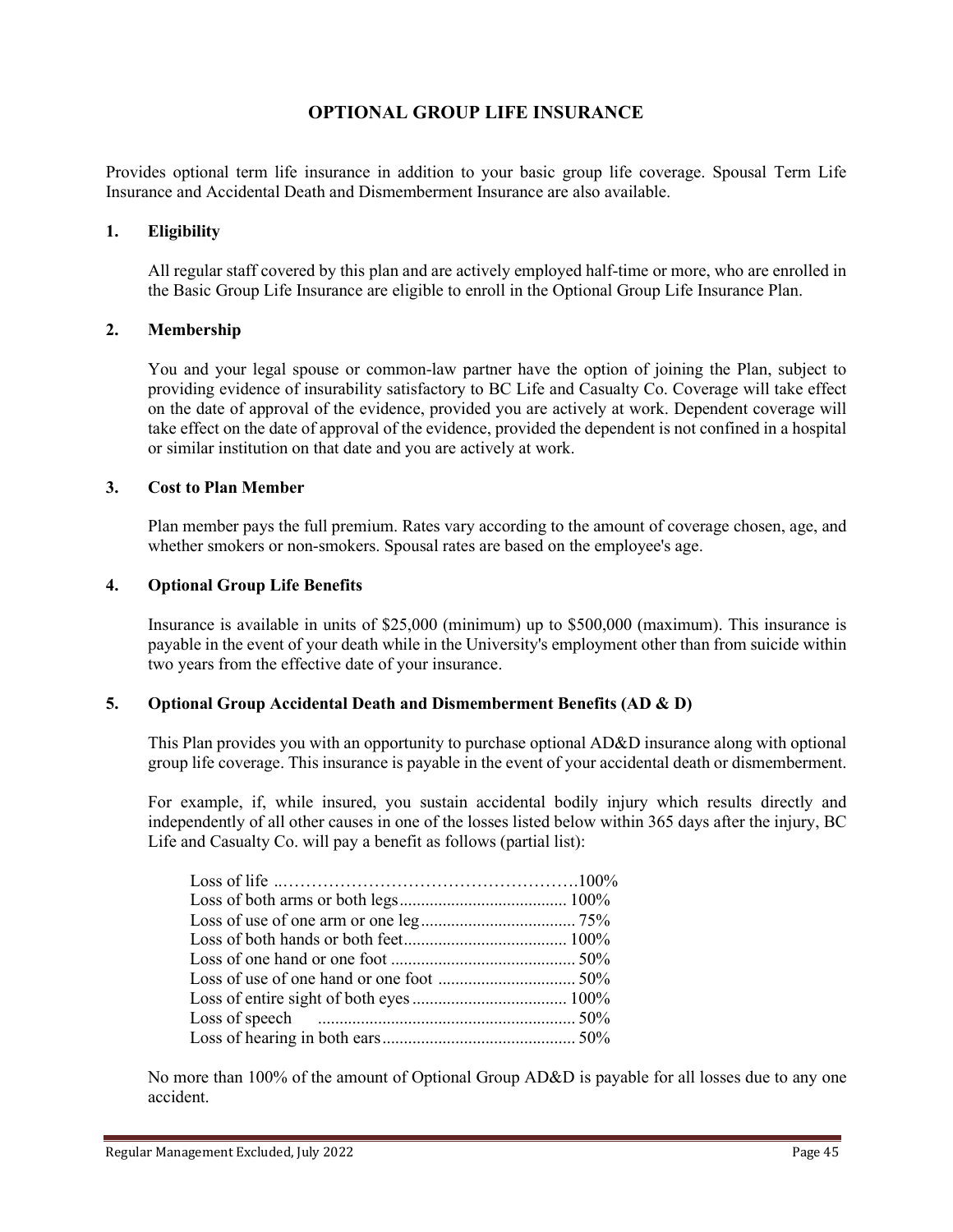There are exclusions for which a benefit is not paid relating to suicide, drug overdose, carbon monoxide inhalation, specific aircraft hazards and hostile actions of any armed forces.

*The amount of accidental death and dismemberment insurance coverage will be limited to the amount of your optional life insurance selected*.

#### **6. Spouse Optional Group Life Insurance Benefits**

This Plan provides you with the opportunity to purchase optional group life insurance on your spouse on the same terms as applicable to you.

A person will qualify as a spouse by virtue of a legal marriage or by being publicly represented as your spouse for a period of at least one year.

This insurance is payable in the event of the death of your spouse from any cause while your coverage remains in force, other than from suicide within two years from the effective date of the insurance.

## **7. Dependent Child Group Life Insurance Benefits**

\$5,000 of child coverage for each eligible dependent child from birth to age 21 (age 25 if a full-time student) will be automatically provided at no extra charge when either employee or spouse optional life insurance is elected. A handicapped child who attains the limiting age may continue coverage as a dependent if proof of the handicap is received within 31 days after the child attains the limiting age.

This insurance is payable in the event of the death of your dependent child from any cause while coverage is in force, other than from suicide within two years from the effective date of the insurance.

#### **8. Your Beneficiary**

When you and/or your spouse enroll you must name the beneficiary to whom benefits would be payable. You may change the beneficiary at any time subject to any legal restriction which may affect this right, by completing and filing a change of beneficiary form with the Benefits Office in Human Resources. If there is no named living beneficiary, benefits would be paid to your estate. If children are covered, their benefit will be paid to you, if living, otherwise to your estate.

## **9. Changes**

Evidence of insurability satisfactory to BC Life and Casualty Co. will be required for any increase or addition.

You may increase your employee and/or your spouse's life insurance or your AD&D coverage at any time up to the allowable limit if you and/or your spouse provide evidence of insurability satisfactory to BC Life and Casualty Co.

You may decrease your insurance coverage at any time.

A change in coverage becomes effective on the date evidence of insurability is approved by BC Life and Casualty Co. Medical Questionnaire forms are available from the Benefits Office in Human Resources.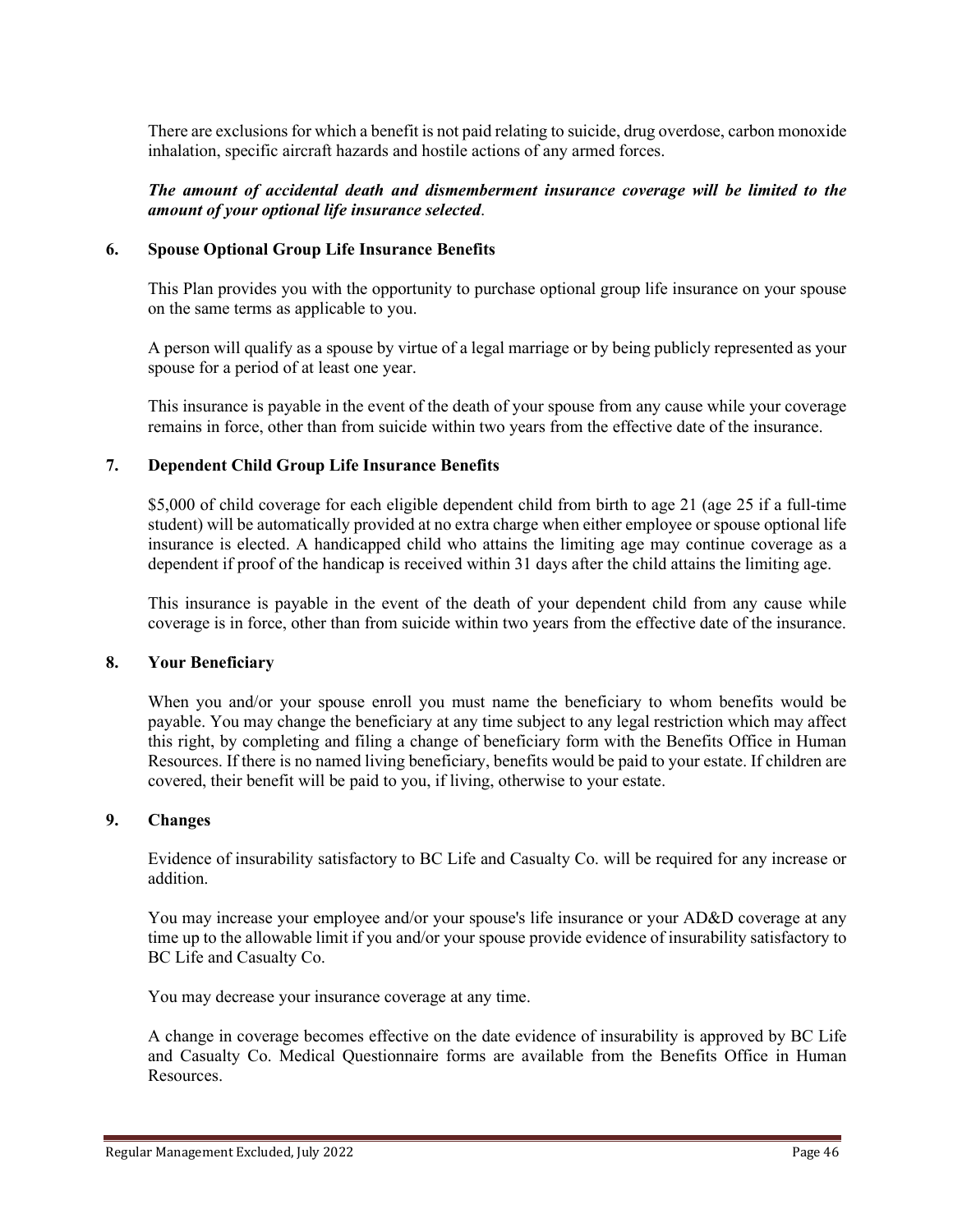In addition, if you are not actively at work on the effective date of change in coverage, you and/or your dependents' coverage is delayed until you are actively at work. Similarly, Dependent Insurance is delayed until discharge for a dependent who is in a hospital or similar institution. All changes are subject to the maximum available coverage under this policy.

## **10. Claim Procedures**

If you or any of your insured dependents die, a claim should be initiated by contacting the Benefits Manager at 8089.

If you become totally disabled or suffer any other loss, a claim should be made, again through the Benefits Manager, not later than 12 months after the onset of the total disability or the date of loss.

## **11. General Information**

This Plan provides for premium payment through convenient payroll deduction. The premium you pay is competitive since the insurance is offered on a group basis.

Premium rate changes due to a change between age brackets will occur in the month of your birthday.

### **12. Termination of Coverage**

Your insurance will cease on the earliest of the following events:

- a) the date your employment is terminated, unless on early retirement you elect to continue coverage to your normal retirement date
- b) normal or deferred retirement (if you choose to work beyond your normal retirement date, benefits may continue to the earlier of your retirement date, or December 31<sup>st</sup> of the year in which you reach age 71).
- c) the last day of the last month for which a premium has been paid, subject to the total disability provisions of the group policy
- d) the date the group policy is terminated.

The insurance on your spouse and dependent children will cease on the earliest of the following events:

- a) the date your employment is terminated, unless on early retirement you elect to continue coverage up to your normal retirement date
- b) the date the dependent ceases to qualify under the definition of the dependent
- c) normal or deferred retirement (if you choose to work beyond your normal retirement date, benefits may continue to the earlier of your retirement date, or December  $31<sup>st</sup>$  of the year in which you reach age 71).
- d) the last day of the last month for which a premium has been paid for your dependent insurance, subject to the total disability provisions of the group policy
- e) the date the group policy is terminated.

#### **13. Conversion Option**

Please refer to the Conversion Option section under the Basic Group Life Insurance Section.

## **14. Plan Carrier**

Pacific Blue Cross (BC Life and Casualty Co.)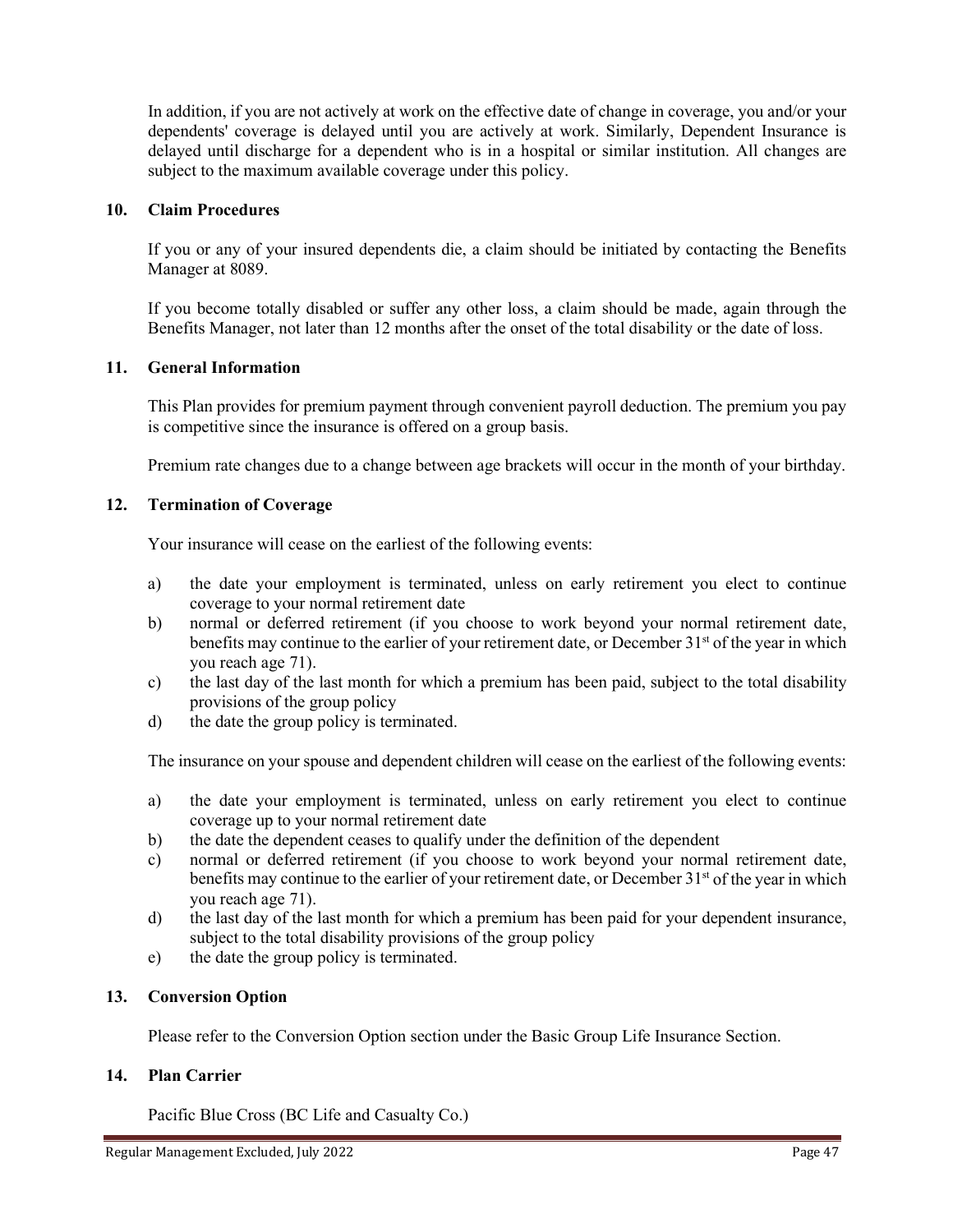**Group Plan No. O040703** Life Claims 1-888-275-4672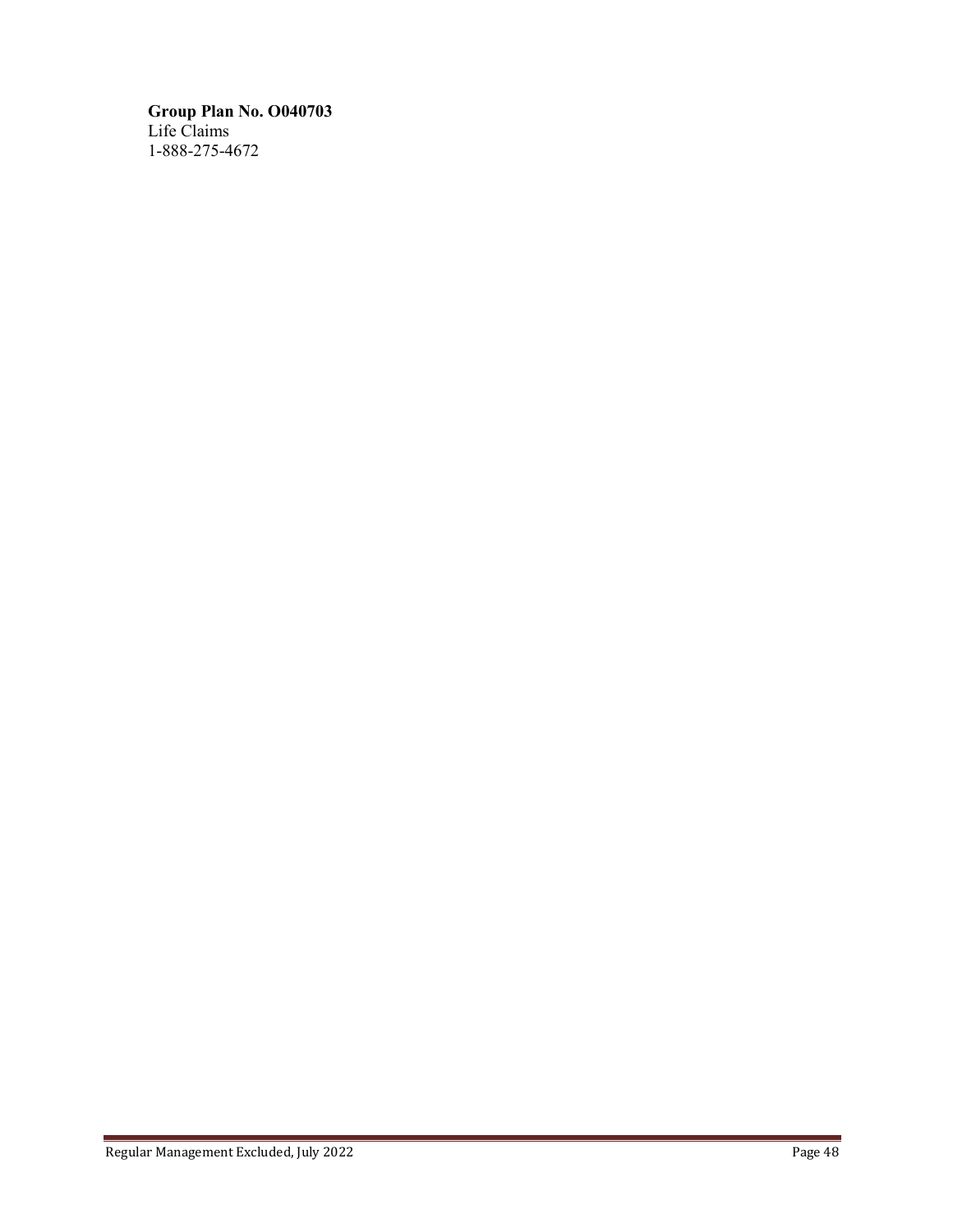# **TRAVEL ACCIDENT INSURANCE**

Provides group accident insurance coverage while you are travelling on approved University business (excluding everyday travel to and from work).

## **1. Eligibility**

All regular staff covered by this plan are eligible for coverage.

## **2. Membership**

You are automatically covered immediately upon employment.

### **3. Cost to Plan Member**

No cost. University pays full premium.

## **4. Plan Benefit**

Provides coverage up to \$100,000 in the event of your accidental death or dismemberment within 365 days of, and as a result of, an accident occurring while you are travelling on approved University business.

## **5. Beneficiary**

Death benefits from this plan will be paid to your estate. Dismemberment benefits will be paid to you.

### **6. Exclusions**

The policy does not cover any loss caused or contributed to by suicide or attempted suicide, any act of war, or full-time service in the armed forces. Travel in an aircraft is not covered if the aircraft does not have a certificate of air worthiness or is not operated by a duly licensed pilot. Travel in any aircraft owned, leased or operated by the University or an employee of the University is not covered.

#### **7. Termination of Coverage**

Travel Accident Insurance coverage terminates on your last day of employment with the University.

## **8. Plan Carrier**

Citadel General Assurance Company **Policy No. 6998790** c/o Accounting Services University of Victoria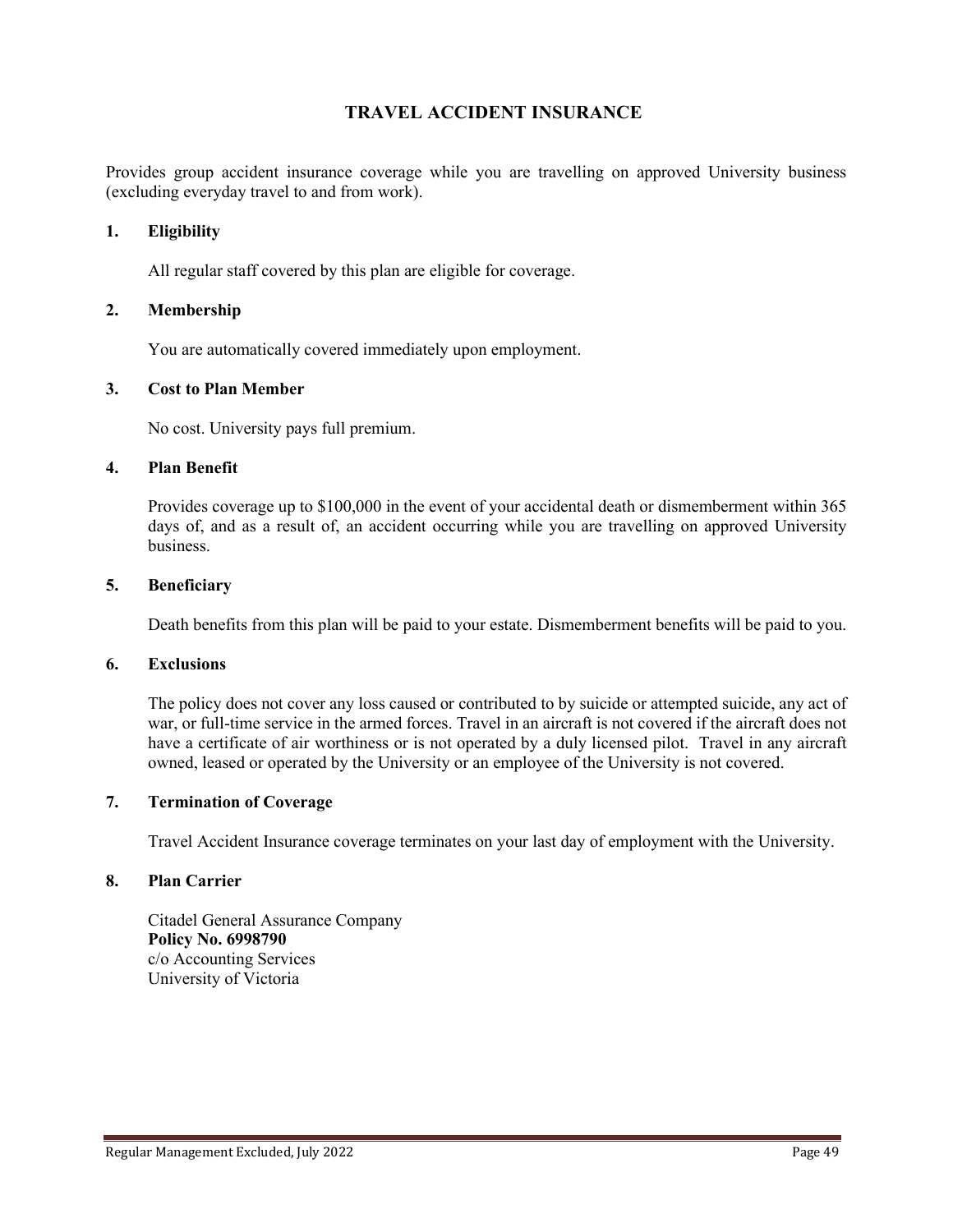# **SECTION 4 SICK LEAVE, LONG TERM DISABILITY & WORKSAFE BC (WCB)**

To protect you against loss of income as a result of absence from work due to illness or injury, the University provides a sick leave and long term disability program, as well as Worksafe BC (WCB) benefits.

The following information is intended as a guide to assist you in understanding the major provisions of these benefits. Should any questions arise concerning the interpretation or administration of these Plans, as described in this outline, the official Plan documents will govern in all cases.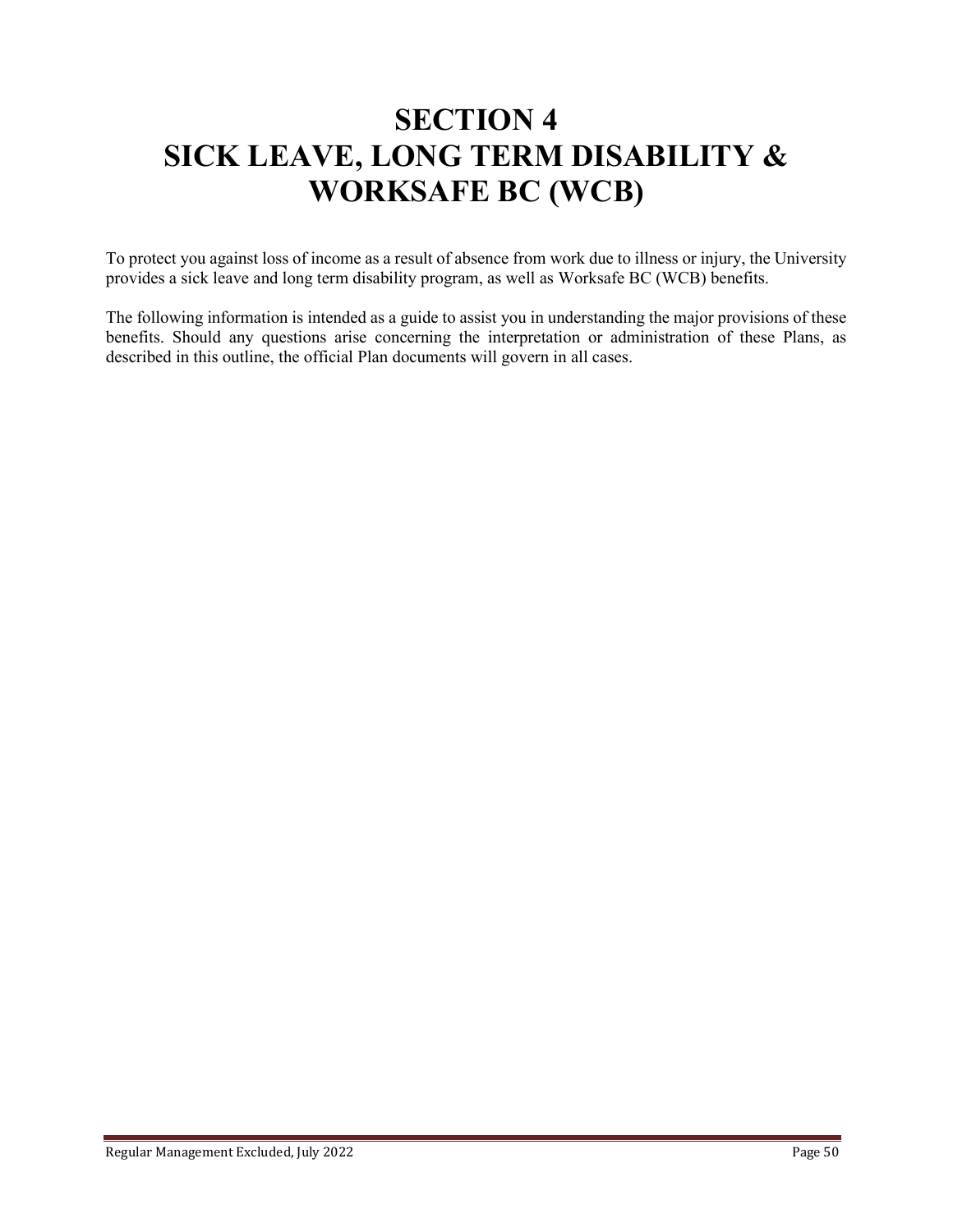# **SICK LEAVE PLAN**

The Sick Leave Plan is designed to cover your salary during a temporary illness or injury-related absence from work which lasts less than six months.

## **1. Eligibility**

All regular staff covered by this benefit grouping.

## **2. Membership**

You are automatically enrolled in the Plan immediately upon employment.

## **3. Cost to Plan Member**

No cost to employee. The University pays the full cost of providing sick leave benefits.

## **4. Plan Benefits**

Subject to University approval and the submission of appropriate medical evidence, you will receive your full regular pay for up to six months. Staff in the probationary period are entitled to 1-1/2 days of paid sick leave per month, pro-rated for part-time.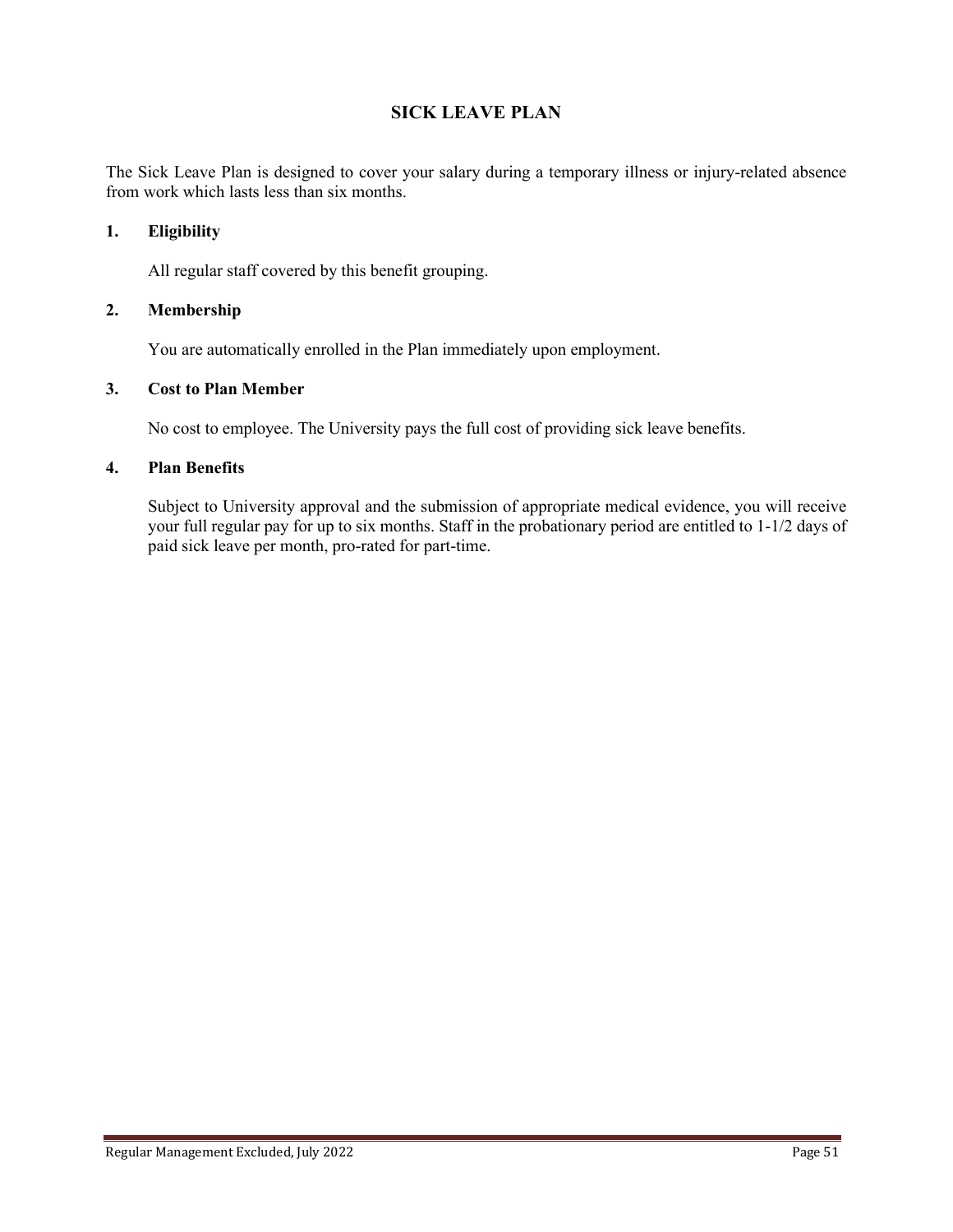# **LONG TERM DISABILITY PLAN**

The University Long Term Disability Plan (LTD) is designed to provide you with income replacement during a lengthy illness or disability which lasts longer than six months.

## **1. Eligibility**

All regular staff covered by this plan and are actively employed half-time or more. Employees must also be Canadian residents.

If you choose to work beyond your normal retirement date, please be aware that coverage for this benefit will cease on June  $30<sup>th</sup>$  following your 65<sup>th</sup> birthday.

## **2. Membership**

You are required to enroll in this Plan immediately upon employment.

## **3. Premium Cost**

You pay the full premium, which results in a tax free benefit if LTD is approved. See Section 7 for the monthly premium amount.

## **4. Pre-Existing Conditions**

You will not be covered for any condition for which medical treatment, services or supplies were received in the 90 day period prior to your date of employment, unless you have served a period of 12 consecutive months in your UVic position without absence due to this condition.

## **5. LTD Claim Procedures**

Claim forms may be obtained from the Benefits Manager at local 8089. You will be responsible for any fees charged by your Physician for completing the medical forms.

### **6. Commencement and Duration of Benefits**

If approved, LTD benefit payments will commence following completion of six months of continuous disability and following receipt of proof of your total disability (within 12 months of the date disability began).

Benefit payments from this Plan will continue until the earliest of the following:

- a) you are no longer considered to be "totally disabled", ("totally disabled" means your inability, because of illness or injury, to perform the duties of your own occupation or the duties of another occupation for which your education, training or experience equip you)
- b) you start work at any occupation for wage or profit except as permitted under the Plan provisions for approved Rehabilitation Employment
- c) you fail to furnish required proof of continuing disability
- d) you are no longer under the care of a qualified physician or fail to follow prescribed medical treatment, or participate in a recommended rehabilitation program
- e) your death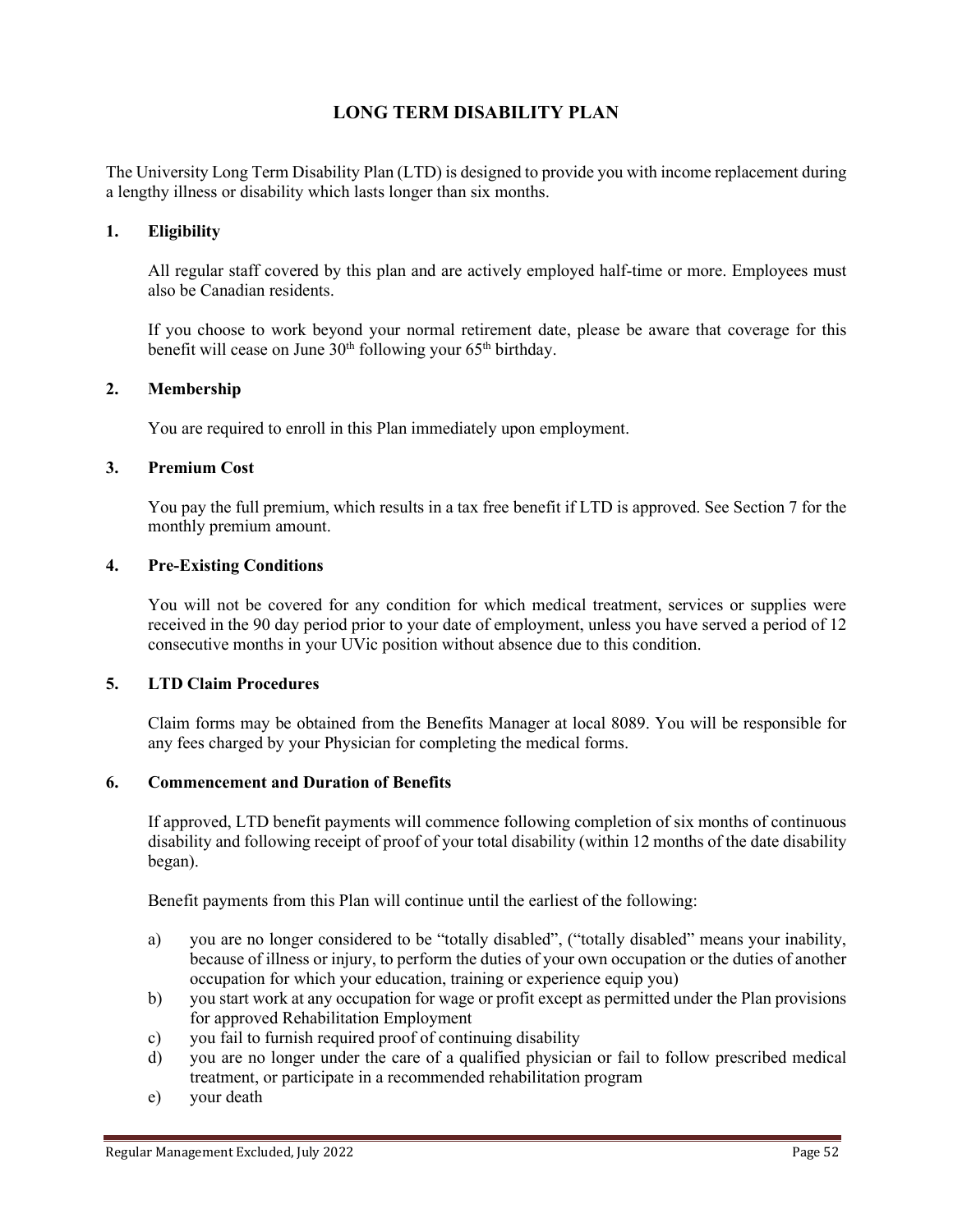f) your normal retirement date.

## **7. Plan Benefits**

LTD Benefits are calculated at 80% of monthly "net earnings" plus the amount required to maintain employee and University pension plan contributions.

"Net Earnings" means your regular gross monthly salary in effect at the date of the first benefit payment, less employee contributions for CPP, EI, Income Tax, and UVic pension contributions.

Note:

Benefits payable from the LTD Plan are reduced by the amounts of any disability benefits payable from any University or government plan providing salary continuance or disability income paid during the disability period covered by this Plan.

## **8. Cost of Living Benefit Adjustment**

Long Term Disability benefits are indexed to the **LOWER OF**

- a) the annual increase in the Canada Consumer Price Index and
- b) the most recent annual across-the-board general salary adjustment granted to Management Excluded.

The first such adjustment will commence on the January 1st of the calendar year after the first full calendar year of total disability. Unapplied C.P.I. increases accumulate for application in years when general salary increases exceed the rise in the C.P.I.

## **9. Recurring Disabilities**

If you become disabled and receive LTD Benefits, then return to work for less than twelve months, then again become disabled for the same or a related cause, your LTD Benefits will re-commence immediately and be paid at the same benefit level which was in effect prior to your returning to work.

If you become disabled and receive LTD Benefits, then return to work for longer than twelve months before again becoming disabled, or for less than six months if your second disability is the result of a completely unrelated cause, this disability will be treated as a new claim, subject to the six months waiting period and a new calculation of benefit amount based on your salary at the time of again becoming disabled.

## **10. Rehabilitative Employment**

The LTD Plan has provisions to assist you in returning to work when possible. Should you recover sufficiently during your disability period, you will be encouraged to engage in a program of rehabilitative employment.

During a rehabilitation program, total income from all sources cannot exceed 90% of your net earnings (as defined above). **Rehab benefits will be paid for a maximum of 24 months.**

If you do not accept rehabilitative employment or training where it has been deemed advisable by BC Life and Casualty Co. further benefits from this Plan may be reduced or terminated.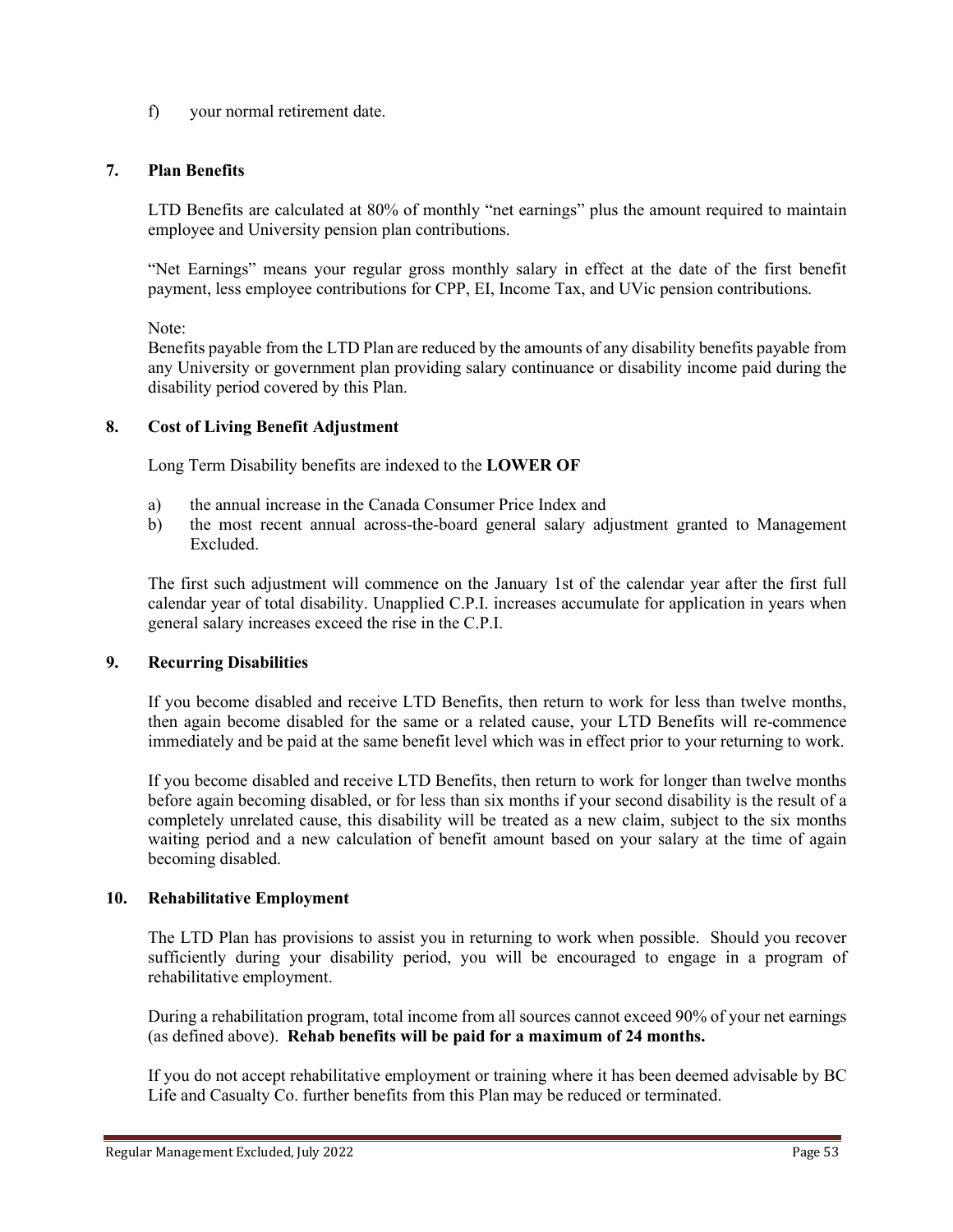## **11. Exceptions and Limitations**

Payment will not be made when any of the following situations occur: self-inflicted injuries, insurrection, war, riot, or complications due to pregnancy.

## **12. Termination of Coverage**

Long Term Disability coverage will terminate upon the earlier of:

- a) termination of employment
- b) early or normal retirement
- c) entering the armed forces on a full-time basis
- d) termination of the Policy or coverage on the group, division or class to which you belong
- e) employee no longer makes required contributions to the Plan (e.g. during a leave of absence)
- f) death

## **13. Plan Carrier**

Pacific Blue Cross (BC Life and Casualty Co.) **Group Plan No. L041071** 1-888-275-4672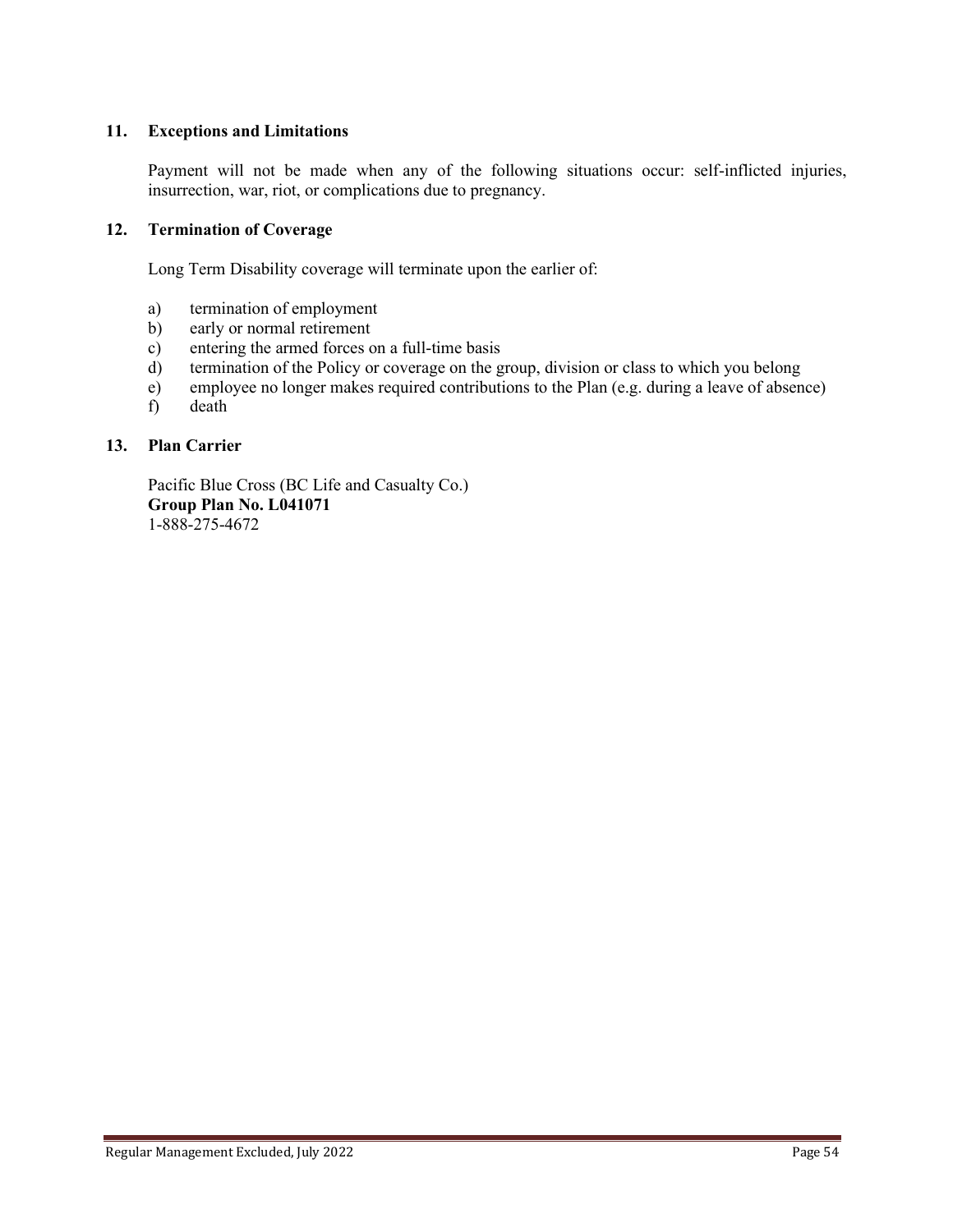## **WORKSAFE BC (WCB)**

Provides compensation for disability or loss of earnings resulting from accidents which occur during the course of employment.

## **1. Eligibility**

Immediate eligibility for all University employees.

## **2. Cost to Plan Member**

University pays entire premium.

## **3. Plan Benefits**

You are covered by Worksafe BC for any accident or disability directly related to your work situation. Should you incur such an accident or disability, you must report it immediately through the usual administrative channels to Occupational Health and Safety in order that a claim form can be submitted within the required timeframes. Further information regarding Worksafe BC is available from Occupational Health and Safety (8971).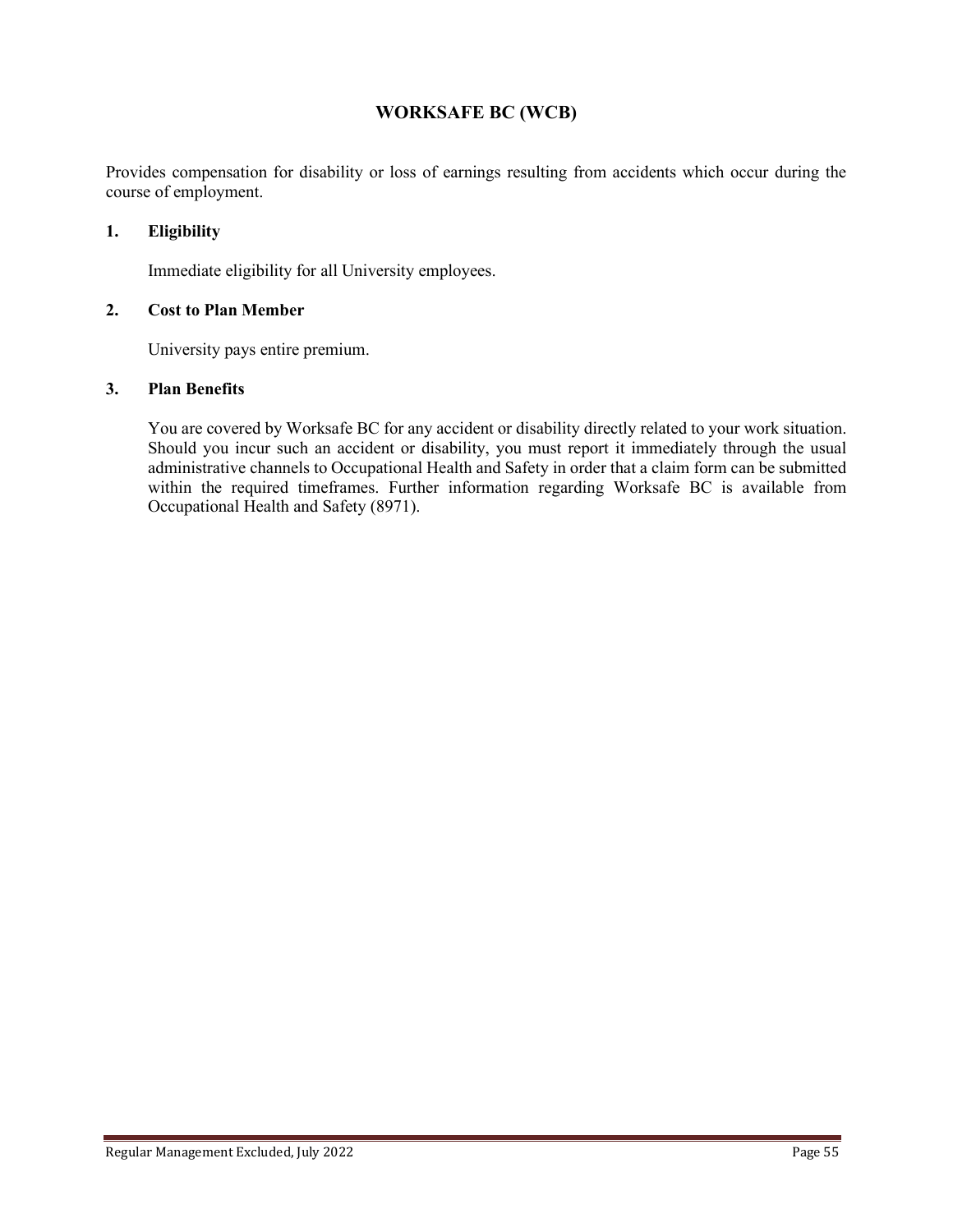# **SECTION 5 BENEFITS COVERAGE WHEN NOT ACTIVELY WORKING**

This section describes your eligibility for benefits coverage for the following situations:

- sick leave or disability
- leave of absence without pay
- professional development leave
- maternity, adoption and parental leave
- early retirement
- normal retirement
- deferred retirement
- termination
- death before retirement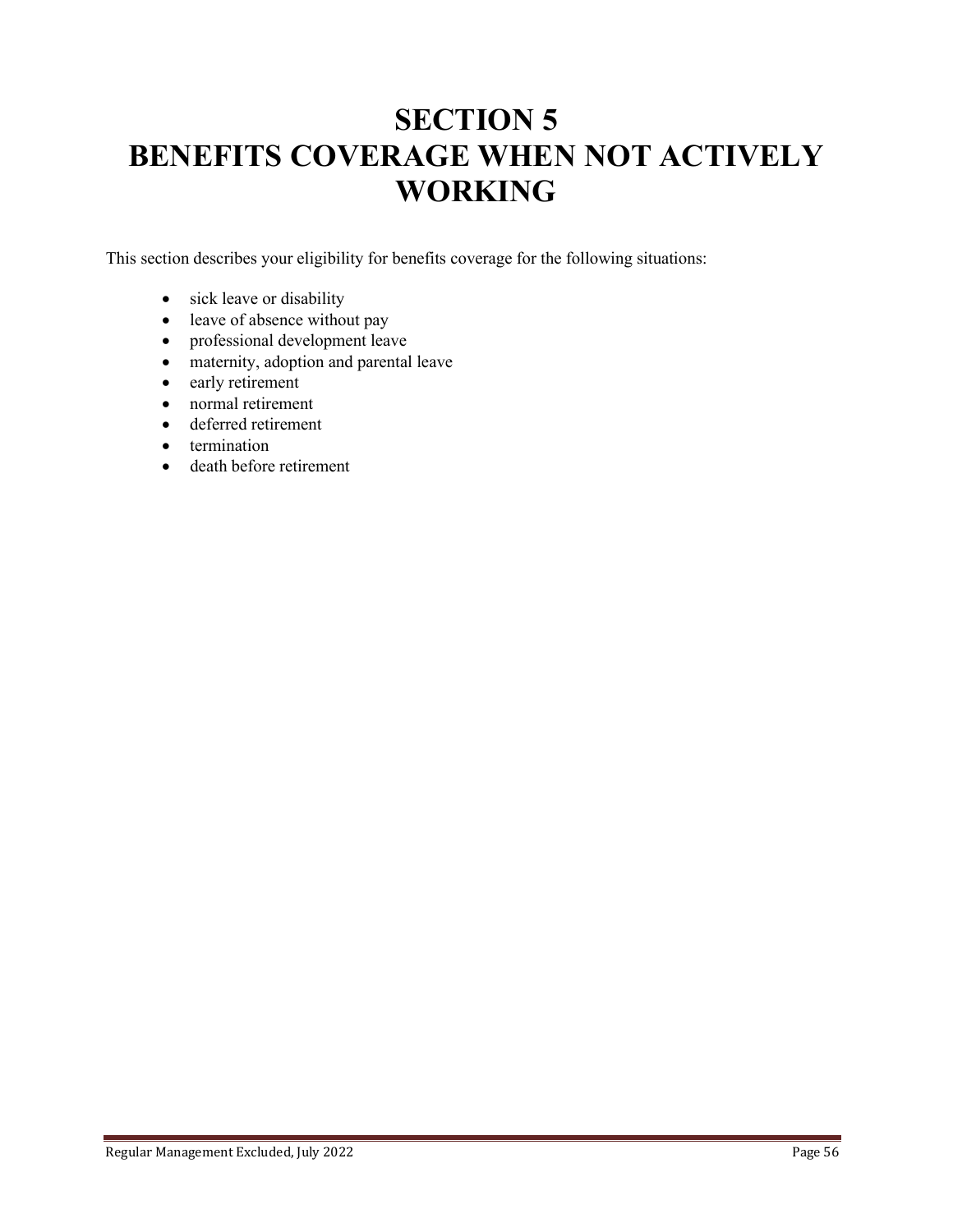# **IF YOU BECOME SICK OR DISABLED**

The following benefits continue while in receipt of Sick Leave or Long Term Disability Benefits:

## **1. Extended Health Benefits**

Group coverage continues on the normal cost sharing basis.

### **2. Dental Plan**

Group coverage continues on the normal cost sharing basis.

## **3. Basic Group Life Insurance**

Group coverage continues with the University paying the full cost of the premiums.

## **4. Optional, Spousal and Accidental Death & Dismemberment Insurance**

While you are on sick leave, benefits will continue on the basis that you continue to pay the full premium.

If you become totally disabled while covered by the plan, and before attaining age 65 or earlier retirement, you may apply for a waiver of premium. If approved, you and/or your dependent's optional life insurance coverage will remain in force without payment of premium as long as you continue to be totally disabled and provided proof of total disability is furnished as required by BC Life and Casualty Co.

## **5. Long Term Disability Plan**

While on sick leave, Long Term Disability coverage continues on the basis that you pay the full premium. LTD premiums are suspended while in receipt of LTD benefits.

## **6. University Pension Plan**

Pension contributions continue on the normal cost sharing basis during periods you receive sick leave benefits. During periods you receive long term disability benefits, your full pension contributions will be paid by the Long Term Disability Plan.

## **7. Sick Benefits**

This plan pays your full regular salary.

Depending on the nature and/or circumstances of your sick leave or disability you may be eligible for the other benefits such as CPP Disability, WCB, or Employment Insurance sick leave benefits.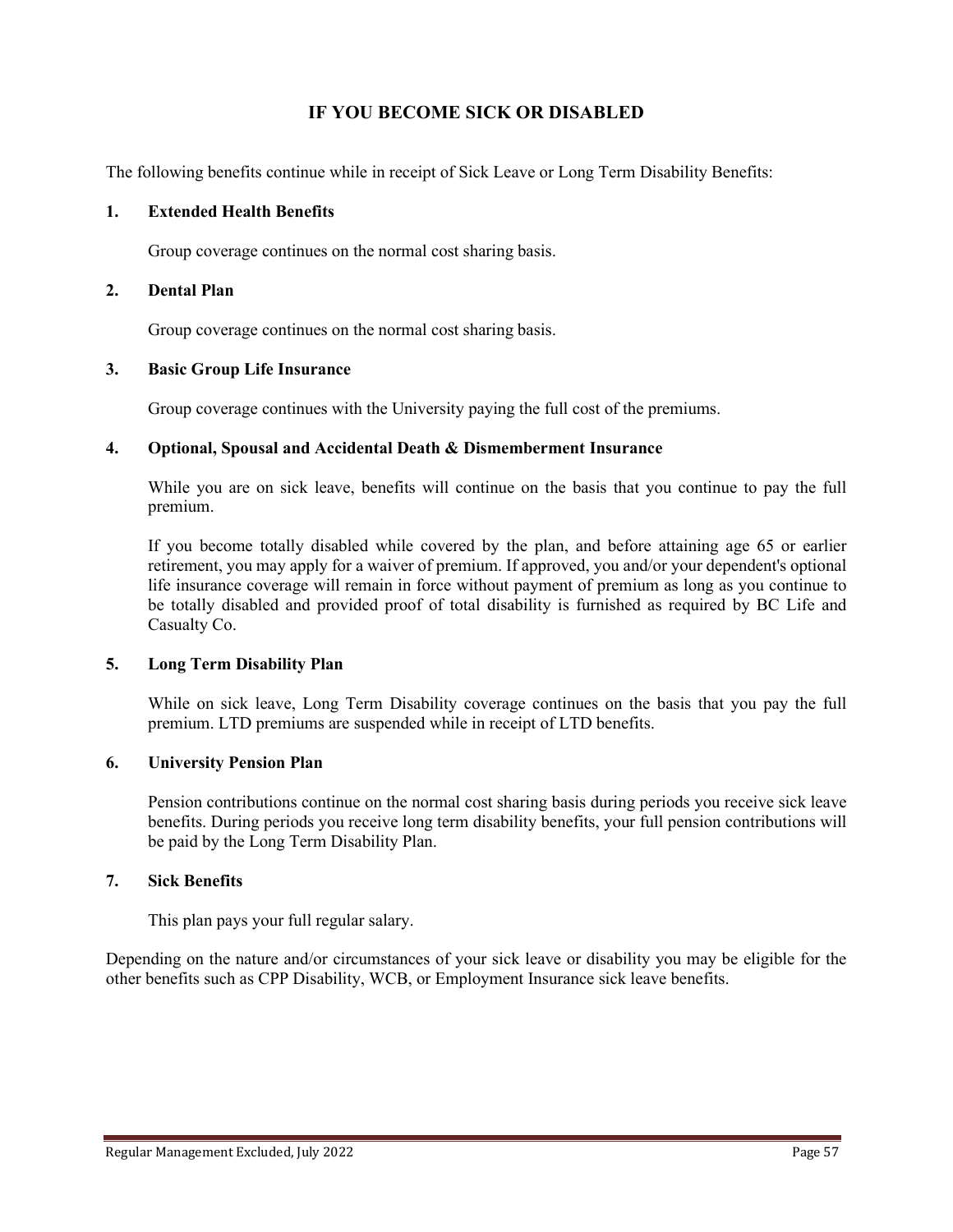# **LEAVE OF ABSENCE WITHOUT PAY**

During a period of approved leave of absence without pay (other than maternity or parental leave), you may continue any or all of the following University personnel benefits by assuming the total cost thereof, including the University's contributions. Contributions may be paid in advance or on the normal monthly basis.

- Extended Health Benefits
- Dental Plan
- Basic Group Life Insurance
- Optional, Spousal and Accidental Death & Dismemberment Insurance
- Long Term Disability
- University Pension Plan\*\*

\*\* There is not a provision for contributions to the Pension Money Purchase plan during periods of lay-off.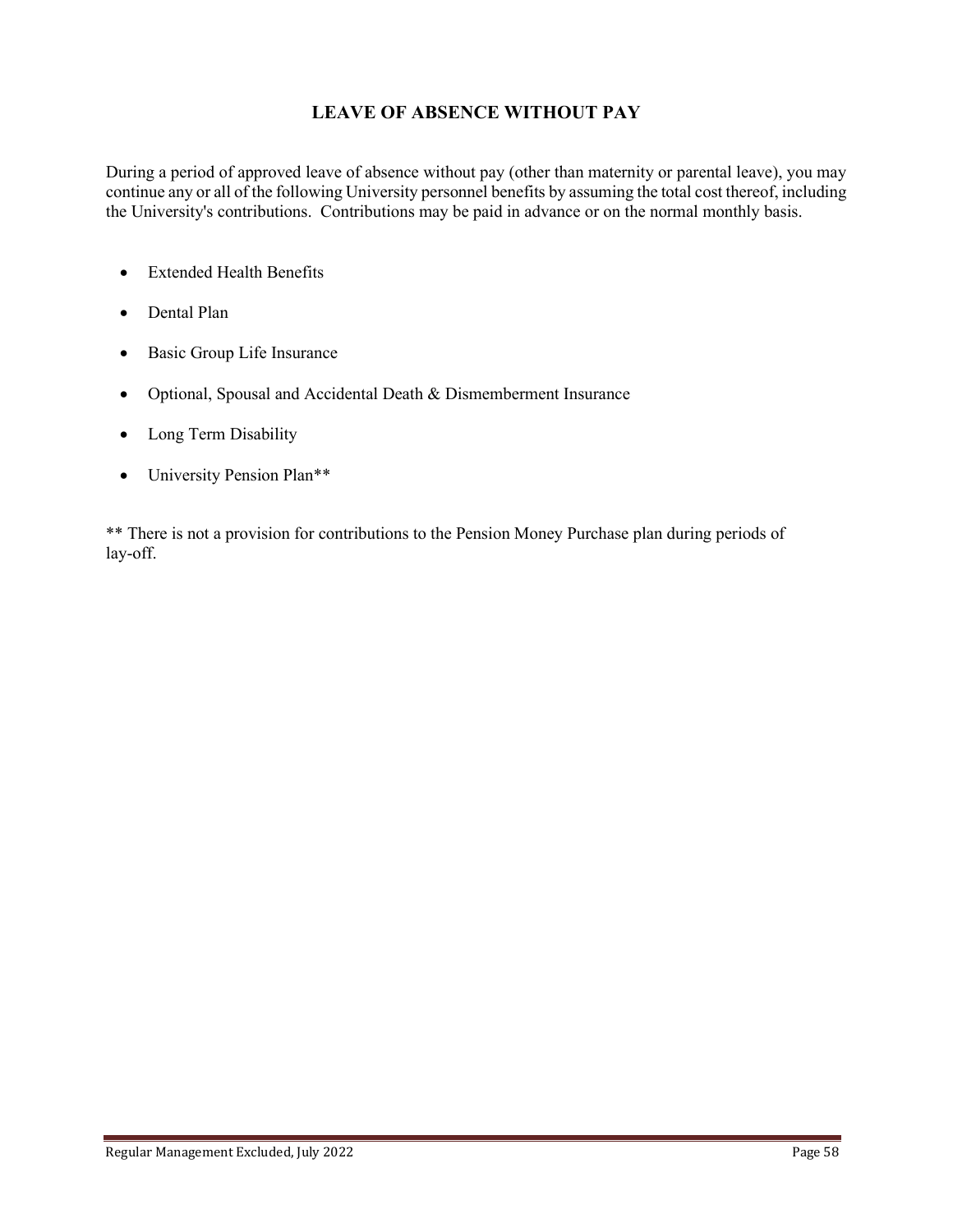# **PROFESSIONAL DEVELOPMENT LEAVE**

During periods of approved Professional development leave all personnel benefits in which you are enrolled will continue on the normal cost sharing basis.

If you plan to be out of the province for more than six months during your leave, please contact the Benefits Office in Human Resources for important information regarding medical coverage.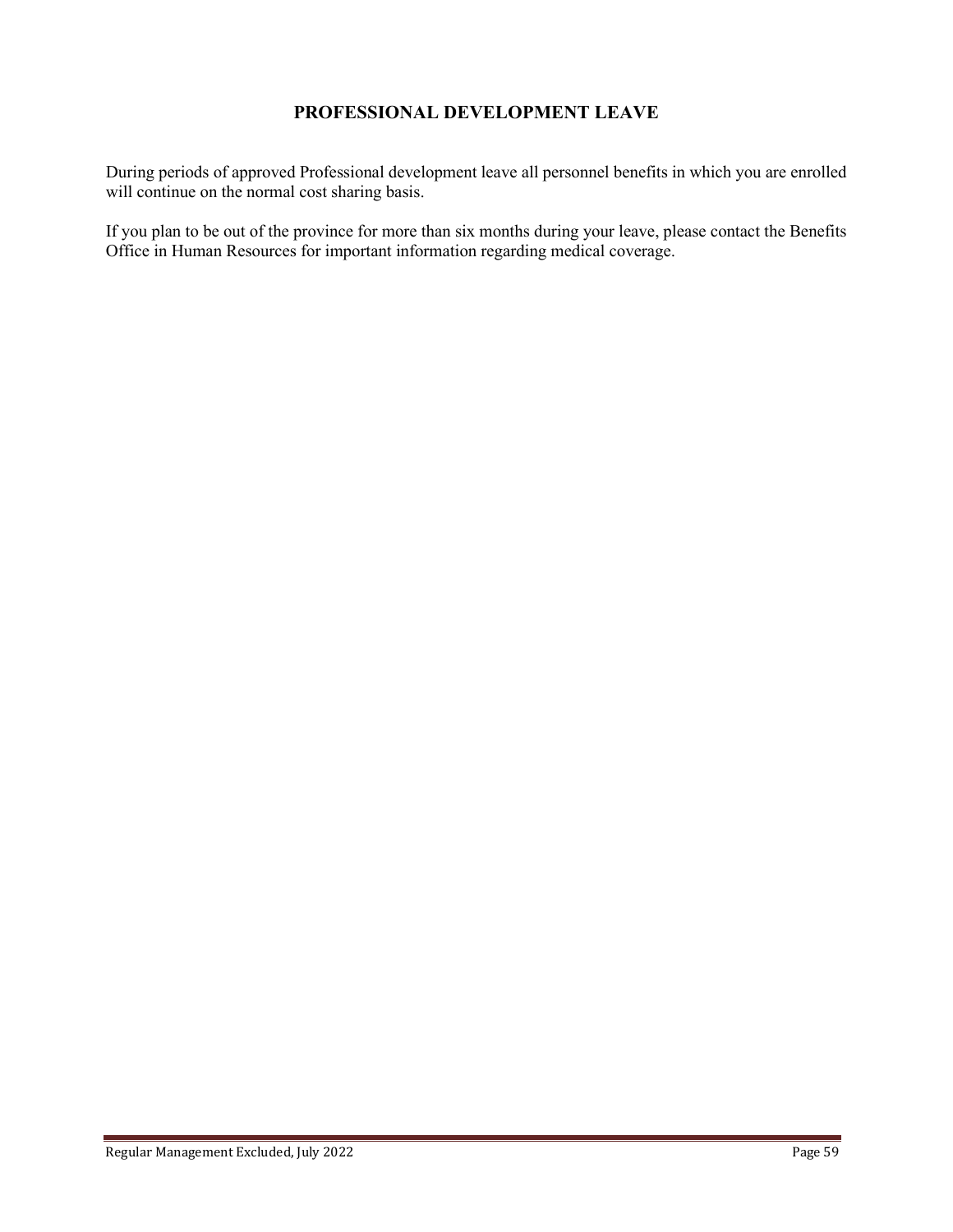# **MATERNITY OR PARENTAL LEAVE**

During any period of maternity or parental (including adoption) leave with University supplementary top-up benefits, you are required to pay your share of the cost of the personnel benefits in which you are enrolled during the full term of the leave. Likewise, the University shall continue to pay its share of the costs of the personnel benefits.

While on unpaid parental leave you may continue any or all of the personnel benefits programs in which you are enrolled. The University shall continue to pay its share of the cost of the benefits that you choose to continue.

Once the baby is born it is important to remember to add the child to the health and dental care plans within 31 days of the birth. Appropriate forms are available from the Benefits Office in Human Resources.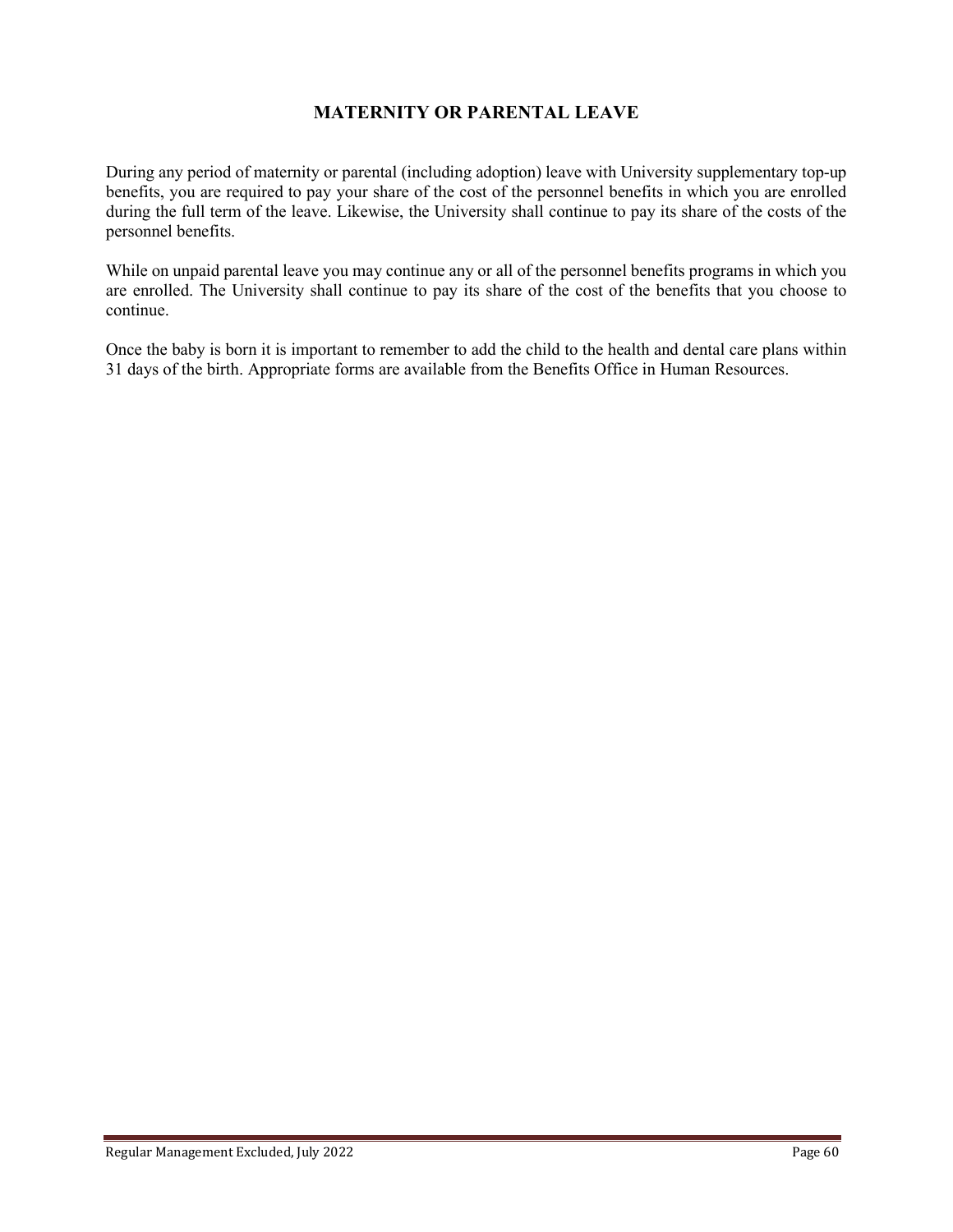# **EARLY RETIREMENT**

## **1. Extended Health & Dental Plans**

If you have Extended Health Benefits and/or Dental Care coverage through the University, your group coverage will terminate at the end of the month in which you retire.

There are various options available for retiree extended health and dental plan for employees who officially retire from the University. You must apply for this coverage within 60 days of the termination of your UVic group plan. Further details of this plan are available from Human Resources website [Voluntary Benefit Plan for UVic Retirees](https://www.uvic.ca/hr/assets/docs/benefits/UVicRetireesBenefitPlan.pdf)

*It is important to note that the retiree plan does not offer the same level of benefits as group plans, especially for travel coverage.*

#### **2. Basic Group Life Insurance**

Basic Group Life Insurance coverage will terminate on your early retirement date. You may convert your group life insurance to an individual life insurance policy. This amount must be equal to or less than your group life amount, subject to an overall maximum of \$200,000. The individual life insurance policy will be issued without proof of satisfactory health provided the completed application form, along with the necessary premium, is received by Pacific Blue Cross (BC Life and Casualty Co.) within 31 days of the termination of your group coverage.

The conversion option is mainly of interest to persons who would not otherwise qualify for individual insurance. The annual premium to convert your group life insurance to an individual plan without medical evidence is much higher than under a plan where medical evidence must be provided.

For further information contact the Benefits Manager at local 8089.

## **3. Optional Group Life Insurance**

If you currently have Optional Group Life Insurance, you are entitled to continue your University Group Policy up to your normal retirement date. If you are interested in this option please contact the Benefits Manager at local 8089.

If you do not make arrangements to continue your Optional Group Life Insurance, coverage will cease on your early retirement date.

## **4. University Pension Plan**

You may retire with a reduced University pension as early as age 55. For details regarding your pension, please contact the Pension Office at local 7030.

## **5. Long Term Disability**

Coverage ceases on your early retirement date.

## **6. Canada Pension Plan**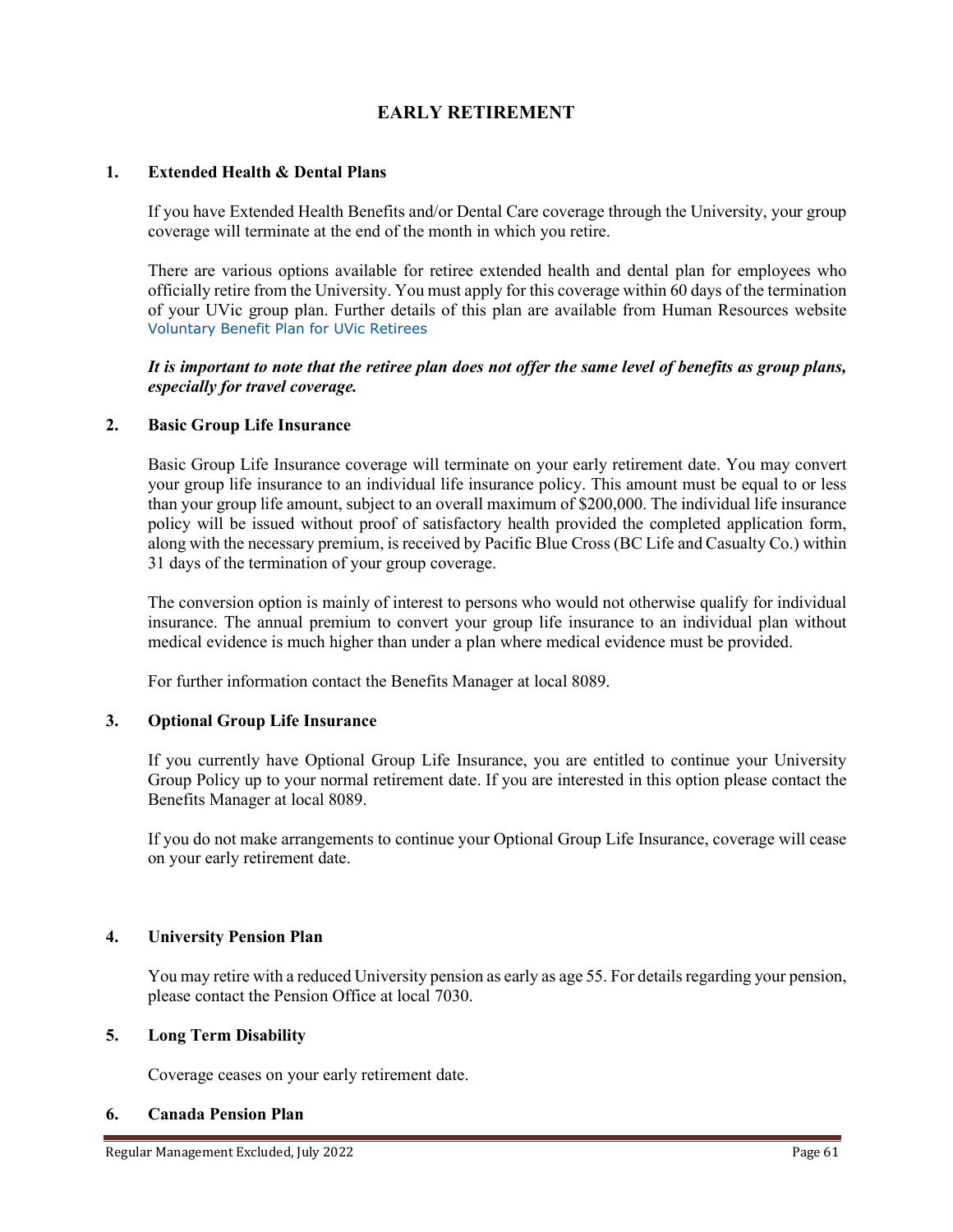You are eligible to apply for Canada Pension anytime between ages 60 - 70. Your pension will be decreased by .5% for each month that you are less than age 65 at the commencement date of your pension. For further assistance or information, please contact Income Security Programs at 1-800-277- 9914, or visit their website at http://www.hrdc-drhc.gc.ca/isp/common/home.shtml.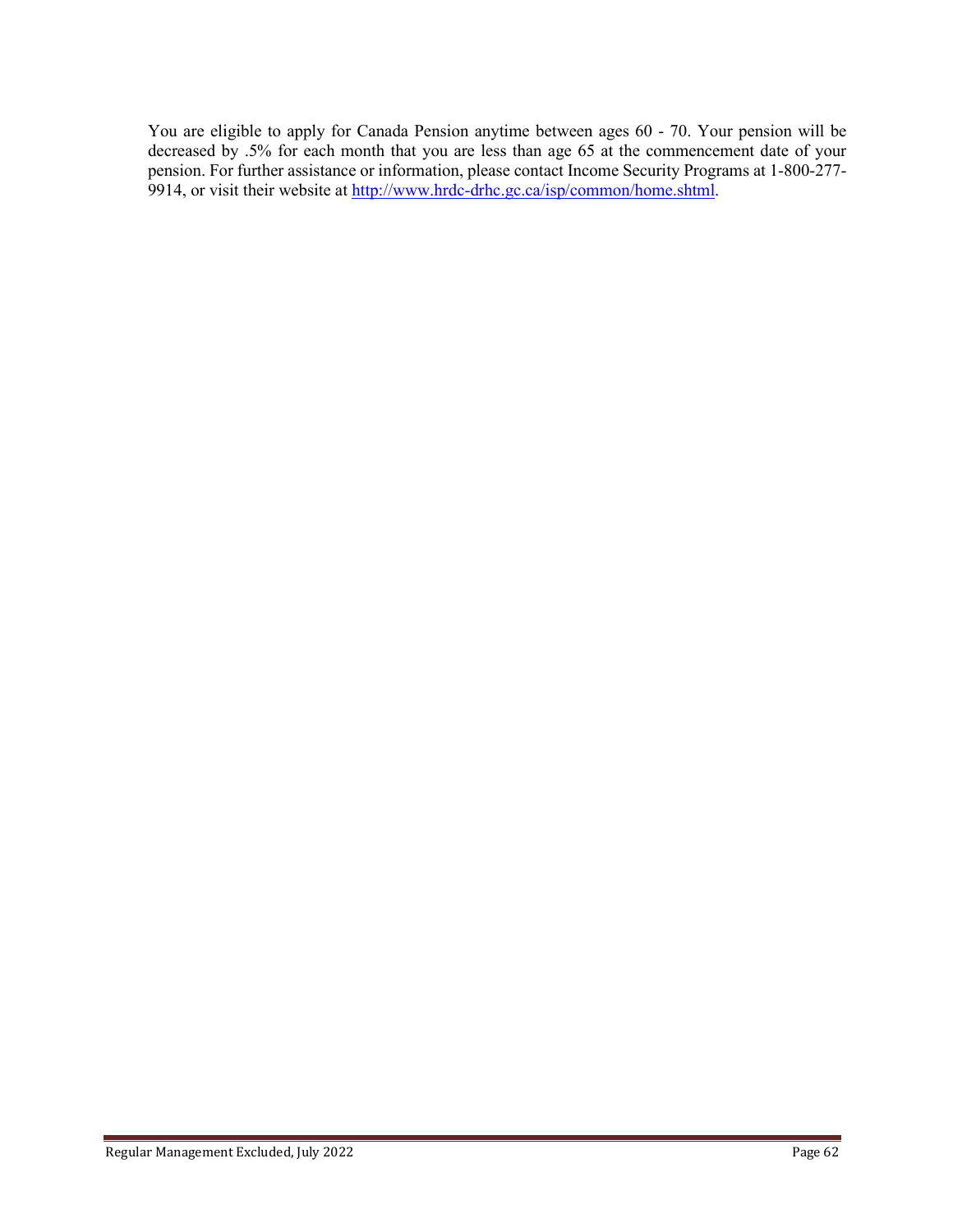## **NORMAL RETIREMENT**

## **1. Extended Health & Dental Plans**

If you have Extended Health Benefits and/or Dental Care coverage through the University, your coverage will terminate at the end of the month in which you retire. A portion of your prescriptions may then be covered by PharmaCare.

There are various options available for retiree extended health and dental plan for employees who officially retire from the University. You must apply for this coverage within 60 days of the termination of your UVic group plan. Further details of this plan are available from Human Resources website [Voluntary Benefit Plan for UVic Retirees](https://www.uvic.ca/hr/assets/docs/benefits/UVicRetireesBenefitPlan.pdf)

## *It is important to note that the retiree plan does not offer the same level of benefits as group plans, especially for travel coverage.*

## **2. Group Life Insurance**

Group Life Insurance coverage will terminate on your normal retirement date. You may convert your group life insurance to an individual life insurance policy. This amount must be equal to or less than your group life amount, subject to an overall maximum of \$200,000. The individual life insurance policy will be issued without proof of satisfactory health provided the completed application form, along with the necessary premium, is received by Pacific Blue Cross (BC Life and Casualty Co.) within 31 days of the termination of your group coverage.

The conversion option is mainly of interest to persons who would not otherwise qualify for individual insurance. The annual premium to convert your group life insurance to an individual plan without medical evidence is much higher than under a plan where medical evidence must be provided.

For further information contact the Benefits Manager at local 8089.

## **3. University Pension Plan**

You may choose to apply for University pension benefits to begin at retirement, or you may defer your pension payments to begin no later than December 31 following your 71st birthday. For information regarding your Pension Benefits, please contact the Pension Office at local 7030.

## **4. Long Term Disability**

Coverage and any benefits cease on your normal retirement date.

## **5. Canada Pension Plan**

You are entitled to receive Canada Pension Plan Benefits, without actuarial reduction, from age 65. If you prefer you may defer your Canada Pension Plan up to age 70. For each month beyond the month of your 65th birthday that you delay applying for a retirement pension, there is an increase of benefits. You should apply six months prior to the date on which you wish to commence benefits. For further information, contact Income Security Programs at 1-800-277-9914 or visit their website at http://www.hrdc-drhc.gc.ca/isp/common/home.shtml.

## **6. Old Age Security**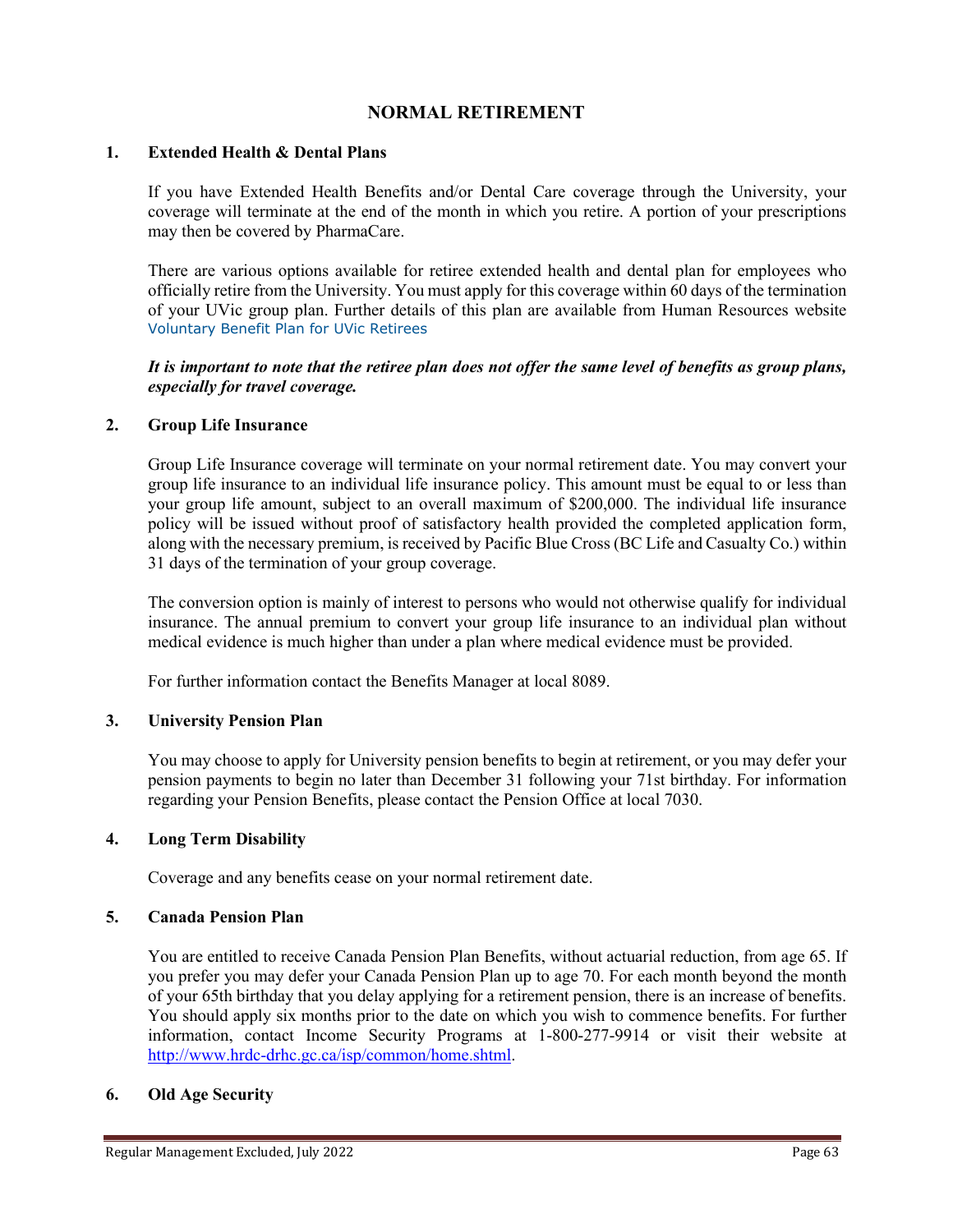You may be entitled to receive monthly Old Age Security Benefits at age 65, provided you meet residency requirements. Application forms should be submitted six months prior to your 65th birthday. For further information, contact Income Security Programs at 1-800-277-9914, or visit their website at http://www.hrdc-drhc.gc.ca/isp/common/home.shtml.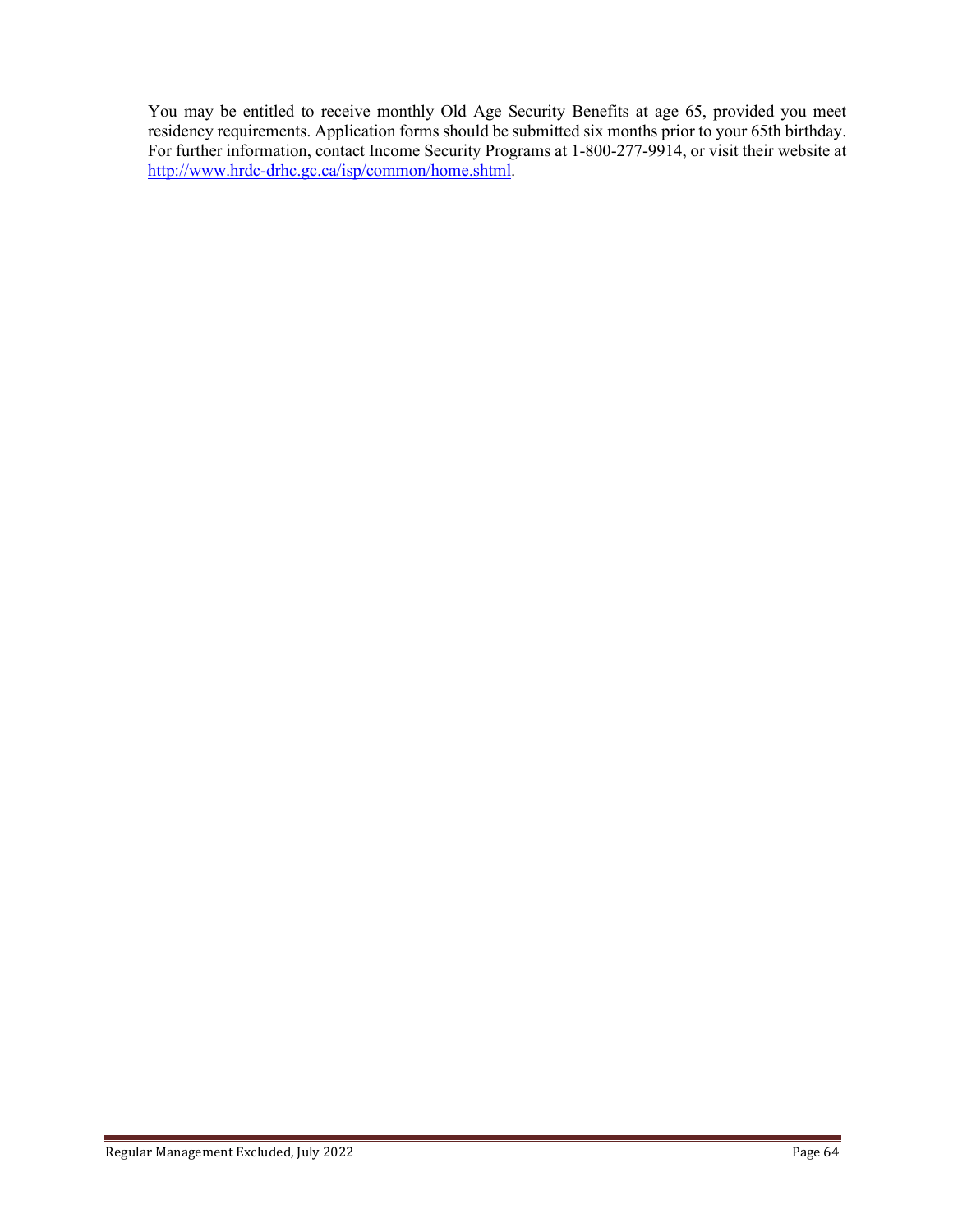## **DEFERRED RETIREMENT**

You may choose to continue working past your normal retirement date, in which case the following benefits continue as outlined:

## **1. Extended Health & Dental Plans**

If you have Extended Health Benefits and/or Dental Care coverage through the University, your group coverage will continue on the normal cost sharing basis until the earlier of the end of the month in which you retire, or December  $31<sup>st</sup>$  of the year in which you reach age 71.

There are various options available for retiree extended health and dental plan for employees who officially retire from the University. You must apply for this coverage within 60 days of the termination of your UVic group plan. Further details of this plan are available from Human Resources website [Voluntary Benefit Plan for UVic Retirees](https://www.uvic.ca/hr/assets/docs/benefits/UVicRetireesBenefitPlan.pdf)

*It is important to note that the retiree plan does not offer the same level of benefits as group plans, especially for travel coverage.*

## **2. Group Life Insurance**

Basic Group Life Insurance coverage of 1 x annual salary will continue, with premiums paid by the University, until the earlier of your retirement date, or December  $31<sup>st</sup>$  of the year in which you reach age 71.

If you have Optional Life Insurance coverage, you can also maintain this coverage until the earlier of your retirement date, or December 31<sup>st</sup> of the year in which you reach age 71, providing you continue to pay the premiums.

Conversion options are not available past normal retirement date.

## **3. University Pension Plan**

Contributions to the University pension plan will continue on the normal cost sharing basis to the earlier of your retirement date, or December  $31<sup>st</sup>$  of the year in which you reach age 71, which is by law the date you must begin drawing your pension. For information regarding your pension benefits, please contact the Pension Office, local 7030.

## **4. Long Term Disability**

Coverage and any benefits cease on your normal retirement date.

## **5. Canada Pension Plan**

You are entitled to receive Canada Pension Plan Benefits (CPP), without actuarial reduction, from age 65.

If you prefer you may defer your Canada Pension Plan up to age 70. For each month beyond the month of your 65th birthday that you delay applying for a retirement pension, there is an increase of benefits. You should apply six months prior to the date on which you wish to commence benefits. For further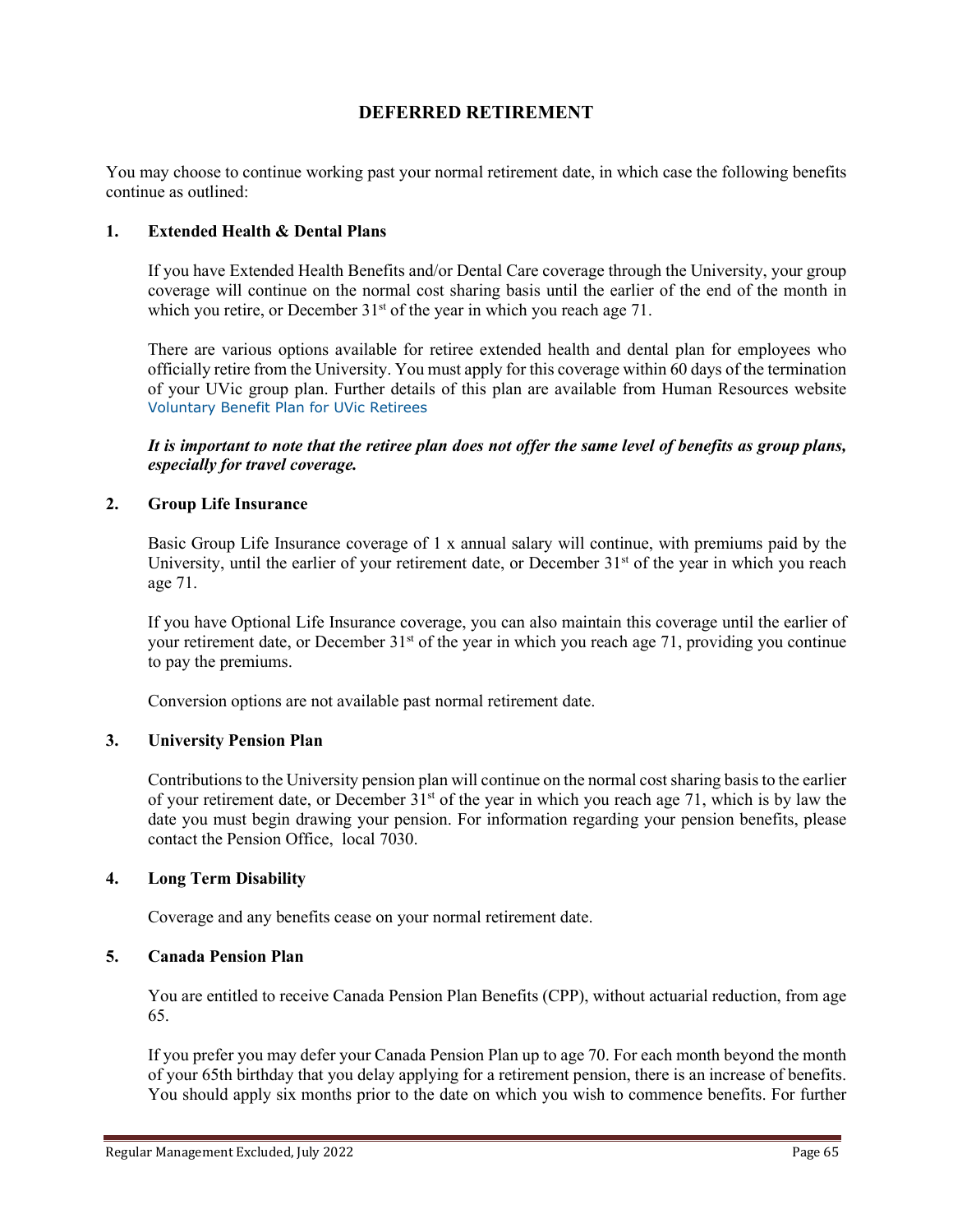information, contact Income Security Programs at 1-800-277-9914 or visit their website at [http://www.hrsdc.gc.ca/eng/oas-cpp/index.shtml.](http://www.hrsdc.gc.ca/eng/oas-cpp/index.shtml)

## **6. Old Age Security**

The Old Age Security pension (OAS) is available to most Canadians aged 65 or older. If you meet the eligibility requirements, you may be entitled to receive OAS, even if you are still working.

If you apply after age 65, you can only receive a back payment to cover up to 12 months. The back payment is calculated from the month OAS receives your application.

For further information, contact Income Security Programs at 1-800-277-9914, or visit their website at [http://www.hrsdc.gc.ca/eng/oas-cpp/index.shtml.](http://www.hrsdc.gc.ca/eng/oas-cpp/index.shtml)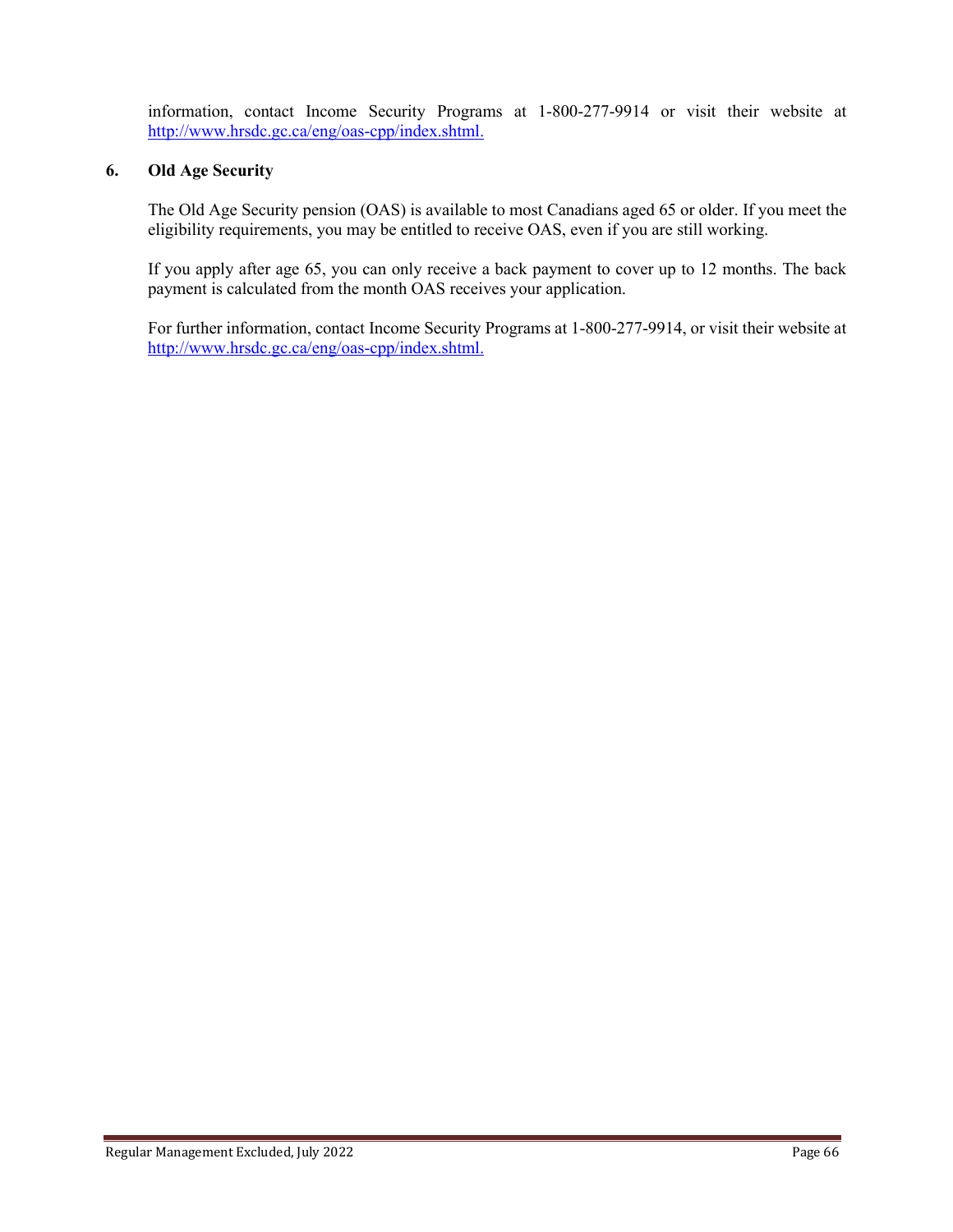## **TERMINATION**

## **1. Extended Health and Dental Care Plans**

If you are enrolled in the Extended Health Benefits and/or Dental Care Plans, your coverage will terminate on the last day of the month in which you work at the University.

Pacific Blue Cross offers an individual health and dental plan for members whose group coverage terminates. To convert coverage you must ensure that your application and full payment is received by Pacific Blue Cross within 60 days of the date your group coverage ends. Coverage will become effective immediately after your group coverage terminates.

Pacific Blue Cross also offer individual travel benefits. For further details on individual products please call 1-800-873-2583.

*It is important to note that individual plans do not offer the same level of benefits as group plans, especially for travel coverage.*

## **2. Group Life Insurance**

Your Group Life Insurance coverage will terminate on the last day you work at the University. You may convert your group life insurance to an individual life insurance policy. This amount must be equal to or less than your group life amount, subject to an overall maximum of \$200,000. The individual life insurance policy will be issued without proof of satisfactory health provided the completed application form, along with the necessary premium, is received by Pacific Blue Cross (BC Life and Casualty Co.) within 31 days of the termination of your group coverage.

The conversion option is mainly of interest to persons who would not otherwise qualify for individual insurance. The annual premium to convert your group life insurance to an individual plan without medical evidence is much higher than under a plan where medical evidence must be provided.

For further information contact the Benefits Manager at local 8089.

## **3. Long Term Disability Insurance**

Long Term Disability Insurance will terminate on the last day you work at the University.

## **4. Pension Plan**

All pension contributions cease on the last day you work at the University. For information regarding your pension benefits and options, contact the Pension Office, local 7030.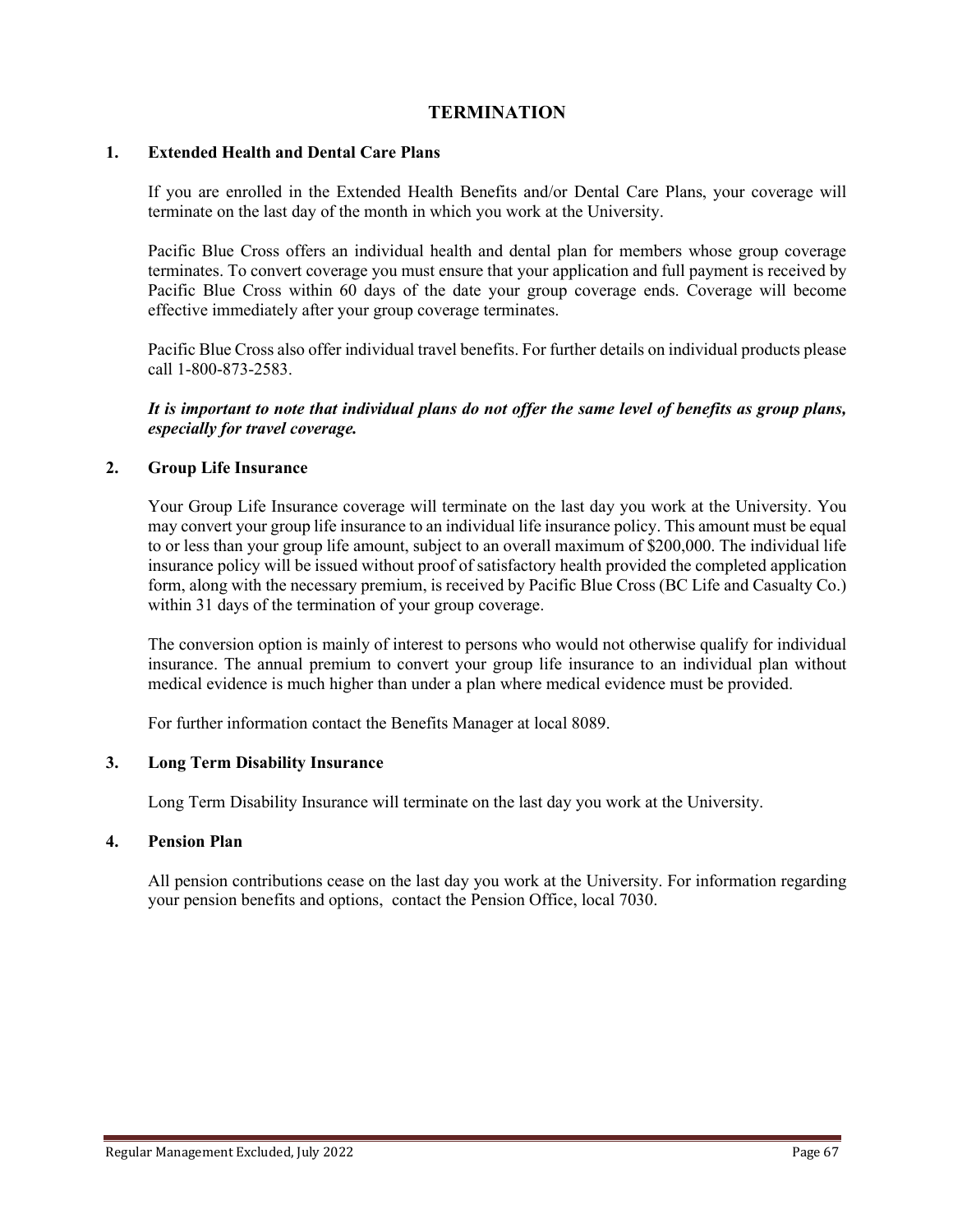# **IF YOU SHOULD DIE BEFORE RETIREMENT**

## **1. Health Care Plans**

Coverage for the following plans ceases at the end of the month in which the death occurs:

- Extended Health Benefits
- Dental Plan

## **2. Life Insurance & Travel Accident Plans**

Your beneficiary or estate will receive payments from the various Insurance Plans that you are enrolled in:

### **a) Basic Group Life Insurance**

Lump sum benefit of the insurance proceeds.

## **b**) **Optional Group Life**

Lump sum benefit of the amount of coverage chosen.

## **c) Travel Accident Insurance**

Lump sum of \$100,000 should your accidental death occur as the result of approved University travel.

### **3. University Pension Plan**

Your beneficiary or estate will receive the proceeds of your Money Purchase Contribution Account or your Combined Contribution Account as applicable. Please refer to Section 2 of this document for further details.

#### **4. Canada Pension Plan**

Pays a lump sum benefit and in certain circumstances a monthly income to your spouse, dependent children or orphans.

## **5. Worksafe BC**

Pays a lump sum benefit plus a monthly income to your spouse, dependent children or orphans if your death is the result of an "on-the-job" accident.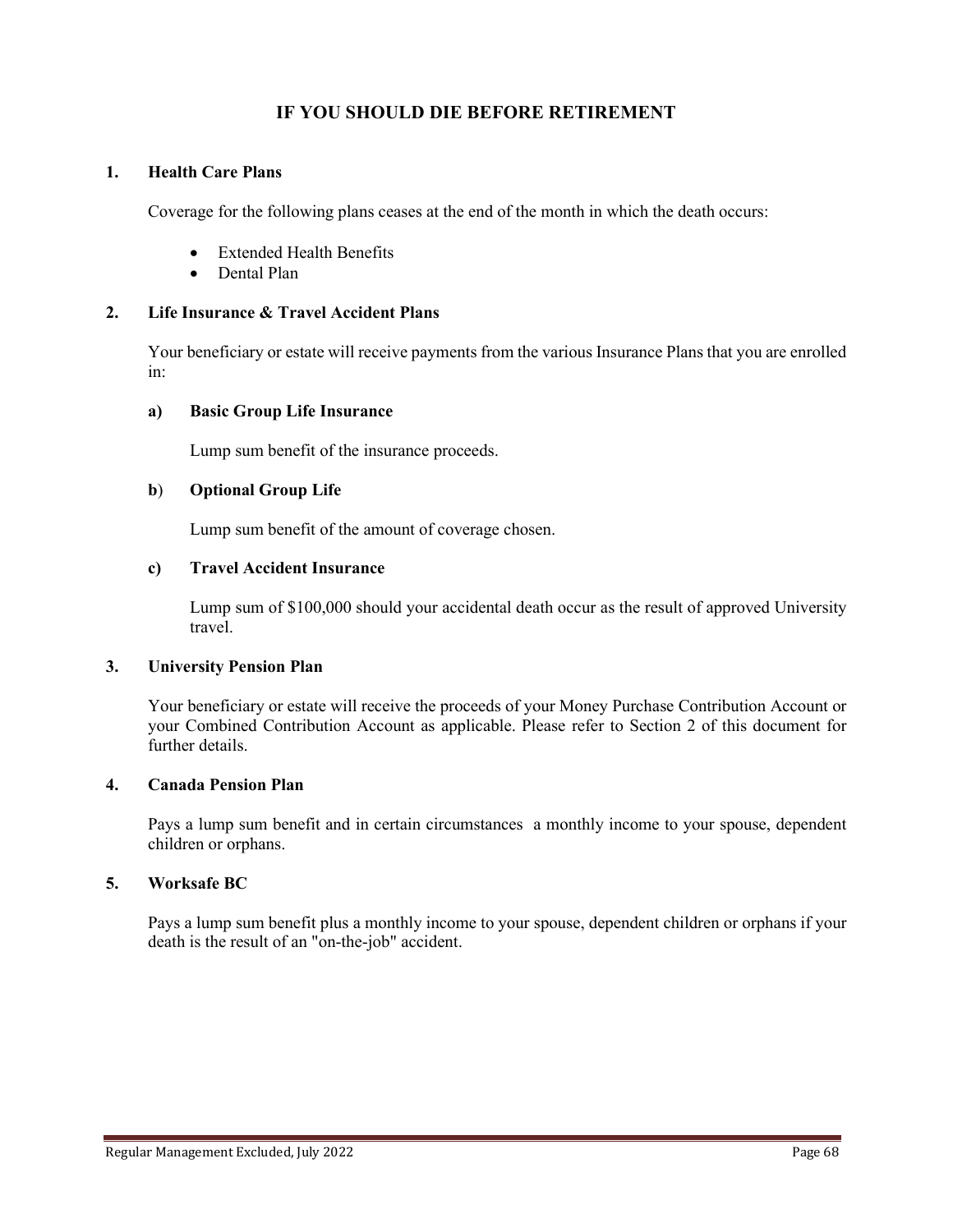# **SECTION 6 EMPLOYEE & FAMILY ASSISTANCE PROGRAM**

Balancing the demands in one's personal, family and work life can be challenging, and there are times when professional guidance can assist.

The Employee and Family Assistance Program (EFAP) provides short-term counselling, information and referral service for any personal problem that may affect your family life, your work life, or your general well-being. Eligible dependents are also covered.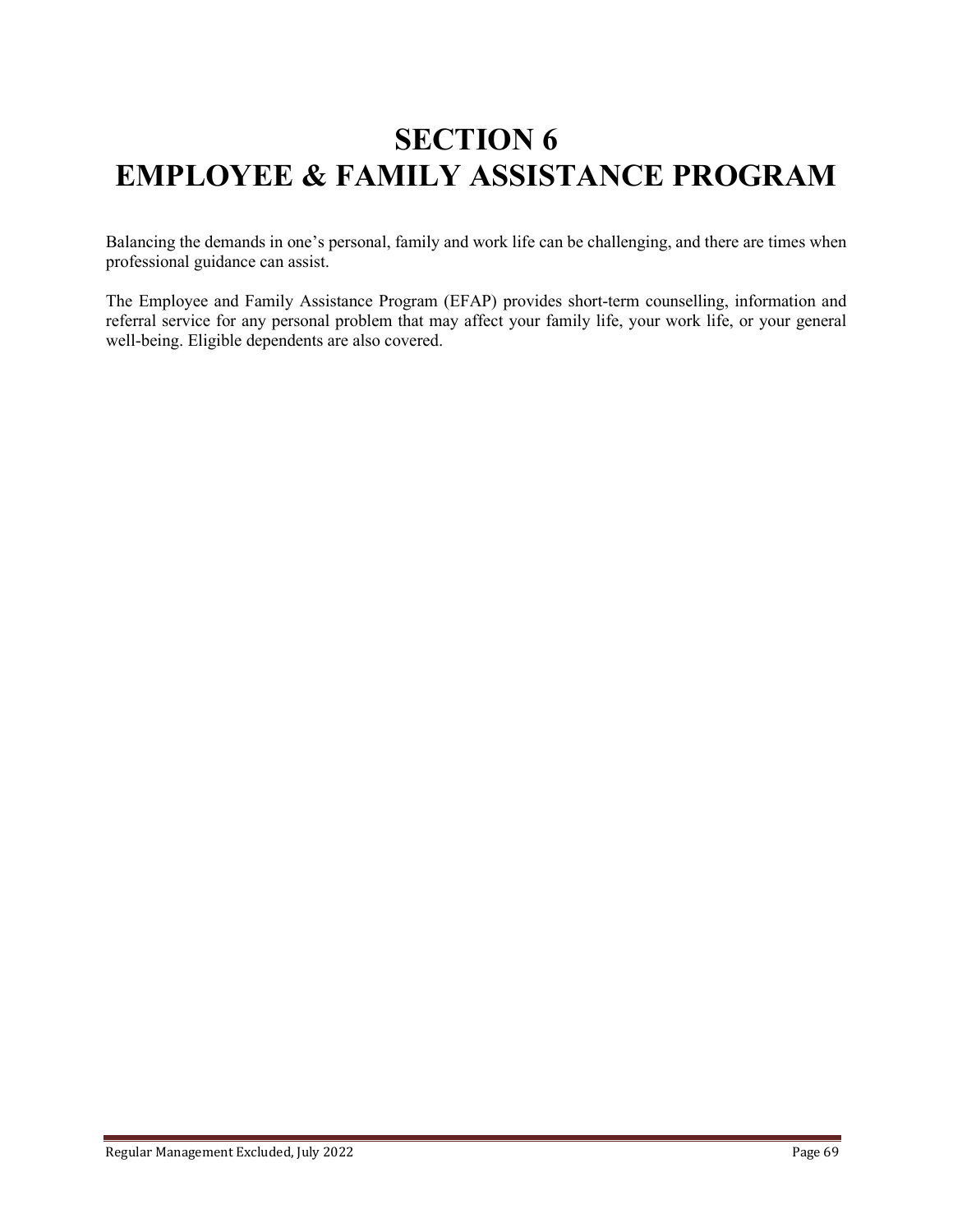# **EMPLOYEE & FAMILY ASSISTANCE PROGRAM (EFAP)**

## **1. Eligibility**

All regular staff covered by this plan and their eligible dependents.

## **2. Eligible Dependents**

- a) Your legal spouse or common-law partner (a common-law partner is a person who has been publicly represented as your spouse for at least one year).
- b) Any child, stepchild, legally adopted child, or legal ward of the employee who is:
	- unmarried and dependent on the employee, and under the age of 21 years (children under age 21 are **not** covered if they are working more than 30 hours a week, unless they are fulltime students).
	- age 21 to 25 and in **full time** attendance at a recognized educational institute. If child is no longer a student, the coverage will cease at the end of the month of finishing school or university.
	- incapable of supporting themselves because of physical or mental disorder are covered without age limit if the disorder begins before they turn age 21, or while they are students under age 25, and the disorder has been continuous since that time.

## **3. Membership**

You and your eligible dependents are automatically covered from the first day of your appointment.

## **4. Cost to Plan Member**

No cost - the University pays the full premium of this service.

If long term or specialized counselling is required the EFAP counsellors will refer you to a community resource you can afford. Counselling benefits are also available through UVic's Extended Health Benefit Program (see Section 1).

## **5. Plan Benefits**

Confidential, skilled, professional short-term counselling for:

- marriage, relationship and family concerns
- alcohol and drug dependencies
- career and work related concerns
- life transitions
- stress-related problems
- trauma response
- resource information and referral for financial and legal concerns

Should you require resources in addition to the assessment and counselling services provided, the EFAP counsellor will assist you with the referral.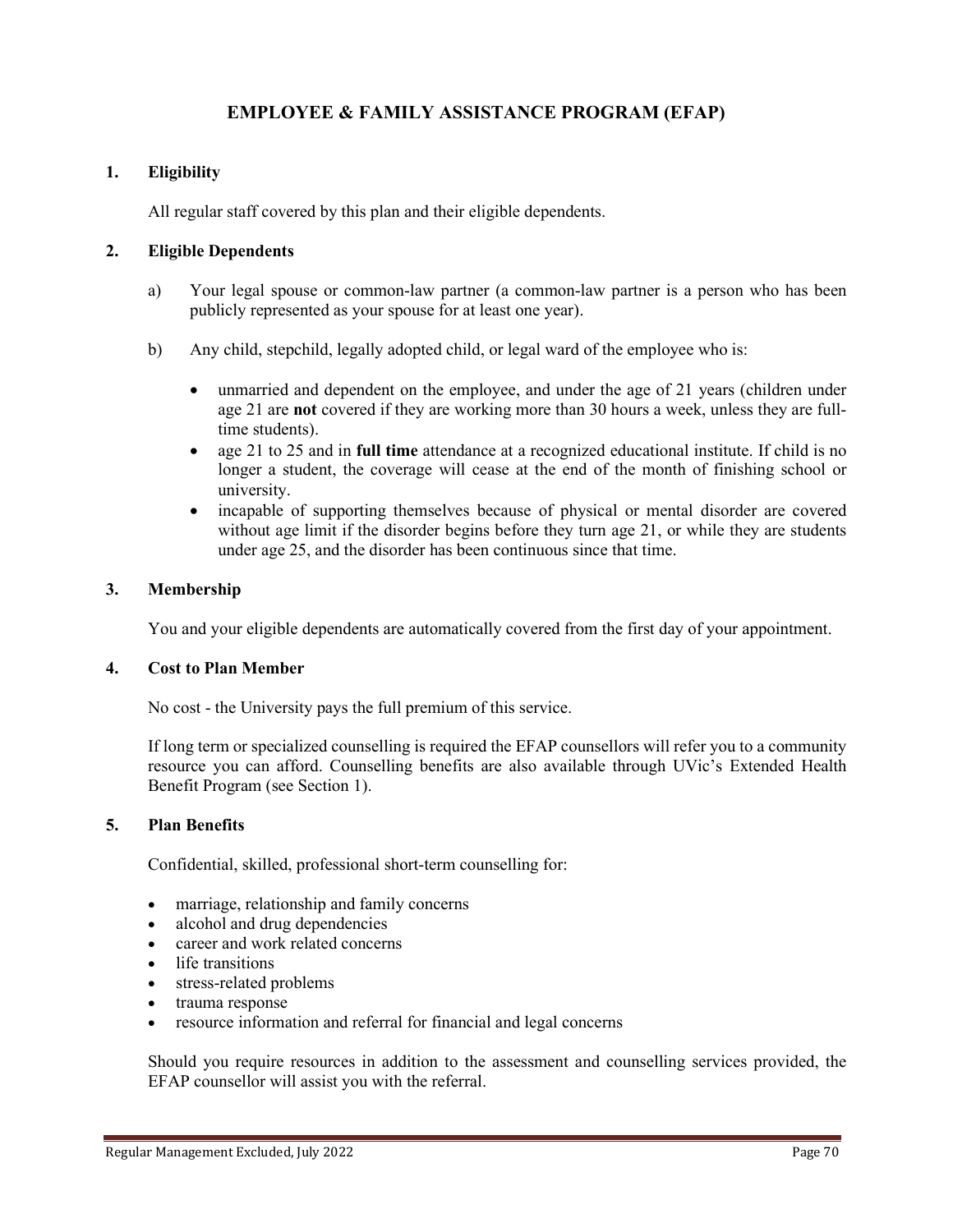## **6. How to Use the Service (24 hours per day)**

Access your EFAP 24/7 by phone, web or mobile app.

Phone - call 1-844-880-9142<br>TTY - call 1-877-338-0275  $-$  call 1-877-338-0275

<https://www.workhealthlife.com/>

Download MY EAP app now at your device app store.

## **5. Termination of Coverage**

Coverage terminates on your last day of employment with the University. If you choose to work past your normal retirement date, coverage will terminate on the earlier of your retirement date, or December  $31<sup>st</sup>$  of the year in which you reach age 71.

## **8. Plan Carrier**

LifeWorks 400 – 411 Dunsmuir Street Vancouver, BC V6B 1X4 Canada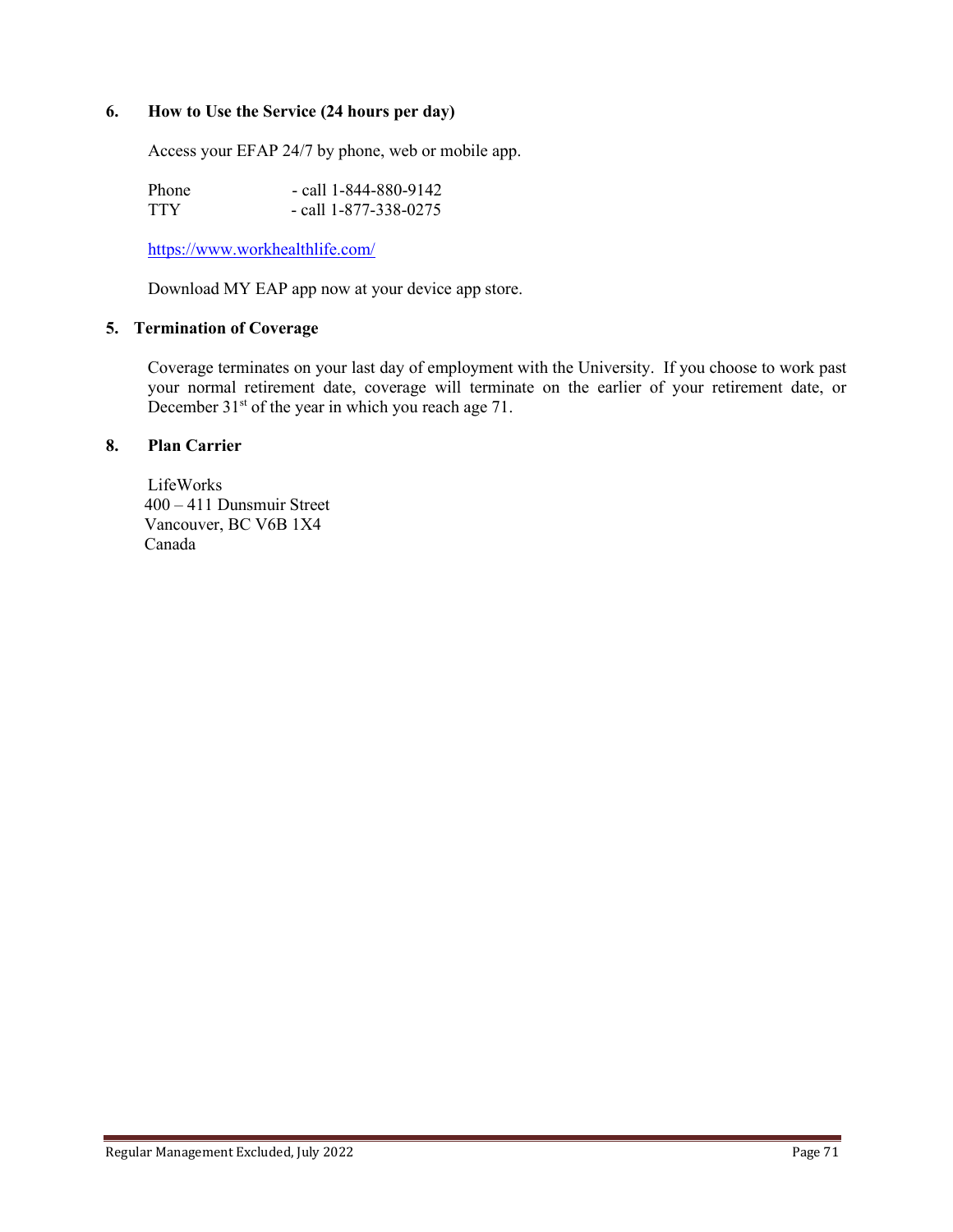# **SECTION 7 BENEFIT PREMIUMS SUMMARY**

This section outlines the various benefit premiums and cost sharing arrangements.

All regular Management Excluded, Physicians, Executive (non-faculty), TRIUMF Engineers & Technicians, External Management Groups Management Excluded employees are required to participate in all benefit plans other than Optional Life Insurance. For further details see the previous sections describing each benefit plan.